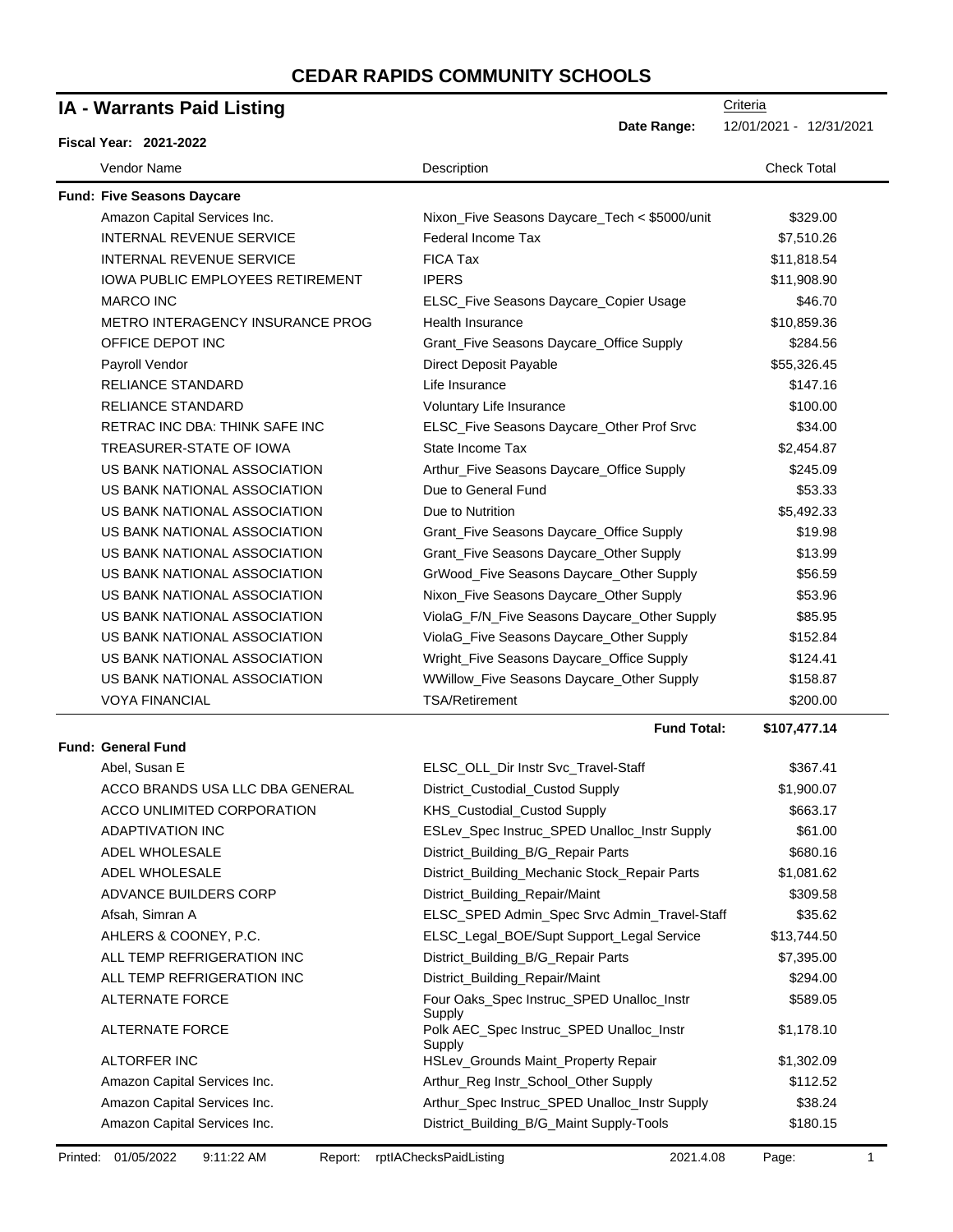# **IA - Warrants Paid Listing**

#### **Fiscal Year: 2021-2022**

-

| Vendor Name                  | Description                                         | <b>Check Total</b> |
|------------------------------|-----------------------------------------------------|--------------------|
| Amazon Capital Services Inc. | District_Building_Mechanic Stock_Repair Parts       | \$9,404.88         |
| Amazon Capital Services Inc. | District_Custodial_ESSER II_Custod Supply           | \$49.85            |
| Amazon Capital Services Inc. | District_Instrucl Improve_ESSER 20%_Other<br>Supply | \$247.25           |
| Amazon Capital Services Inc. | ELSC_Building_B/G_Maint Supply-Tools                | \$134.32           |
| Amazon Capital Services Inc. | ELSC_Building_Office Supply                         | \$50.98            |
| Amazon Capital Services Inc. | ELSC_Gift & Talent_PACT_Instr Supply                | \$340.54           |
| Amazon Capital Services Inc. | ELSC_Gift & Talent_PACT_Other Supply                | \$47.99            |
| Amazon Capital Services Inc. | ELSC_Human Resource_Office Supply                   | \$154.01           |
| Amazon Capital Services Inc. | ELSC_Instrucl Improve_ISL_Other Supply              | \$441.74           |
| Amazon Capital Services Inc. | ELSC_Nursing_MetroCareConn_Medical Supply           | \$17.90            |
| Amazon Capital Services Inc. | ELSC_Nursing_MetroCareConn_Other Supply             | (\$129.00)         |
| Amazon Capital Services Inc. | ELSC_OLL_Dir Instr Srvc_Ref/Resch Mat               | \$289.50           |
| Amazon Capital Services Inc. | ELSC_Purchasing_Office Supply                       | \$47.91            |
| Amazon Capital Services Inc. | ELSC_Spec Instruc_L1_Ref/Resch Mat                  | \$570.20           |
| Amazon Capital Services Inc. | ELSC_SPED Admin_Ref/Resch Mat                       | \$104.93           |
| Amazon Capital Services Inc. | ELSC_Superintendent_Office Supply                   | \$32.90            |
| Amazon Capital Services Inc. | ELSC_SW Vol Presch_Instr Supply                     | \$420.12           |
| Amazon Capital Services Inc. | ELSC_Technology_Office Supply                       | \$131.79           |
| Amazon Capital Services Inc. | ELSC_Technology_Other Supply                        | \$618.52           |
| Amazon Capital Services Inc. | ELSC_Technology_Rpr&Maint-Tech                      | \$79.90            |
| Amazon Capital Services Inc. | Erskine_Nursing_School_Medical Supply               | \$17.99            |
| Amazon Capital Services Inc. | Erskine_Reg Instr_School_Instr Supply               | \$1,391.25         |
| Amazon Capital Services Inc. | Erskine_Spec Instruc_SPED Unalloc_Instr Supply      | \$14.28            |
| Amazon Capital Services Inc. | ESLev_Reg Instruct_Ex Dir K-5_Other Supply          | \$87.48            |
| Amazon Capital Services Inc. | ESLev_Reg Instruct_Math_ISL_Instr Supply            | \$79.95            |
| Amazon Capital Services Inc. | ESLev_Reg Instruct_Nat Sci_ISL_Instr Supply         | \$25.98            |
| Amazon Capital Services Inc. | ESLev_Spec Instruc_SPED Unalloc_Instr Supply        | \$536.88           |
| Amazon Capital Services Inc. | FMS_Nursing_School_Medical Supply                   | \$146.99           |
| Amazon Capital Services Inc. | FMS_Reg Instruct_Art_School_Instr Supply            | \$174.24           |
| Amazon Capital Services Inc. | FMS_Reg Instruct_MS-Grade 7_Other Supply            | \$64.98            |
| Amazon Capital Services Inc. | FMS_Reg Instruct_School_Instr Supply                | \$113.77           |
| Amazon Capital Services Inc. | FMS_Reg Instruct_School_Other Supply                | \$28.96            |
| Amazon Capital Services Inc. | Garfield_Nursing_School_Medical Supply              | \$127.99           |
| Amazon Capital Services Inc. | Garfield_Reg Instr_School_Instr Supply              | \$48.38            |
| Amazon Capital Services Inc. | Garfield_Reg Instr_School_Other Supply              | \$12.99            |
| Amazon Capital Services Inc. | Grant_Reg Instr_Health&PE_School_Instr Supply       | \$61.02            |
| Amazon Capital Services Inc. | Grant_Reg Instr_School_Instr Supply                 | \$174.53           |
| Amazon Capital Services Inc. | Grant_Reg Instr_School_Other Supply                 | \$181.19           |
| Amazon Capital Services Inc. | Grant_RegEduc_Mgmt Detail-1_Other Supply            | (\$26.98)          |
| Amazon Capital Services Inc. | GrWood_Categ/Grants_SharedVisions_Instr<br>Supply   | \$563.15           |
| Amazon Capital Services Inc. | GrWood_Reg Instr_School_Other Supply                | \$74.96            |
| Amazon Capital Services Inc. | GrWood_SW Vol Presch_Other Supply                   | \$124.20           |
| Amazon Capital Services Inc. | GrWood_Title I_Parent Engage_Other Supply           | \$63.96            |
| Amazon Capital Services Inc. | HarConn_Spec Instruc_SPED Unalloc_Instr Supply      | \$227.56           |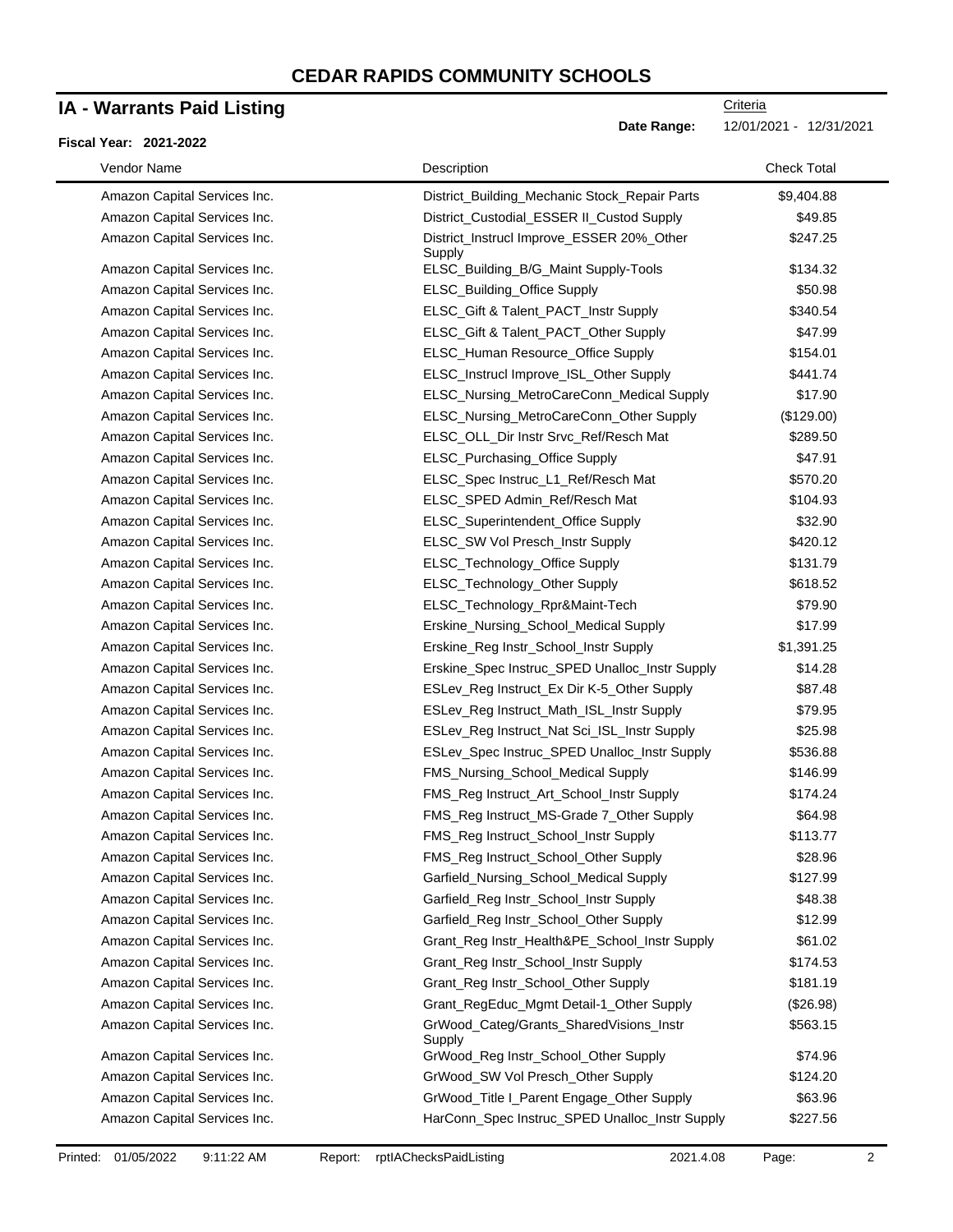# **IA - Warrants Paid Listing**

### **Fiscal Year: 2021-2022**

| Vendor Name                  | Description                                           | <b>Check Total</b> |
|------------------------------|-------------------------------------------------------|--------------------|
| Amazon Capital Services Inc. | Harrison_Reg Instr_School_Other Supply                | \$561.77           |
| Amazon Capital Services Inc. | Harrison_Reg Instruct_PBIS_Other Supply               | \$64.88            |
| Amazon Capital Services Inc. | HMS_Principal Office_School_Other Supply              | \$750.74           |
| Amazon Capital Services Inc. | HMS_Reg Instruct_School_Instr Supply                  | \$1,443.19         |
| Amazon Capital Services Inc. | HMS_Reg Instruct_School_Other Supply                  | \$1,970.62         |
| Amazon Capital Services Inc. | HMS_Spec Instruc_SPED Unalloc_Instr Supply            | \$55.97            |
| Amazon Capital Services Inc. | Hoover_Categ/Grants_InnovatAtRisk_Instr Supply        | \$80.96            |
| Amazon Capital Services Inc. | Hoover_Reg Instr_School_Instr Supply                  | \$92.36            |
| Amazon Capital Services Inc. | Hoover_Reg Instr_School_Other Supply                  | \$4.69             |
| Amazon Capital Services Inc. | Hoover_Reg Instruct_Voc Music_School_Instr<br>Supply  | \$44.95            |
| Amazon Capital Services Inc. | Hoover_Title I_ESSA Sch Imp_Carryover_Instr<br>Supply | \$173.75           |
| Amazon Capital Services Inc. | HSLev_Spec Instruc_SPED Unalloc_Instr Supply          | \$238.49           |
| Amazon Capital Services Inc. | Jackson_Reg Instr_School_Instr Supply                 | \$78.75            |
| Amazon Capital Services Inc. | Jackson_Spec Instruc_SPED Unalloc_Instr Supply        | \$118.44           |
| Amazon Capital Services Inc. | JHS_Reg Instruct_School_Other Supply                  | \$21.99            |
| Amazon Capital Services Inc. | JHS_Reg Instruct_School_TxtBks&Manual                 | \$229.95           |
| Amazon Capital Services Inc. | Johnson_Nursing_School_Medical Supply                 | \$32.95            |
| Amazon Capital Services Inc. | Johnson_Principal Office_Furn/Eq_Other Supply         | \$188.98           |
| Amazon Capital Services Inc. | Johnson_Reg Instr_School_Other Supply                 | \$555.43           |
| Amazon Capital Services Inc. | Johnson_Reg Instruct_Magnet_Other Supply              | \$18.99            |
| Amazon Capital Services Inc. | Johnson_Reg Instruct_PBIS_Other Supply                | \$57.97            |
| Amazon Capital Services Inc. | KHS_Building_School_Repair Parts                      | \$191.96           |
| Amazon Capital Services Inc. | KHS_Reg Instruct_ELL_School_Other Supply              | \$37.99            |
| Amazon Capital Services Inc. | KHS_Reg Instruct_Furn/Eq_Tech < \$5000/unit           | \$6.49             |
| Amazon Capital Services Inc. | KHS_Reg Instruct_School_Instr Supply                  | \$77.00            |
| Amazon Capital Services Inc. | KHS_Reg Instruct_School_Other Supply                  | \$218.01           |
| Amazon Capital Services Inc. | KHS_Reg Instruct_World Lang_School_Instr<br>Supply    | \$41.97            |
| Amazon Capital Services Inc. | LaSalle ES_MiscGrant_Title IV_Other Supply            | \$1,799.75         |
| Amazon Capital Services Inc. | LaSalleMS_MiscGrant_Title IV_Other Supply             | \$234.24           |
| Amazon Capital Services Inc. | Madison Library Media School Purch Tech Srvc          | \$45.98            |
| Amazon Capital Services Inc. | MMS_Cocurr Instruct_BldgActivitySupp_Other<br>Supply  | \$119.99           |
| Amazon Capital Services Inc. | MMS_Nursing_School_Medical Supply                     | \$29.85            |
| Amazon Capital Services Inc. | MMS_Reg Instruct_Entrep Resale_Other Supply           | \$495.98           |
| Amazon Capital Services Inc. | MMS_Reg Instruct_PBIS_Other Supply                    | \$115.23           |
| Amazon Capital Services Inc. | MMS_Reg Instruct_School_Instruct Supply               | \$195.58           |
| Amazon Capital Services Inc. | MMS_Reg Instruct_School_Other Supply                  | \$392.64           |
| Amazon Capital Services Inc. | MMS_Voc Instruct_Industr Arts_School_Instr<br>Supply  | \$86.22            |
| Amazon Capital Services Inc. | MSLev_Reg Instruct_Lang Arts_ISL_Instr Supply         | \$312.17           |
| Amazon Capital Services Inc. | MSLev_Spec Instruc_SPED Unalloc_Instr Supply          | \$65.82            |
| Amazon Capital Services Inc. | Nixon_Library_Media_School_Library Books              | \$483.89           |
| Amazon Capital Services Inc. | Nixon_Reg Instr_School_Other Supply                   | \$28.83            |
| Amazon Capital Services Inc. | Nixon_Reg Instruct_PBIS_Other Supply                  | \$121.40           |
| Amazon Capital Services Inc. | Nixon_Spec Instruc_SPED Unalloc_Instr Supply          | \$27.99            |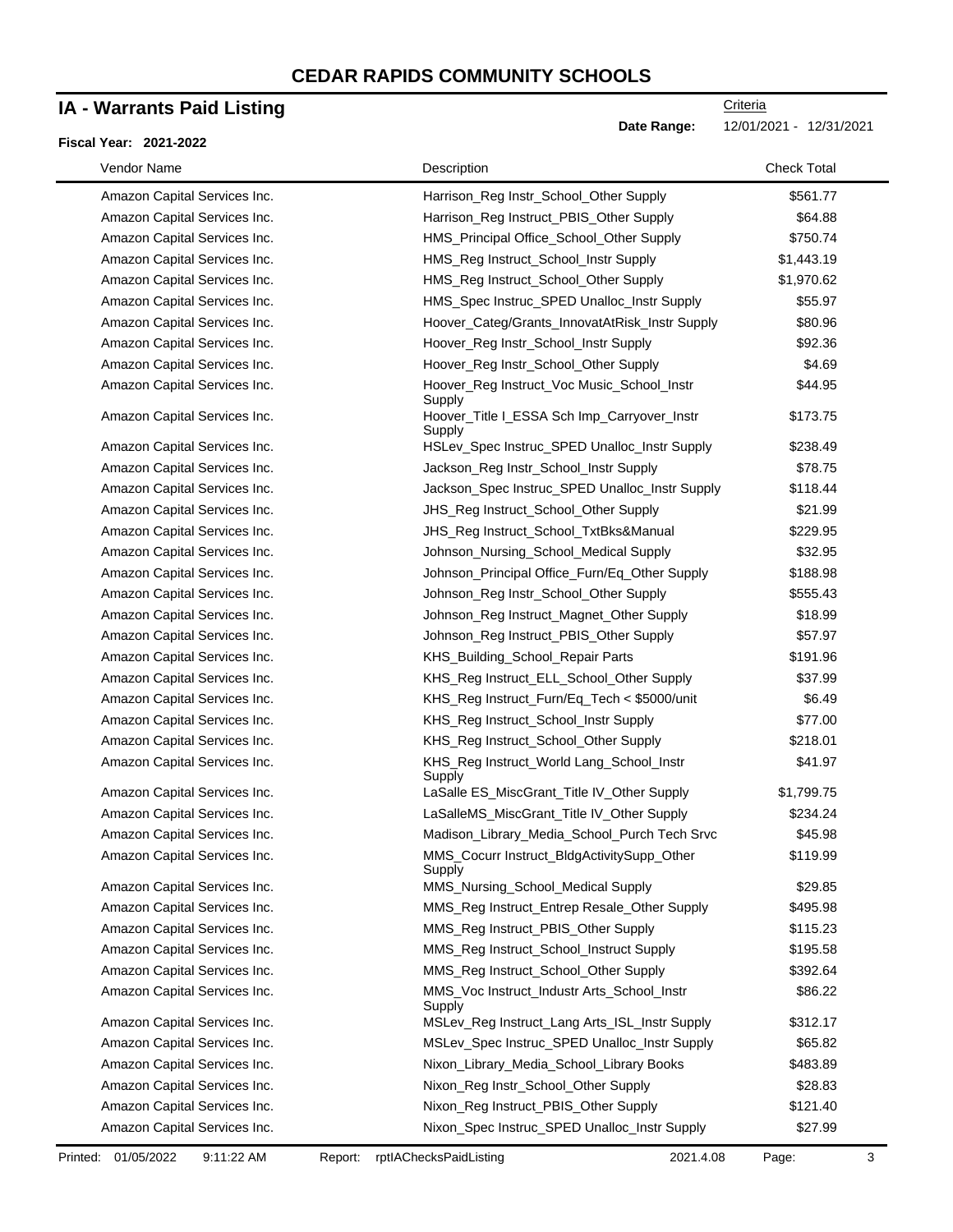### **IA - Warrants Paid Listing**

#### **Fiscal Year: 2021-2022**

**Date Range:** 12/01/2021 - 12/31/2021

| Vendor Name                     | Description                                     | <b>Check Total</b> |
|---------------------------------|-------------------------------------------------|--------------------|
| Amazon Capital Services Inc.    | Pierce_Reg Instruct_SPED_School_Other Supply    | \$22.01            |
| Amazon Capital Services Inc.    | RMS_Library_Media_School_Library Books          | \$54.00            |
| Amazon Capital Services Inc.    | RMS_Nursing_School_Medical Supply               | \$92.78            |
| Amazon Capital Services Inc.    | RMS_Reg Instruct_MS-Grade 7_Other Supply        | \$71.99            |
| Amazon Capital Services Inc.    | RMS_Reg Instruct_Orchestra_School_Instr Supply  | \$39.75            |
| Amazon Capital Services Inc.    | RMS_Reg Instruct_School_Other Supply            | \$222.69           |
| Amazon Capital Services Inc.    | RMS_School Innov_Magnet_Other Supply            | \$132.04           |
| Amazon Capital Services Inc.    | Taylor_Categ/Grants_SharedVisions_Instr Supply  | \$915.89           |
| Amazon Capital Services Inc.    | Taylor_Reg Instruct_SPED_School_Other Supply    | \$28.24            |
| Amazon Capital Services Inc.    | Taylor_School Innov_Magnet_Other Supply         | \$7.85             |
| Amazon Capital Services Inc.    | Taylor_Title I_ESSA Impr_Carryover_Instr Supply | \$110.93           |
| Amazon Capital Services Inc.    | Transportation_Stdnt Transp_Office Supply       | \$347.55           |
| Amazon Capital Services Inc.    | VanBuren_Reg Instr_School_Instr Supply          | \$178.90           |
| Amazon Capital Services Inc.    | VanBuren_Reg Instr_School_Other Supply          | \$83.61            |
| Amazon Capital Services Inc.    | VanBuren_Reg Instruct_Furn/Eq_Other Supply      | \$14.59            |
| Amazon Capital Services Inc.    | VanBuren_Reg Instruct_PBIS_Other Supply         | \$366.78           |
| Amazon Capital Services Inc.    | WMS_Principal Office_Furn/Eq_Other Supply       | \$67.76            |
| Amazon Capital Services Inc.    | WMS_Reg Instruct_Furn/Eq_Other Supply           | \$219.98           |
| Amazon Capital Services Inc.    | WMS_Reg Instruct_MS-Grade 6_Other Supply        | \$138.30           |
| Amazon Capital Services Inc.    | WMS_Reg Instruct_MS-Grade 7_Other Supply        | \$489.36           |
| Amazon Capital Services Inc.    | WMS_Reg Instruct_MS-Grade 8_Other Supply        | \$138.30           |
| Amazon Capital Services Inc.    | WMS_Reg Instruct_School_Instr Supply            | \$236.53           |
| Amazon Capital Services Inc.    | WMS_Reg Instruct_School_Other Supply            | \$121.40           |
| Amazon Capital Services Inc.    | Wright_Custodial_Custod Supply                  | \$35.98            |
| Amazon Capital Services Inc.    | Wright_Nursing_School_Medical Supply            | \$24.16            |
| Amazon Capital Services Inc.    | Wright_Nursing_School_Other Supply              | \$32.99            |
| Amazon Capital Services Inc.    | Wright_Reg Instr_School_Instr Supply            | \$76.38            |
| Amazon Capital Services Inc.    | Wright_Reg Instr_School_Other Supply            | \$62.58            |
| Amazon Capital Services Inc.    | Wright_Title I_ESSA Impr_Carryover_Instr Supply | \$307.72           |
| Amazon Capital Services Inc.    | WWillow_Reg Instr_Art_School_Instr Supply       | \$75.71            |
| AMERICAN PRINTING HOUSE FOR THE | ESLev_Spec Instruc_L2 1:1_Instr Supply          | \$30.00            |
| AMERIGAS PROPANE LP             | Transportation_Student Transp_Propane/WeldGas   | \$18,357.39        |
| <b>APPLE INC</b>                | RegisMS_MiscGrant_GEER I_Other Supply           | \$5,880.00         |
| ARAMARK UNIFORM SERVICES        | Arthur_Building_F/N Indirect_Clean/LaunSvc      | \$275.00           |
| ARAMARK UNIFORM SERVICES        | Cleveland_Building_F/N Indirect_Clean/LaunSvc   | \$287.35           |
| ARAMARK UNIFORM SERVICES        | Erskine_Building_F/N Indirect_Clean/LaunSvc     | \$358.39           |
| ARAMARK UNIFORM SERVICES        | FMS_Building_F/N Indirect_Clean/LaunSvc         | \$1,343.47         |
| ARAMARK UNIFORM SERVICES        | Garfield_Building_F/N Indirect_Clean/LaunSvc    | \$230.60           |
| <b>ARAMARK UNIFORM SERVICES</b> | Grant_Building_F/N Indirect_Clean/LaunSvc       | \$265.05           |
| <b>ARAMARK UNIFORM SERVICES</b> | GrWood_Building_F/N Indirect_Clean/LaunSvc      | \$308.08           |
| ARAMARK UNIFORM SERVICES        | Harrison_Building_F/N Indirect_Clean/LaunSvc    | \$402.66           |
| ARAMARK UNIFORM SERVICES        | Hiawatha_Building_F/N Indirect_Clean/LaunSvc    | \$481.94           |
| ARAMARK UNIFORM SERVICES        | HMS_Building_F/N Indirect_Clean/LaunSvc         | \$747.81           |
| ARAMARK UNIFORM SERVICES        | Hoover_Building_F/N Indirect_Clean/LaunSvc      | \$274.41           |
| ARAMARK UNIFORM SERVICES        | Jackson_Building_F/N Indirect_Clean/LaunSvc     | \$295.60           |
|                                 |                                                 |                    |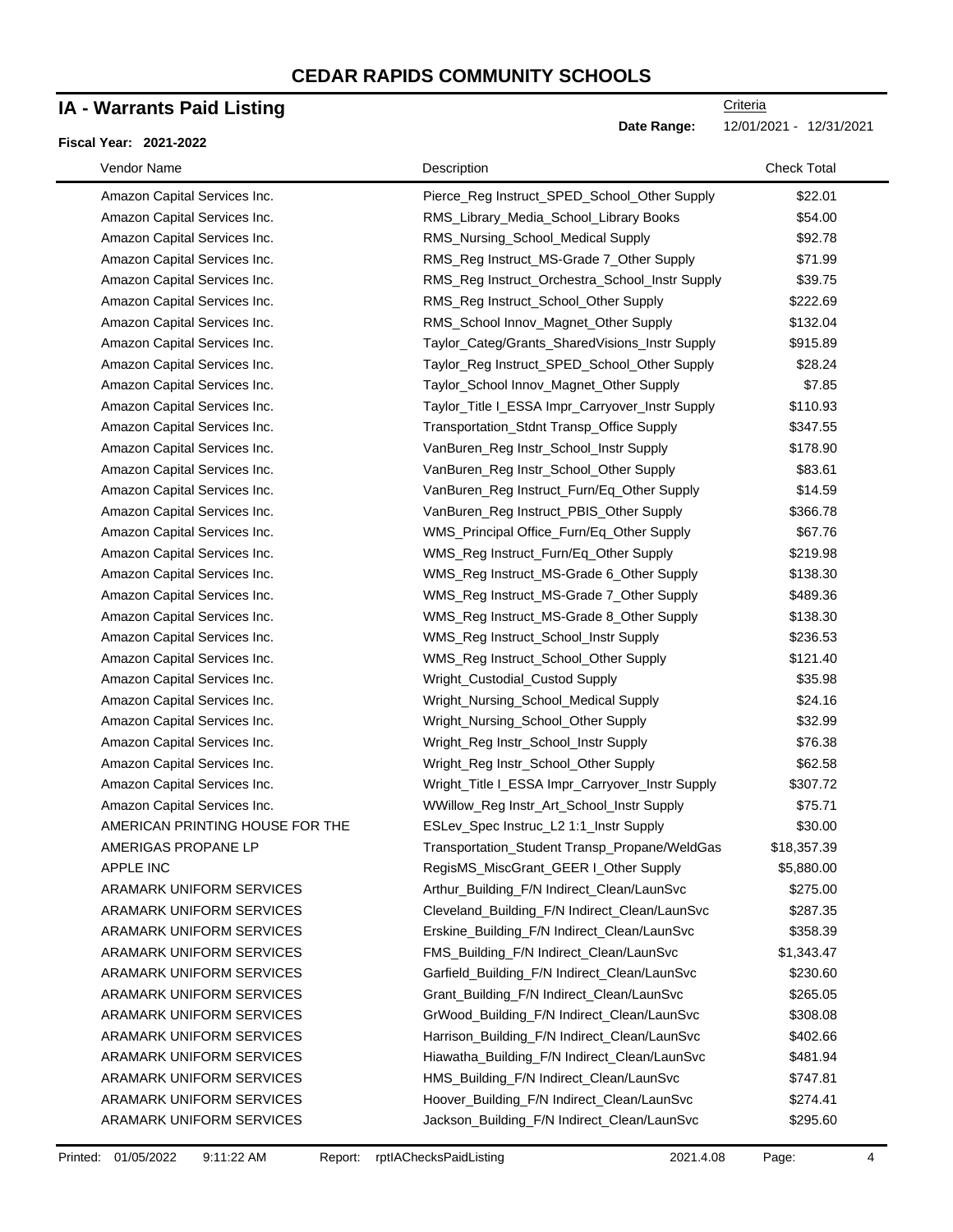### **IA - Warrants Paid Listing**

#### **Fiscal Year: 2021-2022**

**Date Range:** 12/01/2021 - 12/31/2021

| Vendor Name                      | Description                                            | <b>Check Total</b> |
|----------------------------------|--------------------------------------------------------|--------------------|
| ARAMARK UNIFORM SERVICES         | JHS_Building_F/N Indirect_Clean/LaunSvc                | \$1,708.70         |
| ARAMARK UNIFORM SERVICES         | Johnson_Building_F/N Indirect_Clean/LaunSvc            | \$146.30           |
| ARAMARK UNIFORM SERVICES         | Kenwood_Building_F/N Indirect_Clean/LaunSvc            | \$407.60           |
| ARAMARK UNIFORM SERVICES         | KHS_Building_F/N Indirect_Clean/LaunSvc                | \$614.75           |
| ARAMARK UNIFORM SERVICES         | Madison_Building_F/N Indirect_Clean/LaunSvc            | \$442.00           |
| ARAMARK UNIFORM SERVICES         | MHS_Building_F/N Indirect_Clean/LaunSvc                | \$299.70           |
| ARAMARK UNIFORM SERVICES         | MMS_Building_F/N Indirect_Clean/LaunSvc                | \$720.90           |
| ARAMARK UNIFORM SERVICES         | Nixon_Building_F/N Indirect_Clean/LaunSvc              | \$433.00           |
| ARAMARK UNIFORM SERVICES         | Pierce_Building_F/N Indirect_Clean/LaunSvc             | \$348.10           |
| ARAMARK UNIFORM SERVICES         | Polk AEC_Building_F/N Indirect_Clean/LaunSvc           | \$362.10           |
| ARAMARK UNIFORM SERVICES         | RMS_Building_F/N Indirect_Clean/LaunSvc                | \$446.53           |
| ARAMARK UNIFORM SERVICES         | Taylor_Building_F/N Indirect_Clean/LaunSvc             | \$265.90           |
| ARAMARK UNIFORM SERVICES         | TMS_Building_F/N Indirect_Clean/LaunSvc                | \$539.61           |
| ARAMARK UNIFORM SERVICES         | Truman_Building_F/N Indirect_Clean/LaunSvc             | \$462.44           |
| ARAMARK UNIFORM SERVICES         | VanBuren_Building_F/N Indirect_Clean/LaunSvc           | \$356.70           |
| ARAMARK UNIFORM SERVICES         | ViolaG_Building_F/N Indirect_Clean/LaunSvc             | \$614.65           |
| ARAMARK UNIFORM SERVICES         | WHS_Building_F/N Indirect_Clean/LaunSvc                | \$1,301.87         |
| ARAMARK UNIFORM SERVICES         | WMS_Building_F/N Indirect_Clean/LaunSvc                | \$502.82           |
| ARAMARK UNIFORM SERVICES         | Wright_Building_F/N Indirect_Clean/LaunSvc             | \$443.80           |
| ARAMARK UNIFORM SERVICES         | WWillow_Building_F/N Indirect_Clean/LaunSvc            | \$293.26           |
| <b>BAKER PAPER &amp; SUPPLY</b>  | ELSC_Warehouse_Purch/Warehouse_Other                   | \$112.50           |
|                                  | Supply                                                 |                    |
| <b>BANACOM SIGNS LLC</b>         | Transportation_Vehicle_Tire/Parts Other Vehicle        | \$15.00            |
| <b>BARNARD INSTRUMENT REPAIR</b> | ELSC_Reg Inst_Sec Music_ISL_Equip<br>\$500-\$4999/unit | \$4,000.00         |
| <b>BARNARD INSTRUMENT REPAIR</b> | WHS_Reg Instruct_MuInstrRp-OLL_Property<br>Repair      | \$300.00           |
| <b>BASS FAMILY FARMS</b>         | WHS_Misc Grant_CRCSD Fnd_Local Revenue                 | \$210.00           |
| BEHAVIOR ANALYSTS INC            | ESLev_Spec Instruc_Unalloc_Ref/Resch Mat               | \$608.95           |
| BENEFITFOCUS.COM INC             | ELSC_Payroll/Benefit_Purch Tech Srvc                   | \$270.60           |
| <b>BEST BUY</b>                  | ELSC_Technology_Equip \$500-\$4999/unit                | \$859.98           |
| <b>BEST BUY</b>                  | ELSC_Technology_ESSER II_Tech < \$5000/unit            | \$679.97           |
| <b>BETH A STEENWYK</b>           | ELSC_Spec Instruc_L1_Consultant                        | \$666.60           |
| BETH A STEENWYK                  | ELSC_Spec Instruc_L2_Consultant                        | \$666.60           |
| <b>BETH A STEENWYK</b>           | ELSC_Spec Instruc_L3_Consultant                        | \$666.80           |
| <b>BILL YUSKA</b>                | MMS_Cocurr Instruct_Activity_Non-Emp Official          | \$75.00            |
| Blaisdell, John B                | Transportation_StdntTrans_DriversTrip_Travel-Staf<br>f | \$20.00            |
| Boche, Joan M                    | ELSC_Spec Instruc_SPED Unalloc_Travel-Staff            | \$40.64            |
| Braumann, Krystle L              | ELSC_Accounting_Travel-Staff                           | \$20.70            |
| <b>BRENDAN SULLIVAN</b>          | FMS_Cocurr Instruct_Activity_Non-Emp Official          | \$70.00            |
| Brian or Renee Stutzman          | ELSC_Misc Revenue                                      | (\$11.00)          |
| Brian or Renee Stutzman          | Governmental Accounts Receivable                       | \$1,351.77         |
| Brown, Lisa L                    | ELSC_Spec Instruc_SPED Unalloc_Travel-Staff            | \$58.18            |
| <b>BSN SPORTS INC</b>            | HMS_Cocurr Instruct_BldgActivitySupp_Other<br>Supply   | \$1,877.85         |
| Buckley, Ann M                   | ELSC_OLL_Dir Instr Svc_Travel-Staff                    | \$117.20           |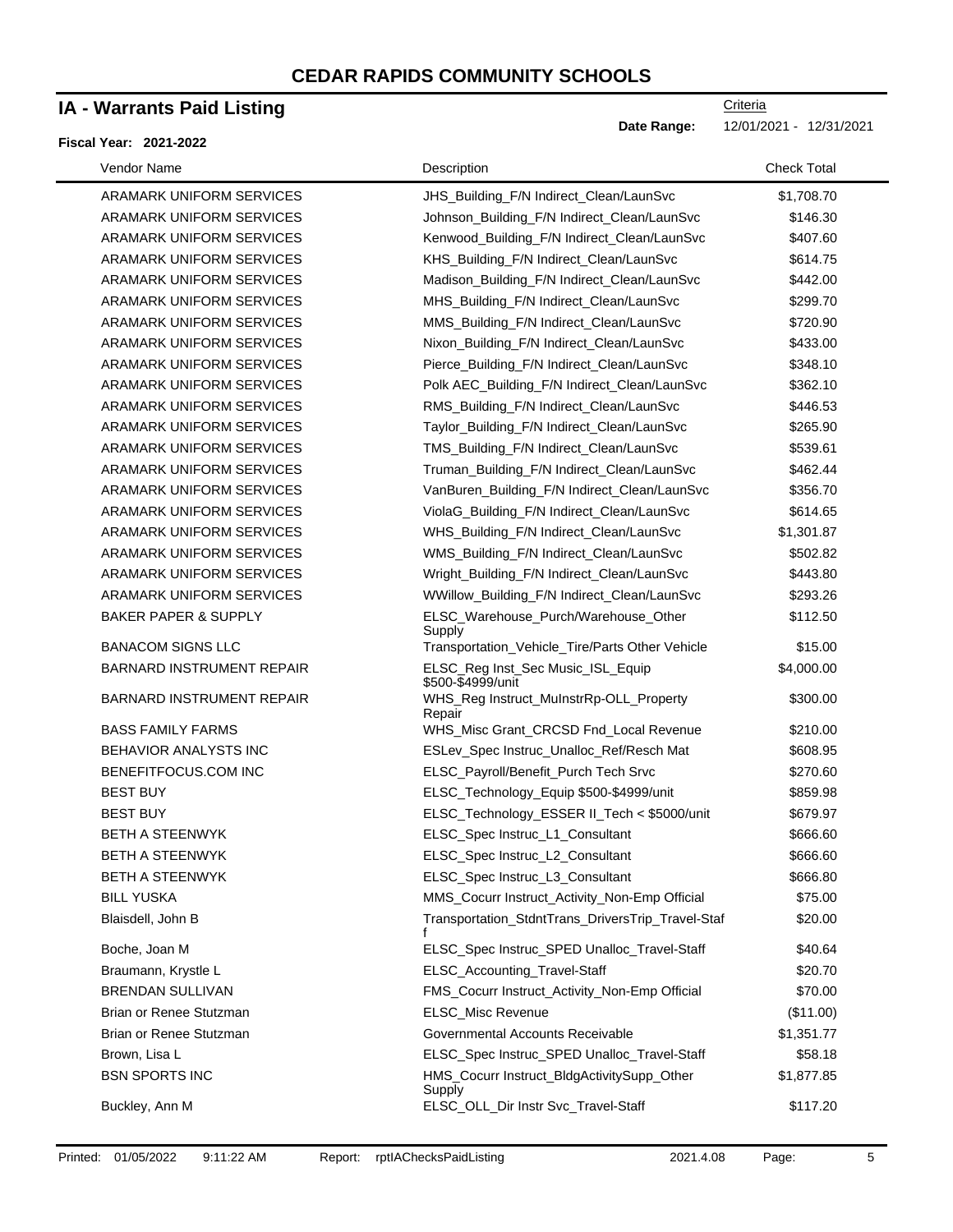### **IA - Warrants Paid Listing**

#### **Fiscal Year: 2021-2022**

**Date Range:** 12/01/2021 - 12/31/2021

| Vendor Name                            | Description                                          | <b>Check Total</b> |
|----------------------------------------|------------------------------------------------------|--------------------|
| Burns, La Vern R                       | Transportation_StdntTrans_DriversTrip_Travel-Staf    | \$26.76            |
| Byerly, Elise K                        | ELSC_Spec Instruc_SPED Unalloc_Travel-Staff          | \$112.49           |
| Byerly, Elise K                        | ESLev_Spec Instruc_SPED Unalloc_Instr Supply         | \$98.91            |
| Byrne, Jeremiah W                      | Transportation_StdntTrans_DriversTrip_Travel-Staf    | \$40.00            |
| C.H. MCGUINESS CO INC                  | District_Building_Mechanic Stock_Repair Parts        | \$99.59            |
| C.R. GLASS CO                          | District_Building_Repair/Maint                       | \$248.24           |
| CAMBIUM ASSESSMENT INC                 | ELSC_OLL_Dir Instr Srvc_Test/Assesmnt                | \$22,386.00        |
| CAMCOR, INC                            | ELSC_Technology_ESSER III_Tech < \$5000/unit         | \$41,040.00        |
| <b>CAMPBELL SUPPLY</b>                 | District_Building_B/G_Other Supply                   | \$15.13            |
| <b>CAMPBELL SUPPLY</b>                 | District_Grounds Maint_Custodial_Maint Supply        | \$394.80           |
| CAMPBELL SUPPLY                        | ELSC_Building_B/G_Maint Supply-Tools                 | \$47.51            |
| <b>CAMPBELL SUPPLY</b>                 | WHS_Voc Instruct_Industr Arts_School_Instr<br>Supply | \$16.99            |
| CAPITAL SANITARY SUPPLY CO INC         | <b>Custodial Inventory-General Stock</b>             | \$7,036.64         |
| CAPITAL SANITARY SUPPLY CO INC         | District_Custodial_Custod Supply                     | \$2,624.88         |
| CARQUEST AUTO PARTS                    | District_Custodial_Stadium Stock_Repair Parts        | \$10.76            |
| <b>CARQUEST AUTO PARTS</b>             | HSLev_Grounds Maint_Dues/Membership                  | \$147.99           |
| <b>CARQUEST AUTO PARTS</b>             | HSLev_Grounds Maint_Maint Supply-Grnds               | \$61.77            |
| <b>CARQUEST AUTO PARTS</b>             | Transportation_Stdnt Transp_Transp Parts             | \$733.94           |
| <b>CARQUEST AUTO PARTS</b>             | Transportation_Vehicle_Tire/Parts Other Vehicle      | \$103.00           |
| CASSIDY REINKEN DBA: BECKELREN LLC     | ELSC_Superintendent_Other Prof Srvc                  | \$14,175.00        |
| CATAPULT LEARNING WEST LLC             | AllSaints_Title I_Instr Purch Srvc                   | \$2,147.23         |
| CATAPULT LEARNING WEST LLC             | LaSalle ES_Title I_Carryover_Instr Purch Srvc        | \$1,673.60         |
| CATAPULT LEARNING WEST LLC             | LaSalleMS_Title I_Carryover_Instr Purch Srvc         | \$502.08           |
| CATAPULT LEARNING WEST LLC             | StMatthew_Title I_Instr Purch Srvc                   | \$2,607.47         |
| CATAPULT LEARNING WEST LLC             | StPiusX_Title I_Carryover_Instr Purch Srvc           | \$836.80           |
| <b>CEDAR GRAPHICS</b>                  | ELSC_Printing_Purch Tech Srvc                        | \$279.00           |
| <b>CEDAR RAPIDS ATHLETIC OFFICIALS</b> | FMS_Cocurr Instruct_Activity_Purch Tech Srvc         | \$175.00           |
| CEDAR RAPIDS ATHLETIC OFFICIALS        | HMS_Cocurr Instruct_Activity_Purch Tech Srvc         | \$175.00           |
| CEDAR RAPIDS ATHLETIC OFFICIALS        | MMS_Cocurr Instruct_Activity_Purch Tech Srvc         | \$175.00           |
| <b>CEDAR RAPIDS ATHLETIC OFFICIALS</b> | TMS_Cocurr Instruct_Activity_Purch Tech Srvc         | \$175.00           |
| <b>CEDAR RAPIDS ATHLETIC OFFICIALS</b> | WMS_Cocurr Instruct_Activity_Purch Tech Srvc         | \$175.00           |
| CEDAR RAPIDS COMMUNITY SCHOOL DI       | Health Insurance Payable                             | (\$380.28)         |
| CEDAR RAPIDS COMMUNITY SCHOOL DI       | Life Insurance Payable                               | (\$2.67)           |
| CEDAR RAPIDS COMMUNITY SCHOOL DI       | Vision Insurance Payable                             | (\$3.63)           |
| CEDAR RAPIDS METRO ECONOMIC ALLI       | HSLev_Reg Instruct_lowa BIG_ISL_Other Prof<br>Srvc   | \$6,164.92         |
| CEDAR RAPIDS SHEET METAL CO            | District_Building_B/G_Repair Parts                   | \$75.07            |
| CEDAR RAPIDS SPECIAL DUTY POLICE       | ELSC_BOE_BOE/Supt Support_Other Prof Srvc            | \$621.00           |
| <b>CEDAR RAPIDS WATER DEPARTMENT</b>   | Arthur_Utilities_Water/Sewer                         | \$536.26           |
| CEDAR RAPIDS WATER DEPARTMENT          | Cleveland_Utilities_Water/Sewer                      | \$549.61           |
| CEDAR RAPIDS WATER DEPARTMENT          | ELSC_Utilities_Water/Sewer                           | \$1,503.45         |
| CEDAR RAPIDS WATER DEPARTMENT          | Erskine_Utilities_Water/Sewer                        | \$524.23           |
| CEDAR RAPIDS WATER DEPARTMENT          | FMS_Utilities_Water/Sewer                            | \$622.82           |
| CEDAR RAPIDS WATER DEPARTMENT          | Garfield_Utilities_Water/Sewer                       | \$515.97           |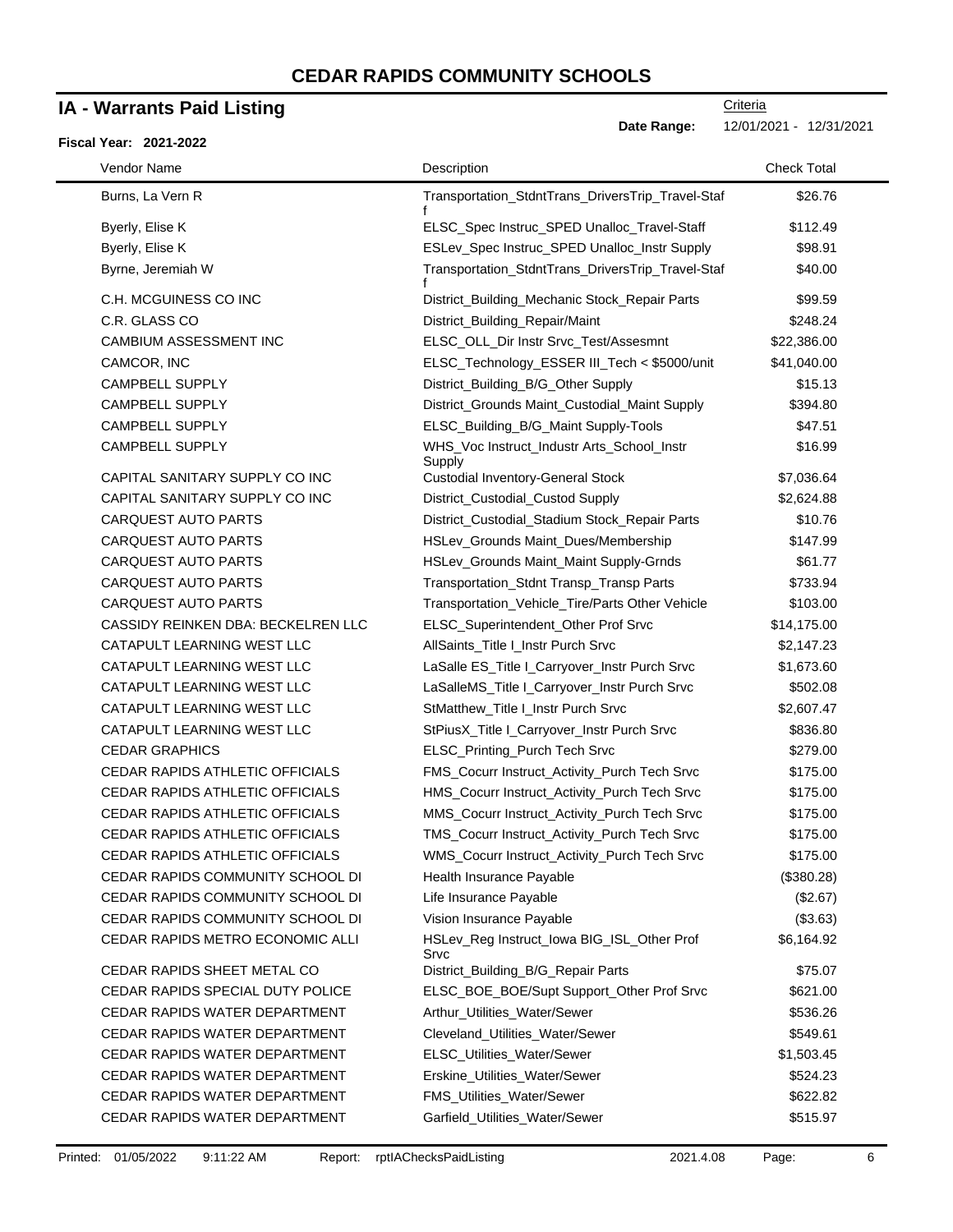### **IA - Warrants Paid Listing**

#### **Fiscal Year: 2021-2022**

| Vendor Name                          | Description                                          | <b>Check Total</b> |
|--------------------------------------|------------------------------------------------------|--------------------|
| <b>CEDAR RAPIDS WATER DEPARTMENT</b> | Grant_Utilities_Water/Sewer                          | \$539.11           |
| CEDAR RAPIDS WATER DEPARTMENT        | GrWood_Utilities_Water/Sewer                         | \$619.59           |
| CEDAR RAPIDS WATER DEPARTMENT        | Harrison_Utilities_Water/Sewer                       | \$496.56           |
| CEDAR RAPIDS WATER DEPARTMENT        | HMS_Utilities_Water/Sewer                            | \$1,181.32         |
| CEDAR RAPIDS WATER DEPARTMENT        | Hoover_Utilities_Water/Sewer                         | \$713.52           |
| CEDAR RAPIDS WATER DEPARTMENT        | HSLev_Utilities_Water/Sewer                          | \$1,248.62         |
| CEDAR RAPIDS WATER DEPARTMENT        | Jackson_Utilities_Water/Sewer                        | \$895.27           |
| CEDAR RAPIDS WATER DEPARTMENT        | JHS_Utilities_Water/Sewer                            | \$2,332.74         |
| CEDAR RAPIDS WATER DEPARTMENT        | Johnson_Utilities_Water/Sewer                        | \$482.72           |
| CEDAR RAPIDS WATER DEPARTMENT        | Kenwood_Utilities_Water/Sewer                        | \$636.66           |
| CEDAR RAPIDS WATER DEPARTMENT        | KHS_Utilities_Water/Sewer                            | \$3,114.15         |
| CEDAR RAPIDS WATER DEPARTMENT        | Madison_Utilities_Water/Sewer                        | \$488.77           |
| CEDAR RAPIDS WATER DEPARTMENT        | MHS_Utilities_Water/Sewer                            | \$387.70           |
| CEDAR RAPIDS WATER DEPARTMENT        | MMS_Utilities_Water/Sewer                            | \$854.14           |
| CEDAR RAPIDS WATER DEPARTMENT        | Pierce_Utilities_Water/Sewer                         | \$491.49           |
| CEDAR RAPIDS WATER DEPARTMENT        | Polk AEC_Utilities_Water/Sewer                       | \$207.98           |
| CEDAR RAPIDS WATER DEPARTMENT        | RMS_Utilities_Water/Sewer                            | \$680.04           |
| CEDAR RAPIDS WATER DEPARTMENT        | Taylor_Utilities_Water/Sewer                         | \$491.49           |
| CEDAR RAPIDS WATER DEPARTMENT        | TMS_Utilities_Water/Sewer                            | \$1,149.74         |
| CEDAR RAPIDS WATER DEPARTMENT        | Truman_Utilities_Water/Sewer                         | \$536.90           |
| CEDAR RAPIDS WATER DEPARTMENT        | VanBuren_Utilities_Water/Sewer                       | \$592.28           |
| CEDAR RAPIDS WATER DEPARTMENT        | ViolaG_Utilities_Water/Sewer                         | \$885.36           |
| CEDAR RAPIDS WATER DEPARTMENT        | WHS_Utilities_Water/Sewer                            | \$2,361.64         |
| CEDAR RAPIDS WATER DEPARTMENT        | WMS_Utilities_Water/Sewer                            | \$696.19           |
| CEDAR RAPIDS WATER DEPARTMENT        | Wright_Utilities_Water/Sewer                         | \$531.15           |
| CEDAR RAPIDS WATER DEPARTMENT        | WWillow_Utilities_Water/Sewer                        | \$613.38           |
| <b>CEDAR RIVER GARDEN CENTER</b>     | ViolaG_Building_Green Team_Other Supply              | \$620.44           |
| CEDAR VALLEY WORLD TRAVEL            | Transportation_Stdnt Transp_TransPrivCont            | \$12,820.00        |
| Cervantes, Catherine E               | MMS_Inst Staff Dev_School_Travel-Staff               | \$143.36           |
| <b>CHARLES JONATHON MURPHY</b>       | HMS_Cocurr Instruct_Activity_Non-Emp Official        | \$60.00            |
| <b>CHEMSEARCH</b>                    | Transportation_Stdnt Transp_Grease/Oil/Lub           | \$1,670.70         |
| <b>CHRISTOPHER HEIDELBAUER</b>       | FMS_Cocurr Instruct_Activity_Non-Emp Official        | \$70.00            |
| CHRISTOPHER HEIDELBAUER              | TMS_Cocurr Instruct_Activity_Non-Emp Official        | \$70.00            |
| CHRISTOPHER OR DAWN MARTIN           | HSLev_Student Transp_1:1<br>L3_TranspParent-Reimb    | \$96.77            |
| <b>CITY LAUNDERING CO</b>            | Transportation_Custodial_Clean/LaunSvc               | \$874.93           |
| <b>CITY LAUNDERING CO</b>            | Transportation_Stdnt Transp_Other Supply             | \$153.66           |
| CITY OF CEDAR RAPIDS/TREASURER       | ELSC_Securty/SRO_Dropout_Purch Srvc Other<br>Gov-SRO | \$40,453.29        |
| CITY OF CEDAR RAPIDS/TREASURER       | Garfield_Principal Office_School_Purch Prop Srvc     | \$50.00            |
| CITY OF CEDAR RAPIDS/TREASURER       | WMS_Principal Office_School_Purchase Prop Srvc       | \$50.00            |
| CITY OF CEDAR RAPIDS/TREASURER       | Wright_Principal Office_School_Purchase Prop<br>Srvc | \$175.00           |
| <b>CITYWIDE CLEANERS</b>             | District_Reg Instruct_Derecho_Other Profess Srvs     | \$1,644.85         |
| <b>CITYWIDE CLEANERS</b>             | JHS_Cocurr Instruct_Band_Other Prof Service          | \$323.25           |
| <b>CITYWIDE CLEANERS</b>             | WHS_Cocurr Instruct_Band_Other Prof Service          | \$623.78           |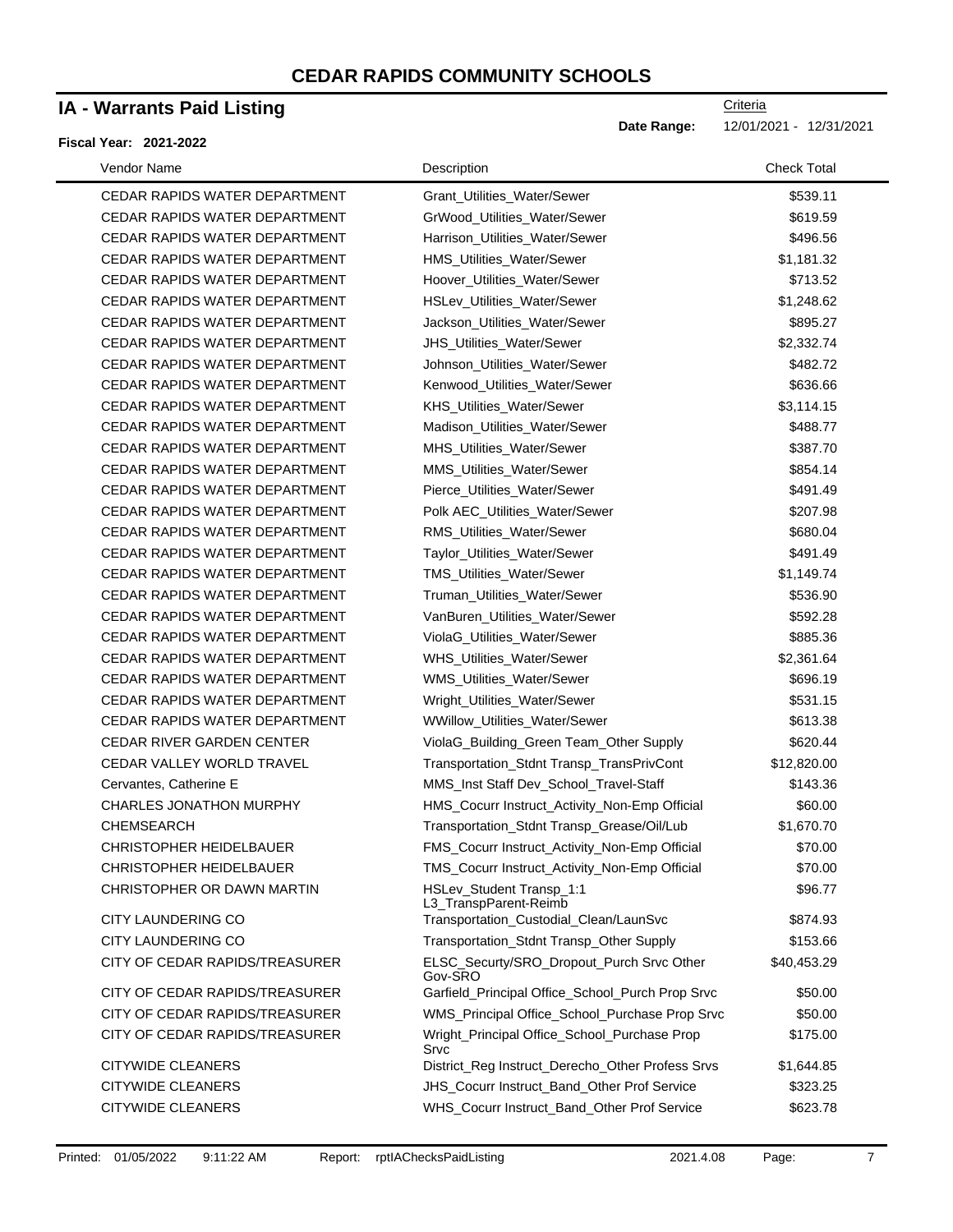### **IA - Warrants Paid Listing**

#### **Fiscal Year: 2021-2022**

**Date Range:** 12/01/2021 - 12/31/2021

| Vendor Name                                 | Description                                                 | <b>Check Total</b> |
|---------------------------------------------|-------------------------------------------------------------|--------------------|
| <b>CITYWIDE CLEANERS</b>                    | WHS Cocurr Instruct Orchestra Other Prof<br>Service         | \$91.07            |
| <b>CITYWIDE CLEANERS</b>                    | WHS_Voc Instruct_FCS_School_Instr Supply                    | \$101.84           |
| <b>CJ COOPER &amp; ASSOCIATES</b>           | Transportation_Health_Driver_Employee Physical              | \$80.00            |
| CLEAR CREEK AMANA MIDDLE SCHOOL             | FMS_Cocurr                                                  | \$90.00            |
| COE COLLEGE JAZZ SUMMIT                     | Instruct_BldgActivitySupp_StdtEntryFee<br><b>FMS Cocurr</b> | \$165.00           |
|                                             | Instruct_BldgActivitySupp_StdtEntryFee                      |                    |
| <b>COLLECTION SERVICE CENTER</b>            | Garnishment                                                 | \$9,284.80         |
| Collingwood, Jacqueline L                   | ELSC_Technology_Travel-Staff                                | \$38.69            |
| Collins, Jan J                              | Transportation_StdntTrans_DriversTrip_Travel-Staf           | \$47.56            |
| COMMUNITY HEALTH CHARITIES IOWA             | <b>Community Health Charities</b>                           | \$792.12           |
| COMPUTER INFORMATION CONCEPTS IN            | ELSC_Technology_ISL_Purch Tech Srvc                         | \$7,500.00         |
| COMPUTER INFORMATION CONCEPTS IN            | ELSC_Technology_Purch Tech Srvc                             | \$999.00           |
| Coon, Nathan W                              | Transportation_StdntTrans_DriversTrip_Travel-Staf           | \$15.00            |
| Cossolotto, Matthew D                       | HomeSchool_Reg Instruct_HSAP_Other Supply                   | \$29.98            |
| <b>COTTON GALLERY</b>                       | MSLev_Reg Instruct_ESSER 20%_Other Supply                   | \$3,956.50         |
| CR/LC SOLID WASTE AGENCY                    | District_Utilities_Disposal/Haul                            | \$25.26            |
| CR/LC SOLID WASTE AGENCY                    | HSLev_Grounds Maint_Custodial_Repair/Maint                  | \$15.76            |
| <b>CRCSD FOUNDATION</b>                     | <b>CRCSD Foundation</b>                                     | \$2,530.04         |
| CRESCENT ELECTRIC SUPPLY CO                 | District_Building_B/G_Repair Parts                          | \$17.07            |
| CRESCENT ELECTRIC SUPPLY CO                 | District_Building_Mechanic Stock_Repair Parts               | \$472.72           |
| <b>CRESCENT PARTS &amp; EQUIPMENT CO IN</b> | District_Building_B&G F&N Parts_Repair Parts                | \$5.99             |
| <b>CRESCENT PARTS &amp; EQUIPMENT CO IN</b> | District_Building_B/G_Repair Parts                          | \$1,831.13         |
| <b>CRESCENT PARTS &amp; EQUIPMENT CO IN</b> | District_Building_Mechanic Stock_Repair Parts               | \$352.92           |
| CRISIS PREVENTION INSTITUTE INC             | ELSC_Spec Instruc_L3_Instr Supply                           | \$1,174.50         |
| <b>CULLIGAN WATER CONDITIONING</b>          | FMS_Principal Office_School_Other Supply                    | \$47.00            |
| <b>CULLIGAN WATER CONDITIONING</b>          | Hiawatha_Building_B/G_Other Supply                          | \$67.44            |
| <b>CUSTOM HOSE &amp; SUPPLIES INC</b>       | District_Building_B/G_Repair Parts                          | \$53.28            |
| <b>CUSTOM HOSE &amp; SUPPLIES INC</b>       | Transportation_Stdnt Transp_Transp Parts                    | \$111.52           |
| <b>DAKTRONICS</b>                           | JHS_Cocurr<br>Instruct_BldgActivitySupp_EQ>\$4999/un        | \$16,632.00        |
| <b>DAKTRONICS</b>                           | JHS_Principal Office_Furn/Eq_Equip > \$4999/unit            | \$3,098.00         |
| DAMON MICHAEL BROWN                         | HMS_Cocurr Instruct_Activity_Purch Tech Srvc                | \$872.98           |
| DAN CONE GROUP                              | District_Building_B&G F&N Parts_Repair Parts                | \$607.62           |
| DANIEL A MALLOY III                         | Distric_Equipment_MusicInstrmt-OLL_Property<br>Repair       | \$100.00           |
| DANIEL R GRAWE                              | FMS_Cocurr Instruct_Activity_Non-Emp Official               | \$70.00            |
| DARRYL JONES                                | HMS_Cocurr Instruct_Activity_Non-Emp Official               | \$60.00            |
| <b>DAVID TOMINSKY</b>                       | ELSC_BOE_BOE/Supt Support_Travel-Staff                      | \$338.62           |
| DELL MARKETING LP                           | Technology Inventory-General Stock                          | \$23,250.00        |
| DELTA DENTAL OF IA - VISION                 | Vision Insurance Payable                                    | \$7,015.38         |
| DELTA DENTAL OF IOWA                        | Dental Insurance Payable                                    | \$62,890.96        |
| DEMCO INC                                   | Arthur_Library_Media_School_Office Supply                   | \$21.43            |
| DEMCO INC                                   | Cleveland_Library_Media_School_Office Supply                | \$162.52           |
| DEMCO INC                                   | Johnson_Library_Media_School_Other Supply                   | \$24.71            |
| DEMCO INC                                   | KHS_Library_Media_School_Other Supply                       | \$36.51            |
|                                             |                                                             |                    |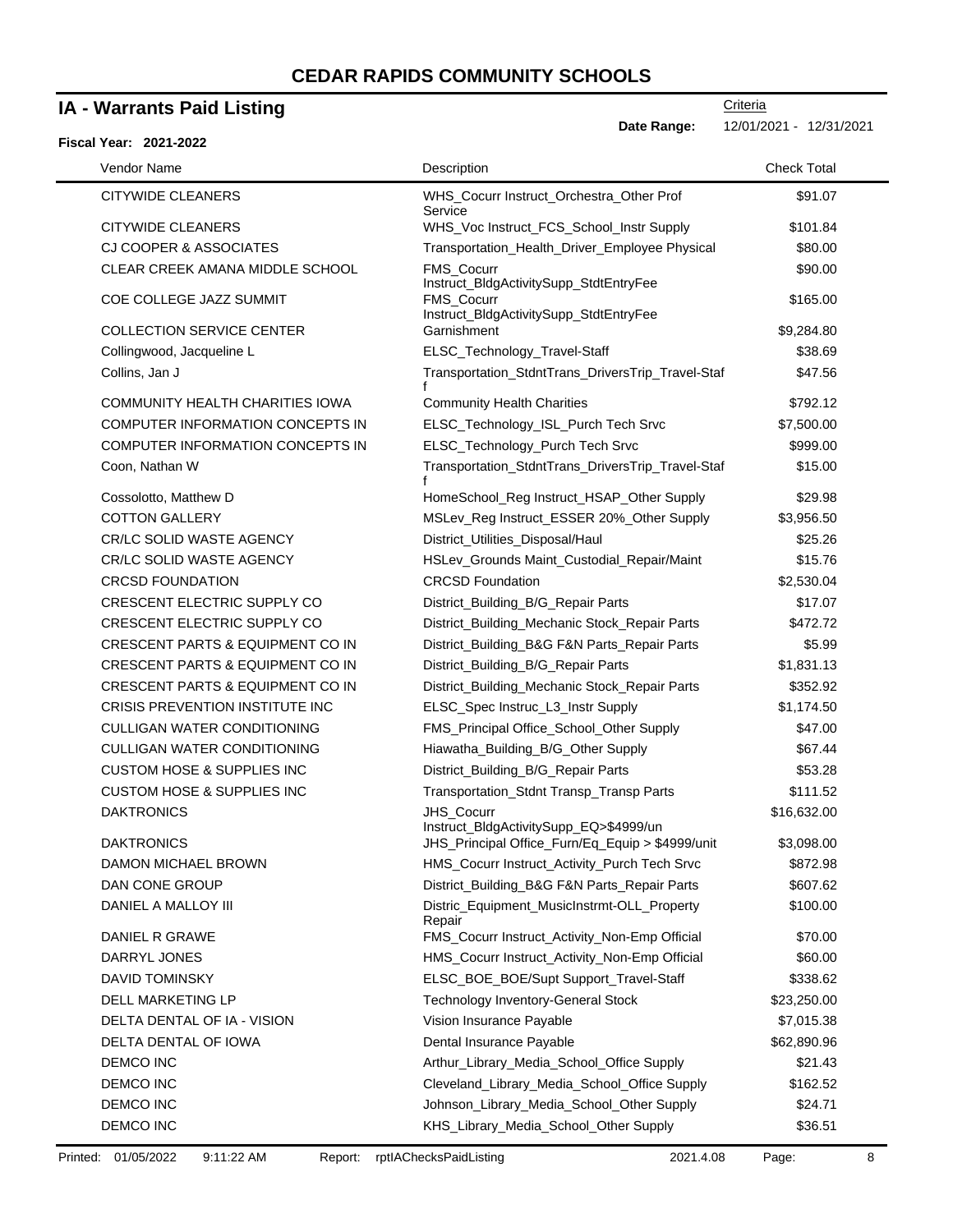### **IA - Warrants Paid Listing**

#### **Fiscal Year: 2021-2022**

| Vendor Name                       | Description                                          | <b>Check Total</b> |
|-----------------------------------|------------------------------------------------------|--------------------|
| <b>DEMCO INC</b>                  | Pierce_Library_Media_School_Office Supply            | \$90.69            |
| <b>DEMCO INC</b>                  | WHS_Library_Media_School_Office Supply               | \$65.26            |
| <b>DEMCO INC</b>                  | WWillow_Library_Media_School_Office Supply           | \$49.82            |
| DES MOINES AREA COMMUNITY COLLEG  | WHS_Reg Instruct_Reg_Tuit-CommColl                   | \$4,290.00         |
| <b>DICKINSON LAW</b>              | ELSC_Legal_BOE/Supt Support_Legal Service            | \$8,138.50         |
| Ditch, Christina R                | Payroll Accounts Receivable                          | \$125.00           |
| Dorrance, Michele L               | Johnson_Reg Instr_School_Other Supply                | \$142.86           |
| DOWNTOWN PARKING MANAGEMENT       | HSLev_Spec Instruc_L3_Other Supply                   | \$589.75           |
| DPT GROUP INC                     | District_Building_Mechanic Stock_Repair Parts        | \$1,404.49         |
| Duggan, Amy L                     | ELSC_Nursing_Health Srvcs_Travel-Staff               | \$8.62             |
| DUSTIN A SALTER DBA: TREND UPHOL  | District_Building_B/G_Repair Parts                   | \$2,728.20         |
| Dvorak, Kristina J                | ELSC_Gift & Talent_PACT_Travel-Staff                 | \$427.20           |
| EASTERN IOWA ARTS ACADEMY         | ELSC_Reg Instruct_Art_ISL_Inst Purch Srvc            | \$9,000.00         |
| <b>EASTERN IOWA TIRE</b>          | Transportation_Vehicle_Tire/Parts Other Vehicle      | \$515.06           |
| <b>EBSCO INFORMATION SERVICES</b> | FMS_Library_Media_School_Subscription                | \$6.29             |
| Eggert, Holland F                 | Kenwood_Reg Instruct_PBIS_Other Supply               | \$47.85            |
| Egli, Rebecca M                   | HSLev_Instrucl Improve_TAP<br>TransComp_Travel-Staff | \$4.98             |
| Eilers, Carol R                   | Kenwood_Nursing_School_Other Supply                  | \$13.43            |
| ELECTRICAL ENGINEERING AND EQUIP  | District_Building_B&G F&N Parts_Repair Parts         | \$68.93            |
| ELECTRICAL ENGINEERING AND EQUIP  | District_Building_B/G_Repair Parts                   | \$265.85           |
| ELECTRICAL ENGINEERING AND EQUIP  | District_Building_Mechanic Stock_Repair Parts        | \$1,182.94         |
| ELECTRICAL ENGINEERING AND EQUIP  | HSLev_Grounds Maint_Maint Supply-Grnds               | \$52.10            |
| <b>EMERSON SPECIALTY HARDWARE</b> | District_Building_B/G_Repair Parts                   | \$7.50             |
| EMERSON SPECIALTY HARDWARE        | District_Building_Mechanic Stock_Repair Parts        | \$18.75            |
| EMPOWERING YOUTHS OF IOWA INC     | District_Reg Instruct_ESSER 20%_Other Prof Srvc      | \$15,000.00        |
| <b>ERIN HELM</b>                  | WHS_Cocurr Instruct_Choregrapher_Inst Purch<br>Srvc  | \$1,500.00         |
| ETHNIC MINORITIES OF BURMA ADVOC  | Hoover_School Innov_Innovative_Other Prof Srvc       | \$12,000.00        |
| <b>F3 ENTERPRISES LLC</b>         | JHS_Grounds Maint_School_Repair/Maint                | \$455.00           |
| Faber, Anne                       | ELSC_SPED Admin_Spec Srvc Admin_Travel-Staff         | \$252.84           |
| <b>FASTENAL COMPANY</b>           | District_Building_Mechanic Stock_Repair Parts        | \$14.68            |
| <b>FERGUSON ENTERPRISES</b>       | District_Building_B/G_Repair Parts                   | \$431.89           |
| <b>FERGUSON ENTERPRISES</b>       | District_Building_Mechanic Stock_Repair Parts        | \$750.85           |
| Fisher, John C                    | ELSC_Technology_Travel-Staff                         | \$2.46             |
| FLEMING NURSERY INC               | Taylor_Categ/Grants_Trees Forever_Other Supply       | \$705.00           |
| FOLLETT SCHOOL SOLUTIONS INC      | Arthur_Library_Media_School_Library Books            | \$215.25           |
| FOLLETT SCHOOL SOLUTIONS INC      | Arthur_Library_Media_School_Purch Tech Srvc          | \$8.97             |
| FOLLETT SCHOOL SOLUTIONS INC      | Cleveland_Library_Media_School_Library Books         | \$274.30           |
| FOLLETT SCHOOL SOLUTIONS INC      | Cleveland_Library_Media_School_Purch Tech Srvc       | \$12.42            |
| FOLLETT SCHOOL SOLUTIONS INC      | Erskine_Reg Instr_School_Instr Supply                | \$123.13           |
| FOLLETT SCHOOL SOLUTIONS INC      | JHS_Library_Media_School_Library Books               | \$715.18           |
| FOLLETT SCHOOL SOLUTIONS INC      | JHS_Library_Media_School_Purch Tech Srvc             | \$28.29            |
| FOLLETT SCHOOL SOLUTIONS INC      | Pierce_Library_Media_School_Library Books            | \$958.42           |
| FOLLETT SCHOOL SOLUTIONS INC      | Pierce_Library_Media_School_Purch Tech Srvc          | \$37.95            |
| FORMAL FASHIONS INC               | KHS_Cocurr Instruct_Orchestra_Other Supply           | \$812.16           |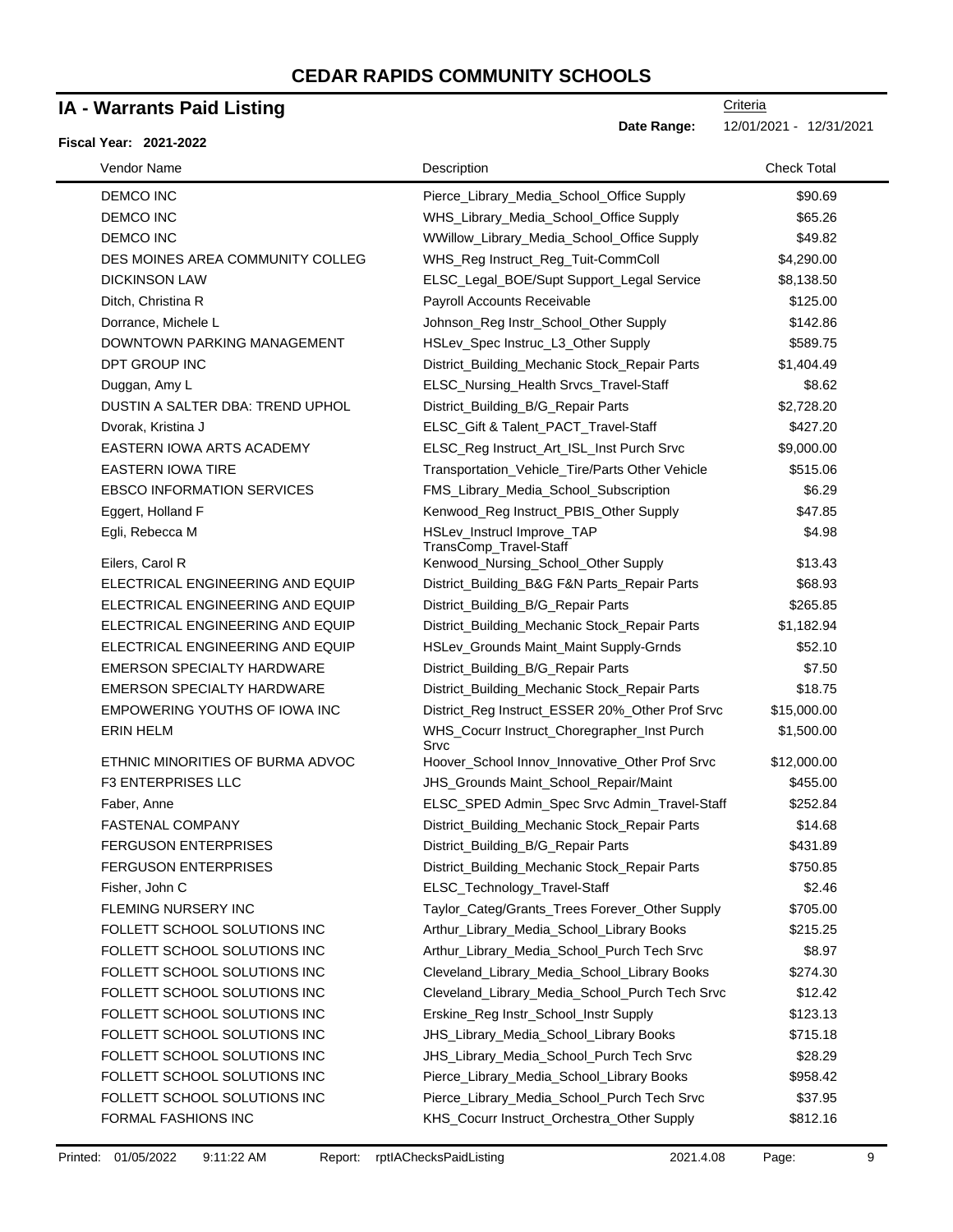### **IA - Warrants Paid Listing**

#### **Fiscal Year: 2021-2022**

**Criteria Date Range:** 12/01/2021 - 12/31/2021

FRANKLINCOVEY **Example 2018** Harrison\_Reg Instr\_School\_Other Supply \$1,297.40 FRANKLINCOVEY **Harrison** School Innov\_Non-Magnet\_Dues/Membership \$5,000.00 FRANKLINCOVEY Harrison\_School Innov\_Non-Magnet\_Other Prof Srvc \$9,350.00 FRANKLINCOVEY **EXALLINCOVEY** 1990 1000 Harrison\_School Innov\_Non-Magnet\_Other Supply \$650.00 FRED GRIFFITHS **FMS\_Cocurr Instruct\_Activity\_Non-Emp Official** \$85.00 FRED GRIFFITHS TMS\_Cocurr Instruct\_Activity\_Non-Emp Official \$120.00 Frese, Wendy K HMS\_Reg Instruct\_PBIS\_Other Supply \$26.48 FULL CIRCLE INC DBA: PJS VAC Custodial Inventory-General Stock \$2,722.00 FUNCTIONAL LIVING SKILLS HSLev\_Spec Instr\_SPED Unalloc\_Other Supply \$9.37 FUNCTIONAL LIVING SKILLS **HSLev\_Spec Instruc\_SPED Unalloc\_Instr Supply** \$124.98 FUNCTIONAL LIVING SKILLS MSLev\_Spec Instruc\_SPED Unalloc\_Instr Supply \$134.34 FUTURE LINE LLC **FUTURE LINE LECULARY STIMUS** HSLev\_Grounds Maint\_Repair Parts **\$71.35** FUTURE LINE LLC **Transportation\_Vehicle\_Tire/Parts Other Vehicle** \$380.00 Gaeta, Heidi Marie **ELSC\_Spec Instruc\_SPED Unalloc\_Travel-Staff** \$108.37 Gahring, Mary K **HomeSchool\_Reg** Instruct\_Reg\_HSAP\_Travel-Staff \$44.47 GATEWAY HOTEL & CONFERENCE CENTE WHS\_Cocurr Instruct\_Speech\_Inst Purch Srvc \$277.76 GAZETTE COMMUNICATIONS INC **ELSC\_BOE\_BOE/Supt Support\_Advertising \$452.88** GAZETTE COMMUNICATIONS INC **ELSC\_Business\_Advertising 632.78** GN HEARING CARE CORPORATION DBA: RESOUND MSLev Spec Instruc L1 1:1 Instr Supply \$274.97 GN HEARING CARE CORPORATION DBA: RESOUND MSLev\_Spec Instruc\_L3 1:1\_Instr Supply \$274.98 GOPHER SPORT **ELSC\_Reg Instruct\_Health&PE\_ISL\_Instr Supply** \$8,856.00 GRAINGER INC **CONTACT CONTROLLER INCLUSTED** District Building B/G\_Repair Parts \$2,472.91 GRAINGER INC **CONTAINGLICE INCLUST** District Building Mechanic Stock Repair Parts \$3,685.71 GRAINGER INC **CONTAINGLER INC** District\_Building\_PM Filters\_Repair Parts \$1,063.11 GRAINGER INC **ELSC\_Building\_B/G\_Maint Supply-Tools** \$890.89 GRAINGER INC **Erskine\_Building\_PM Filters\_Repair Parts** \$30.48 GRAINGER INC **GRAINGER INC HMS** Building PM Filters Repair Parts \$265.68 GRAINGER INC **CONSIDER INCURREGATA CONSTRUCTS** HSLev\_Grounds Maint\_Maint Supply-Grnds \$20.06 GRAINGER INC KHS\_Building\_PM Filters\_Repair Parts \$866.53 GRAINGER INC **Same Communist Communist Communist Communist Communist Communist Communist Communist Communist Communist Communist Communist Communist Communist Communist Communist Communist Communist Communist Communist Com** GRAINGER INC **CONTAINGLIFY CONTROLLER INC.** Pierce Building PM Filters Repair Parts \$118.72 GRAINGER INC **TMS** Building PM Filters Repair Parts \$210.48 GRAINGER INC **Truman\_Building\_PM Filters\_Repair Parts** \$27.36 GRAINGER INC **Same Communist Communist Communist Communist Communist Communist Communist Communist Communist Communist Communist Communist Communist Communist Communist Communist Communist Communist Communist Communist Com** GRAINGER INC **CONTACT CONTROLLER INC.** WWILLING MINIMUM\_Building\_PM Filters\_Repair Parts \$151.49 GRANT WOOD AREA EDUCATION AGENCY LELSC Accounting Office Supply \$108.12 GRANT WOOD AREA EDUCATION AGENCY LELSC\_Inst Staff Dev\_PD\_Wksp/RegisFee \$9,000.00 GRANT WOOD AREA EDUCATION AGENCY THE SLevillast Staff Devillar Wisp/RegisFee \$75.00 GRANT WOOD AREA EDUCATION AGENCY Madison Reg Instruct School Licen/RenewSW \$790.00 GRANT WOOD AREA EDUCATION AGENCY VanBuren\_Reg Instruct\_School\_Purch Tech Srvc \$17.20 GRAYBAR ELECTRIC CO INC **ELSC** Technology SAVE/PPEL Elig\_Rpr&Maint-Tech \$344.00 GREAT WESTERN SUPPLY CO Custodial Inventory-General Stock \$964.38 Vendor Name **Description** Check Total Description Check Total Description Check Total Description Check Total Description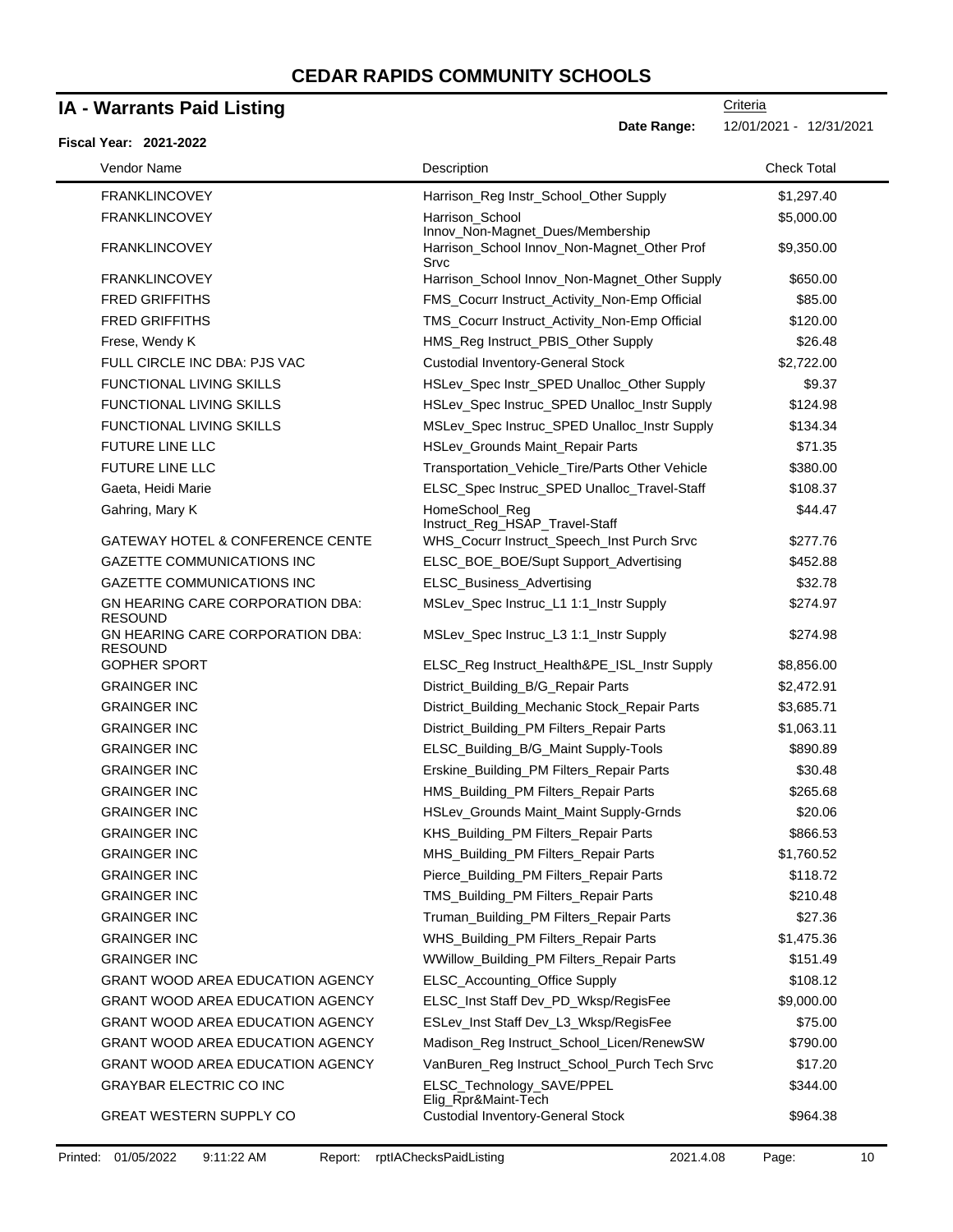### **IA - Warrants Paid Listing**

#### **Fiscal Year: 2021-2022**

| Vendor Name                             | Description                                         | <b>Check Total</b> |
|-----------------------------------------|-----------------------------------------------------|--------------------|
| <b>GREENWOOD CLEANING SYSTEMS</b>       | <b>Custodial Inventory-General Stock</b>            | \$33,524.75        |
| <b>GREENWOOD CLEANING SYSTEMS</b>       | District_Custodial_Maintenance_Repair/Maint         | \$510.70           |
| <b>GREENWOOD CLEANING SYSTEMS</b>       | District_Custodial_Repair Parts                     | \$626.32           |
| <b>GREENWOOD CLEANING SYSTEMS</b>       | KHS_Custodial_Custod Supply                         | \$57.39            |
| <b>GUITAR CENTER STORES INC</b>         | District_Reg Instruct_Derecho_Other Supply          | \$374.99           |
| Hageman, Jennifer L                     | ELSC_Technology_Travel-Staff                        | \$125.77           |
| <b>HALF PINT KIDS INC</b>               | ELSC_Categ/Grants_Early Reader_Instr Supply         | \$791.01           |
| Hamilton, Sarah                         | ELSC_Nursing_Health Srvcs_Travel-Staff              | \$18.20            |
| HANDS UP COMMUNICATIONS                 | HSLev_Spec Instruc_1:1 L3_Inst Purch Srvc           | \$5,148.00         |
| HANDS UP COMMUNICATIONS                 | HSLev_Spec Instruc_L1_Inst Purch Srvc               | \$1,628.00         |
| HANDS UP COMMUNICATIONS                 | MSLev_Spec Instruc_L3 1:1_Inst Purch Srvc           | \$5,082.00         |
| HANNAH PRISCILLA SMITH                  | FMS_Cocurr Instruct_Activity_Purch Tech Srvc        | \$80.00            |
| HARDWARE ASSOCIATES                     | District_Building_B/G_Repair Parts                  | \$83.97            |
| HARDWARE ASSOCIATES                     | District_Building_Carp Stock_Repair Parts           | \$21.60            |
| <b>HARDWARE ASSOCIATES</b>              | District_Building_Mechanic Stock_Repair Parts       | \$76.33            |
| HARDWARE ASSOCIATES                     | District_Custodial_Custodial Stock_Repair Parts     | \$88.40            |
| HARDWARE ASSOCIATES                     | Transportation_Stdnt Transp_Transp Maint Supply     | \$18.84            |
| Harger, Amy M                           | ELSC_StaDevNon-Ins_Dir Instr Svc_Travel-Staff       | \$78.77            |
| <b>HARGERS ACOUSTICS INC</b>            | District_Custodial_Custodial Stock_Repair Parts     | \$890.00           |
| <b>HARMS OIL COMPANY</b>                | Transportation_Student Transp_Diesel                | \$15,383.66        |
| <b>HARMS OIL COMPANY</b>                | Transportation_Student Transp_Gasoline              | \$8,397.71         |
| Harris, Janette E                       | ELSC_Spec Instruc_SPED Unalloc_Travel-Staff         | \$18.03            |
| HAWKEYE COMMUNICATION                   | ELSC_Equipment_Property Repair                      | \$423.91           |
| HAWKEYE COMMUNICATION                   | ELSC_Security_BOE/Supt Support_Other Prof Srvc      | \$120.00           |
| HAWKEYE FIRE & SAFETY COMPANY           | District_Custodial_HazWsteDispos                    | \$200.00           |
| HAWKEYE FIRE & SAFETY COMPANY           | JHS_Building_Custod Maint_Repair Parts              | \$267.00           |
| HAWKEYE FIRE & SAFETY COMPANY           | WHS_Custodial_Custod Supply                         | \$183.00           |
| Hayes, Paul R                           | District_Instruct Improve_ESSER 20%_Travel-Staff    | \$56.05            |
| HENDERSON PRODUCTS INC                  | HSLev_Grounds Maint_Property Repair                 | \$4,261.06         |
| HENDERSON PRODUCTS INC                  | HSLev_Grounds Maint_Repair Parts                    | \$197.91           |
| <b>HERFF JONES</b>                      | MHS_Reg Instruct_School_Other Supply                | \$942.14           |
| <b>HORIZONS A FAMILY SERVICE ALLIAN</b> | ELSC_Stdnt Transp_L3_TransPrivCont                  | \$29,536.65        |
| HORIZONS A FAMILY SERVICE ALLIAN        | Transportation_Stdnt Transp_TransPrivCont           | \$5,428.35         |
| HOTSY CLEANING SYSTEMS INC              | Transportation_Stdnt Transp_Transp Maint Supply     | \$248.00           |
| Hrubes, Kathryn S                       | KHS_Reg Instruct_School_License<br>Renewal/Software | \$29.88            |
| HUPP ELECTRIC MOTORS INC                | District_Building_Repair/Maint                      | \$813.40           |
| IA DEPT REVENUE-ADMIN WAGE ASSN         | Garnishment                                         | \$1,197.86         |
| <b>IDN-H HOFFMAN INC</b>                | District_Building_Carp Stock_Repair Parts           | \$348.17           |
| <b>IDN-H HOFFMAN INC</b>                | District_Building_Paint Stock_Repair Parts          | \$44.70            |
| <b>IMON COMMUNICATIONS</b>              | District_Technology_ISL_CompComm/Int                | \$6,542.47         |
| INDUSTRIAL SERVICE TECHNOLOGY IN        | District_Building_B/G_Repair Parts                  | \$148.77           |
| <b>INQUIREHIRE</b>                      | ELSC_BackgrdCheck_Nat'lBackgrCk_Other Prof<br>Srvc  | \$1,836.00         |
| <b>INTERNAL REVENUE SERVICE</b>         | Federal Income Tax                                  | \$1,150,926.98     |
| INTERNAL REVENUE SERVICE                | FICA Tax                                            | \$1,862,273.36     |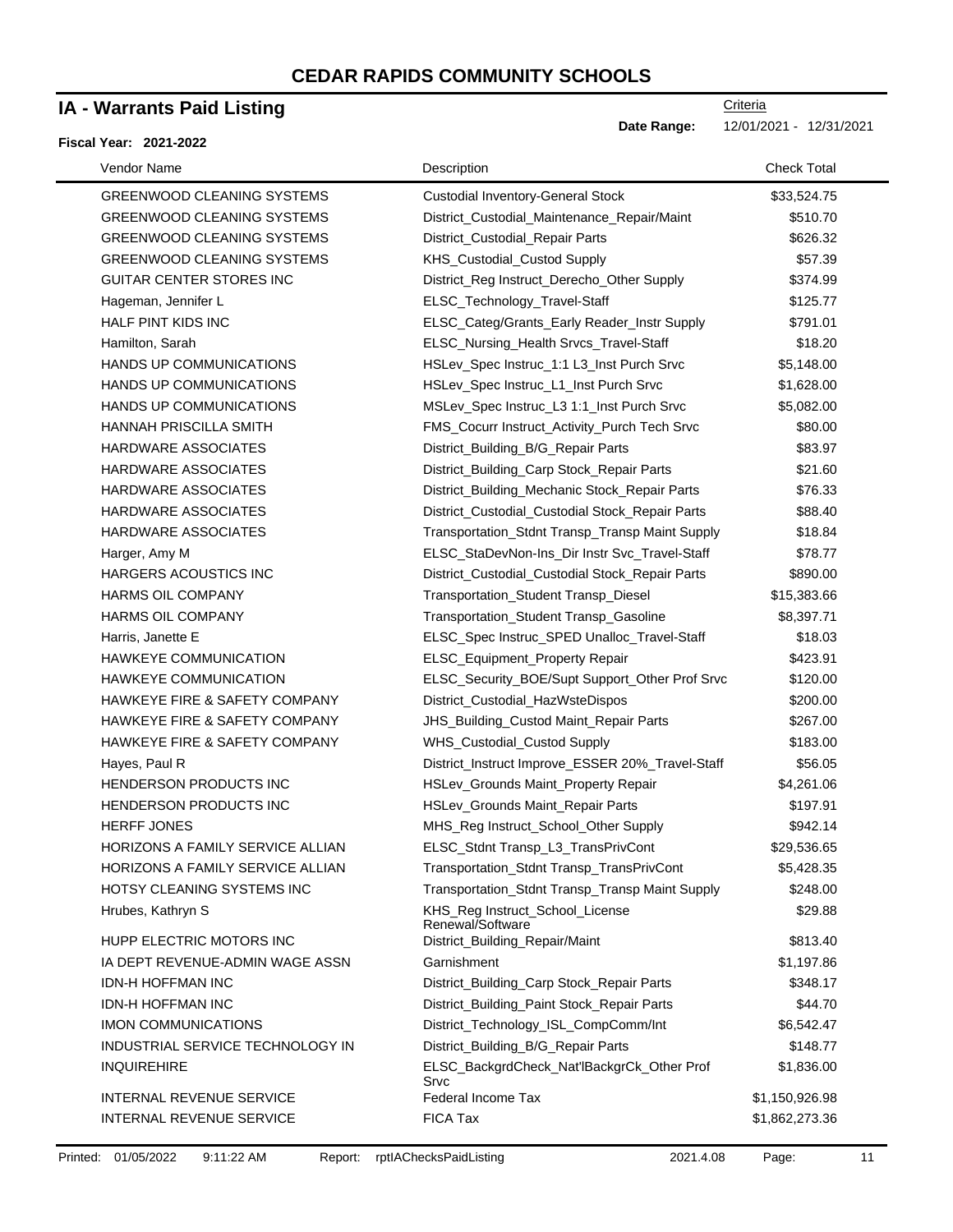# **IA - Warrants Paid Listing**

#### **Fiscal Year: 2021-2022**

-

| Vendor Name                             | Description                                        | <b>Check Total</b> |
|-----------------------------------------|----------------------------------------------------|--------------------|
| <b>INTERSTATE ALL BATTERY CENTER</b>    | District_Building_Mechanic Stock_Repair Parts      | \$363.90           |
| <b>INTERSTATE ALL BATTERY CENTER</b>    | District_Custodial_Repair Parts                    | \$70.20            |
| INTERSTATE POWER AND LIGHT COMPA        | Cleveland_Utilities_Electricity                    | \$1,868.14         |
| INTERSTATE POWER AND LIGHT COMPA        | ELSC_Utilities_Electricity                         | \$16,360.89        |
| INTERSTATE POWER AND LIGHT COMPA        | Erskine_Utilities_Electricity                      | \$2,111.86         |
| INTERSTATE POWER AND LIGHT COMPA        | <b>FMS_Utilities_Electricity</b>                   | \$14,120.98        |
| INTERSTATE POWER AND LIGHT COMPA        | Garfield_Utilities_Electricity                     | \$1,738.10         |
| INTERSTATE POWER AND LIGHT COMPA        | Grant_Utilities_Electricity                        | \$5,935.27         |
| INTERSTATE POWER AND LIGHT COMPA        | GrWood_Utilities_Electricity                       | \$2,155.37         |
| INTERSTATE POWER AND LIGHT COMPA        | Harrison_Utilities_Electricity                     | \$2,350.42         |
| INTERSTATE POWER AND LIGHT COMPA        | Hiawatha_Utilities_Electricity                     | \$8,170.14         |
| INTERSTATE POWER AND LIGHT COMPA        | HMS_Utilities_Electricity                          | \$13,429.02        |
| INTERSTATE POWER AND LIGHT COMPA        | Hoover_Utilities_Electricity                       | \$3,841.50         |
| INTERSTATE POWER AND LIGHT COMPA        | HSLev_Utilities_lowa BIG_ISL_Electricity           | \$160.75           |
| INTERSTATE POWER AND LIGHT COMPA        | Jackson_Utilities_Electricity                      | \$4,848.15         |
| INTERSTATE POWER AND LIGHT COMPA        | JHS_Utilities_Electricity                          | \$27,124.75        |
| INTERSTATE POWER AND LIGHT COMPA        | Kenwood_Utilities_Electricity                      | \$2,874.81         |
| INTERSTATE POWER AND LIGHT COMPA        | KHS_Utilities_Electricity                          | \$26,749.25        |
| INTERSTATE POWER AND LIGHT COMPA        | Madison_Utilities_Electricity                      | \$1,600.88         |
| INTERSTATE POWER AND LIGHT COMPA        | Nixon_Utilities_Electricity                        | \$3,891.27         |
| INTERSTATE POWER AND LIGHT COMPA        | Pierce_Utilities_Electricity                       | \$3,828.02         |
| INTERSTATE POWER AND LIGHT COMPA        | Polk AEC_Utilities_Electricity                     | \$2,427.10         |
| INTERSTATE POWER AND LIGHT COMPA        | RMS_Utilities_Electricity                          | \$14,205.20        |
| INTERSTATE POWER AND LIGHT COMPA        | Taylor_Utilities_Electricity                       | \$5,198.12         |
| INTERSTATE POWER AND LIGHT COMPA        | TMS_Utilities_Electricity                          | \$11,000.81        |
| INTERSTATE POWER AND LIGHT COMPA        | Truman_Utilities_Electricity                       | \$6,332.65         |
| INTERSTATE POWER AND LIGHT COMPA        | WHS_Utilities_Electricity                          | \$32,401.04        |
| INTERSTATE POWER AND LIGHT COMPA        | WMS_Utilities_Electricity                          | \$10,706.78        |
| INTERSTATE POWER AND LIGHT COMPA        | Wright_Utilities_Electricity                       | \$1,638.29         |
| INTERSTATE POWER AND LIGHT COMPA        | <b>WWillow_Utilities_Electricity</b>               | \$11,929.13        |
| <b>INTERSTATE POWER SYSTEMS</b>         | Transportation_Vehicle_Tire/Parts Other Vehicle    | \$65.34            |
| <b>IOWA DEPARTMENT OF HUMAN SERVICE</b> | <b>Medicaid Reimbursement</b>                      | \$13,245.93        |
| IOWA DEPARTMENT OF NATURAL RESOU        | ELSC_Business_Fines/Penalty                        | \$4,500.00         |
| <b>IOWA DEPARTMENT OF NATURAL RESOU</b> | WHS_Library_Media_School_Subscription              | \$12.00            |
| IOWA MUSIC EDUCATORS ASSOCIATION        | HMS_Inst Staff Dev_School_Wksp/RegisFee            | \$95.00            |
| <b>IOWA NET ACADEMY</b>                 | ELSC_DropoutAtRisk_Dropout_Tuit-PrivAgcy-Reim<br>b | \$3,411.14         |
| IOWA PRISON INDUSTRIES                  | District_Building_B/G_Repair Parts                 | \$586.55           |
| <b>IOWA PRISON INDUSTRIES</b>           | ELSC_Building_Green Team_Other Supply              | \$1,437.50         |
| <b>IOWA PUBLIC EMPLOYEES RETIREMENT</b> | ELSC_Payroll/Benefit_Adjmt-Inv&Other               | \$0.30             |
| <b>IOWA PUBLIC EMPLOYEES RETIREMENT</b> | <b>IPERS</b>                                       | \$1,679,624.19     |
| IOWA STATE EXTENSION AND OUTREAC        | ELSC_Categ/Grants_BASICS-Snack_Inst Purch<br>Srvc  | \$12,276.68        |
| IOWA VOCATIONAL REHABILITATION S        | <b>Prepaid Expense</b>                             | \$20,990.31        |
| <b>IPROMOTEU</b>                        | District_Reg Instruct_Derecho_Other Supply         | \$2,859.11         |
| J.P. GASWAY CO                          | <b>Custodial Inventory-General Stock</b>           | \$623.00           |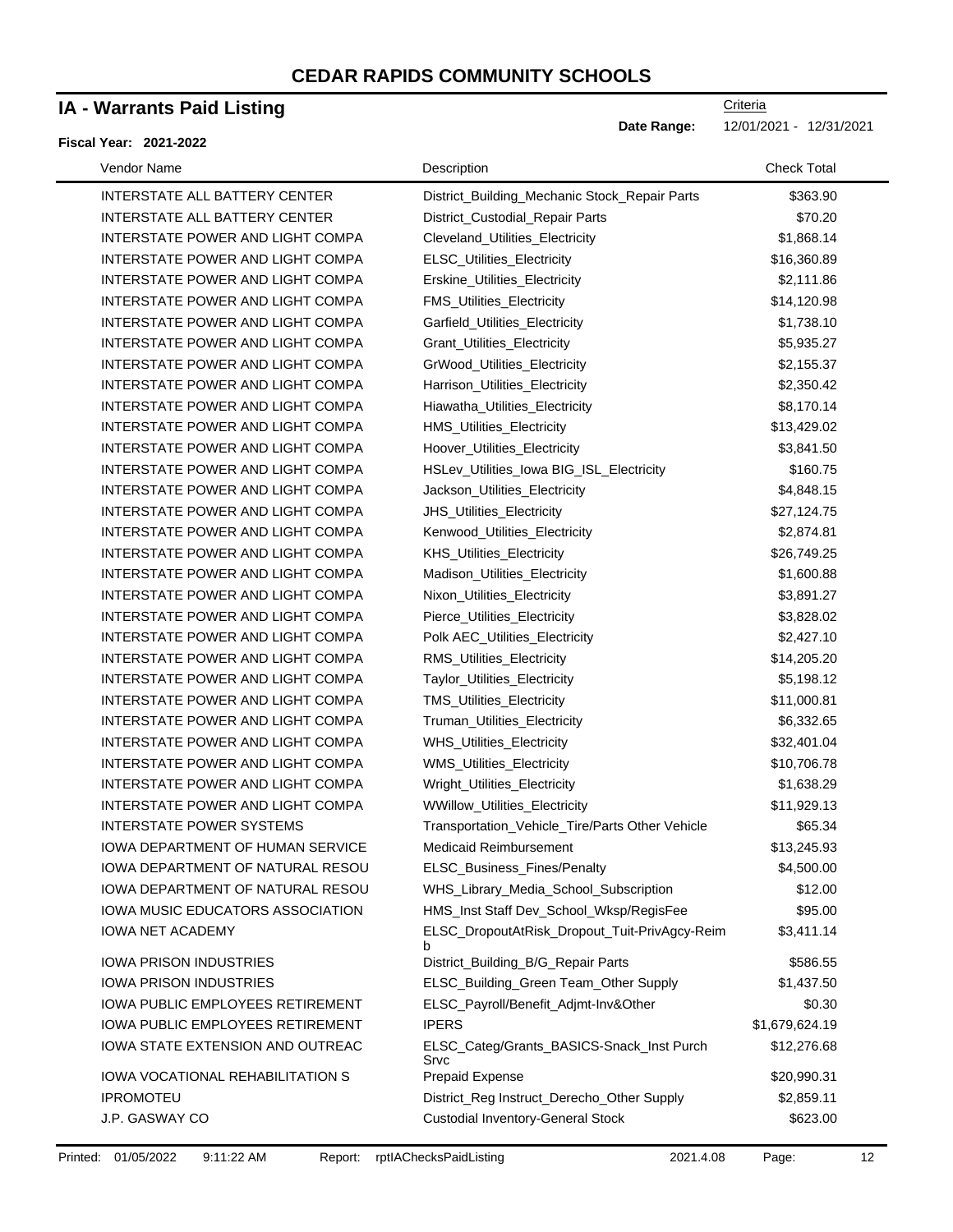### **IA - Warrants Paid Listing**

#### **Fiscal Year: 2021-2022**

| Vendor Name                              | Description                                           | <b>Check Total</b> |
|------------------------------------------|-------------------------------------------------------|--------------------|
| J.P. GASWAY CO                           | ELSC_Printing_Other Supply                            | \$3,392.82         |
| J.W. PEPPER & SON, INC.                  | Cleveland_Reg Instr_School_Instr Supply               | \$15.75            |
| J.W. PEPPER & SON, INC.                  | FMS_Reg Instruct_Orchestra_School_Instr Supply        | \$12.00            |
| J.W. PEPPER & SON, INC.                  | JHS_Reg Instruct_Band_School_Instr Supply             | \$931.97           |
| J.W. PEPPER & SON, INC.                  | JHS_Reg Instruct_Orchestra_School_Instr Supply        | \$7.00             |
| J.W. PEPPER & SON, INC.                  | JHS_Reg Instruct_Voc Music_School_Instr Supply        | \$186.90           |
| J.W. PEPPER & SON, INC.                  | KHS_Reg Instruct_Voc Music_School_Instr Supply        | \$56.25            |
| <b>JAMAAL PEEPLES</b>                    | FMS_Cocurr Instruct_Activity_Non-Emp Official         | \$70.00            |
| <b>JAMAAL PEEPLES</b>                    | RMS_Cocurr Instruct_BldgActivityS_Non-Emp<br>Official | \$60.00            |
| <b>JAMAAL PEEPLES</b>                    | TMS_Cocurr Instruct_Activity_Non-Emp Official         | \$70.00            |
| James, Howard                            | Transportation_StdntTrans_DriversTrip_Travel-Staf     | \$3.70             |
| <b>JANDA MOTOR SERVICES</b>              | District_Building_Repair/Maint                        | \$320.00           |
| <b>JEFF FRESE</b>                        | RMS_Cocurr Instruct_BldgActivityS_Non-Emp<br>Official | \$60.00            |
| JODI L STEPANEK DBA BIG HEART MEDITATION | ViolaG_Inst Staff Dev_School_Other Prof Srvc          | \$200.00           |
| <b>JOHN C STUELKE</b>                    | ELSC_Legal_BOE/Supt Support_Legal Service             | \$2,342.56         |
| <b>JOHN DVORAK</b>                       | FMS_Cocurr Instruct_Activity_Non-Emp Official         | \$300.00           |
| <b>JOHN DVORAK</b>                       | WMS_Cocurr Instruct_Activity_Non-Emp Official         | \$70.00            |
| <b>JOHN'S LOCK &amp; KEY INC</b>         | District_Building_B/G_Repair Parts                    | \$47.92            |
| Johnson, Jacob M                         | WHS_Reg Instruct_Nat Sci_School_Instr Supply          | \$87.85            |
| Johnson, Jacob M                         | WHS_Reg Instruct_Nat Sci_School_Subscription          | \$307.00           |
| Johnson, Marcus                          | Transportation_Stdnt Transp_Tool Allow-Mechanic       | \$500.00           |
| JOHNSTONE SUPPLY                         | District_Building_B/G_Repair Parts                    | \$1,027.08         |
| JOHNSTONE SUPPLY                         | District_Building_Mechanic Stock_Repair Parts         | \$2,207.40         |
| <b>JON MORROW</b>                        | TMS_Cocurr Instruct_Activity_Non-Emp Official         | \$70.00            |
| <b>K&amp;E DISTRIBUTING INC</b>          | District_Building_Mechanic Stock_Repair Parts         | \$331.90           |
| Kain, Emma E                             | ELSC_Instrucl Improve_CCT_Travel-Staff                | \$100.33           |
| Keeney, Jenny A                          | ELSC_MetroCareConn_Health Srvcs_Travel-Staff          | \$87.97            |
| Kelly, Bonnie L                          | ELSC_SPED Admin_Spec Srvc Admin_Travel-Staff          | \$28.34            |
| Kern, Jason S                            | Polk AEC_Spec Instruc_SPED Unalloc_Travel-Staff       | \$48.75            |
| <b>KEVIN F FLOOD</b>                     | MMS_Cocurr Instruct_Activity_Non-Emp Official         | \$75.00            |
| Khadka, Devi C                           | Transportation_StdntTrans_DriversTrip_Travel-Staf     | \$28.55            |
| <b>KIECK'S</b>                           | Transportation_Stdnt Transp_Other Supply              | \$760.00           |
| <b>KIM PATIK</b>                         | TMS_Cocurr Instruct_Activity_Non-Emp Official         | \$20.00            |
| KINGS III EMERGENCY COMMUNICATIO         | District_Building_Evel Repair_Inspect&Lincense        | \$1,672.65         |
| KIRKWOOD COMMUNITY COLLEGE               | HSLev_Reg Instruct_Reg_Tuit-CommColl                  | \$3,039.00         |
| KIRKWOOD COMMUNITY COLLEGE               | JHS_Reg Instruct_Tuit-CommColl                        | \$1,900.00         |
| KIRKWOOD COMMUNITY COLLEGE               | KHS_Reg Instruct_Reg_Tuit-CommColl                    | \$1,637.00         |
| KIRKWOOD COMMUNITY COLLEGE               | Transportation_StaDevNon-Ins_Wksp/RegisFee            | \$200.00           |
| KIRKWOOD COMMUNITY COLLEGE               | WHS_Reg Instruct_Reg_Tuit-CommColl                    | \$1,875.60         |
| KUTA SOFTWARE LLC                        | HSLev_Reg Instruct_Math_ISL_Licen/RenewSW             | \$2,297.00         |
| Lacy, Sarah J                            | ESLev_Spec Instruc_SPED Unalloc_Travel-Staff          | \$16.80            |
| Laird, Ronald E                          | Transportation_Health_Driver_Employee Physical        | \$80.00            |
| Larrimore, Shirley M                     | Transportation_Health_Driver_Employee Physical        | \$80.00            |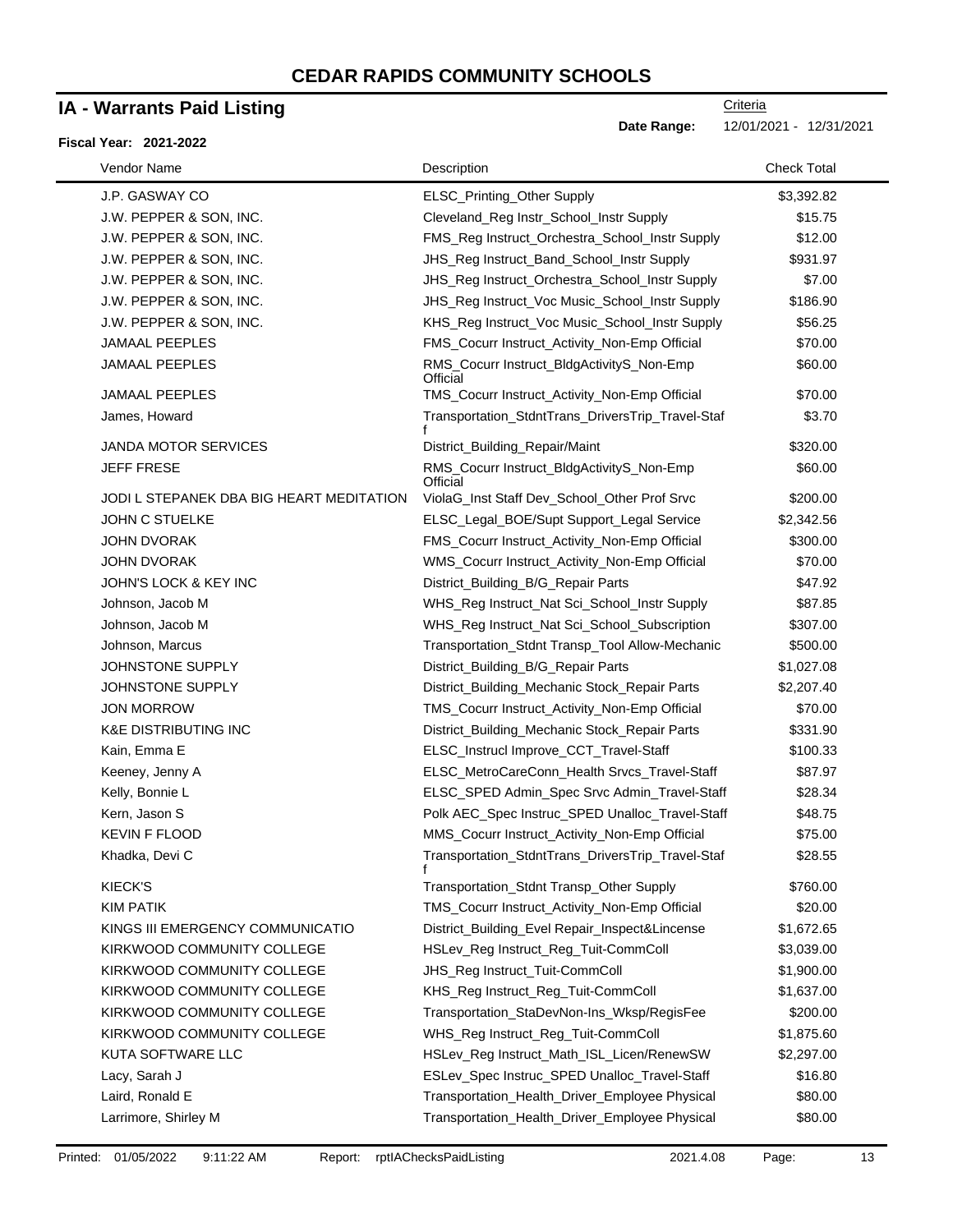### **IA - Warrants Paid Listing**

#### **Fiscal Year: 2021-2022**

Date Range: 12/01/2021 - 12/31/2021

| Vendor Name            |                                  | Description                                           | <b>Check Total</b> |
|------------------------|----------------------------------|-------------------------------------------------------|--------------------|
| Larrimore, Shirley M   |                                  | Transportation_StdntTrans_DriversTrip_Travel-Staf     | \$14.59            |
|                        |                                  |                                                       |                    |
| <b>LAWSON PRODUCTS</b> |                                  | District_Building_Carp Stock_Repair Parts             | \$200.90           |
| <b>LAWSON PRODUCTS</b> |                                  | District_Building_Mechanic Stock_Repair Parts         | \$1,084.45         |
| <b>LESLIE HYLAND</b>   |                                  | WHS_Cocurr Instruct_Enrich_Other Supply               | \$1,500.00         |
|                        | LINN COUNTY COMMUNITY SERVICES   | LinnCoChildDev CP_SW Vol Presch_Inst Purch<br>Srvc    | \$31,418.57        |
| <b>LINN COUNTY REC</b> |                                  | ViolaG_Utilities_Electricity                          | \$4,522.65         |
|                        | LITTLE LAMBS CHRISTIAN PRESCHOOL | LittleLambsPresch CP_SW Vol Presch_Inst Purch<br>Srvc | \$8,355.53         |
|                        | LITTLE LAMBS CHRISTIAN PRESCHOOL | LittleLambsPresch CP_SW Vol Presch_Instr Supply       | \$9.47             |
| Long, Jennifer M       |                                  | Nixon_Spec Instruc_SPED Unalloc_Instr Supply          | \$60.62            |
| Lorig, Jerome T        |                                  | Transportation_StdntTrans_DriversTrip_Travel-Staf     | \$16.67            |
|                        | LOVELY LANE PRESCHOOL            | LovelyLanePresch CP_SW Vol Presch_Inst Purch<br>Srvc  | \$11,816.87        |
|                        | LOVELY LANE PRESCHOOL            | LovelyLanePresch CP_SW Vol Presch_Instr Supply        | \$602.39           |
| LYNCH DALLAS PC        |                                  | ELSC_Legal_BOE/Supt Support_Legal Service             | \$5,355.00         |
| M.J. CARE INC          |                                  | ELSC_Business_L3_DataProc/Coding                      | \$1,001.30         |
| Mackey, Jerald L       |                                  | Transportation_StdntTrans_DriversTrip_Travel-Staf     | \$23.36            |
|                        | MADISON NATIONAL LIFE INSURANCE  | <b>Disability Insurance Payable</b>                   | \$24,368.48        |
|                        | MAGNET SCHOOLS OF AMERICA        | Kenwood_Reg Instr_School_Other Supply                 | \$315.00           |
| Manka, Krystal K       |                                  | ELSC_Spec Instruc_SPED Unalloc_Travel-Staff           | \$48.30            |
| <b>MARCO INC</b>       |                                  | Arthur_Reg Instruct_School_Copier Usage               | \$657.16           |
| <b>MARCO INC</b>       |                                  | Cleveland_Reg Instruct_School_Copier Usage            | \$778.22           |
| <b>MARCO INC</b>       |                                  | District_Building_Copier Usage                        | \$233.21           |
| <b>MARCO INC</b>       |                                  | District_Purchasing_Copier Usage                      | \$9,538.97         |
| <b>MARCO INC</b>       |                                  | ELSC_Accounting_Copier Usage                          | \$201.49           |
| <b>MARCO INC</b>       |                                  | ELSC_Business_Copier Usage                            | \$716.49           |
| <b>MARCO INC</b>       |                                  | ELSC_Comm Relation_Copier Usage                       | \$0.50             |
| <b>MARCO INC</b>       |                                  | ELSC_Human Resource_Copier Usage                      | \$279.37           |
| <b>MARCO INC</b>       |                                  | ELSC_Instrucl Improve_CCT_Copier Usage                | \$371.72           |
| <b>MARCO INC</b>       |                                  | ELSC_OLL_Deputy_Copier Usage                          | \$52.88            |
| <b>MARCO INC</b>       |                                  | ELSC_OLL_Dir Instr Srvc_Copier Usage                  | \$607.03           |
| <b>MARCO INC</b>       |                                  | ELSC_Payroll/Benefit_Copier Usage                     | \$337.32           |
| MARCO INC              |                                  | ELSC_Printing_Copier Usage                            | \$12,438.93        |
| MARCO INC              |                                  | ELSC_Purchasing_Copier Usage                          | \$106.03           |
| MARCO INC              |                                  | ELSC_SPED Admin_Copier Usage                          | \$345.00           |
| MARCO INC              |                                  | ELSC_Superintendent_Copier Usage                      | \$254.64           |
| MARCO INC              |                                  | ELSC_SW Vol Presch_Copier Usage                       | \$46.71            |
| MARCO INC              |                                  | ELSC_Technology_Copier Usage                          | \$2,533.81         |
| MARCO INC              |                                  | Erskine_Reg Instruct_School_Copier Usage              | \$733.09           |
| MARCO INC              |                                  | FMS_Reg Instruct_School_Copier Usage                  | \$1,752.89         |
| <b>MARCO INC</b>       |                                  | Four Oaks_Spec Instruc_L3_Copier Usage                | \$734.51           |
| MARCO INC              |                                  | Garfield_Reg Instruct_School_Copier Usage             | \$921.08           |
| MARCO INC              |                                  | Grant_Reg Instruct_School_Copier Usage                | \$501.76           |
| MARCO INC              |                                  | GrWood_Reg Instruct_School_Copier Usage               | \$1,976.54         |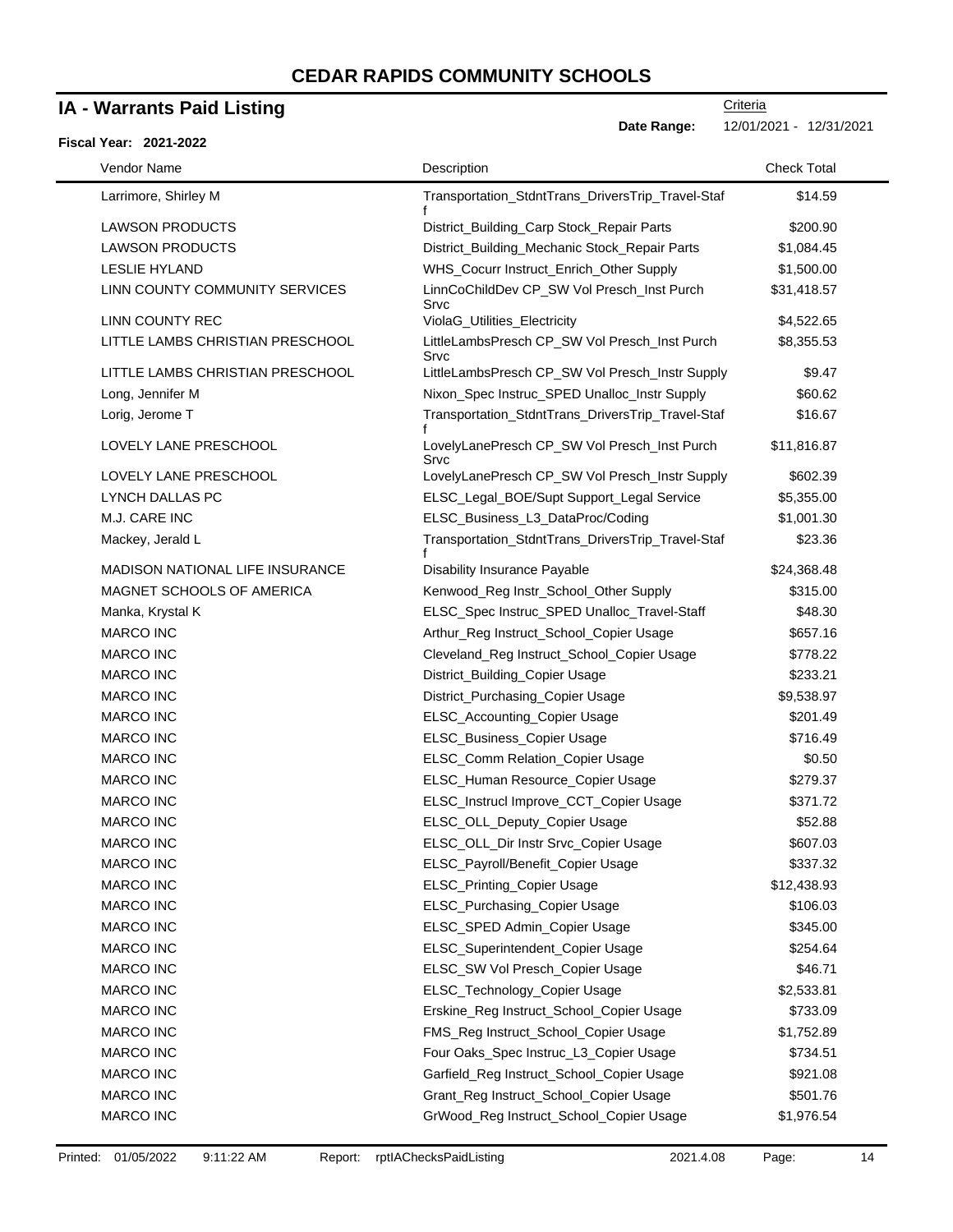### **IA - Warrants Paid Listing**

#### **Fiscal Year: 2021-2022**

**Criteria** 

**Date Range:** 12/01/2021 - 12/31/2021

| Vendor Name                     | Description                                     | <b>Check Total</b> |
|---------------------------------|-------------------------------------------------|--------------------|
| <b>MARCO INC</b>                | Harrison_Reg Instruct_School_Copier Usage       | \$1,007.32         |
| MARCO INC                       | Hiawatha_Reg Instruct_School_Copier Usage       | \$1,074.52         |
| MARCO INC                       | HMS_Reg Instruct_School_Copier Usage            | \$2,497.56         |
| <b>MARCO INC</b>                | HomeSchool_Reg Instruct_HSAP_Copier Usage       | \$23.58            |
| MARCO INC                       | Hoover_Reg Instruct_School_Copier Usage         | \$1,063.08         |
| MARCO INC                       | Jackson_Reg Instruct_School_Copier Usage        | \$908.65           |
| MARCO INC                       | JHS_Reg Instruct_School_Copier Usage            | \$3,492.51         |
| MARCO INC                       | Johnson_Reg Instruct_School_Copier Usage        | \$1,101.80         |
| MARCO INC                       | Kenwood_Reg Instruct_School_Copier Usage        | \$1,040.05         |
| <b>MARCO INC</b>                | KHS_Reg Instruct_School_Copier Usage            | \$6,661.32         |
| MARCO INC                       | Madison_Reg Instruct_School_Copier Usage        | \$536.16           |
| <b>MARCO INC</b>                | MHS_Reg Instruct_School_Copier Usage            | \$861.26           |
| MARCO INC                       | MMS_Reg Instruct_School_Copier Usage            | \$1,639.00         |
| MARCO INC                       | Nixon_Reg Instruct_School_Copier Usage          | \$487.77           |
| <b>MARCO INC</b>                | Pierce_Reg Instruct_School_Copier Usage         | \$1,162.38         |
| MARCO INC                       | Polk AEC_SPED Admin_School_Copier Usage         | \$470.00           |
| MARCO INC                       | RMS_Reg Instruct_School_Copier Usage            | \$298.78           |
| MARCO INC                       | Taylor_Reg Instruct_School_Copier Usage         | \$1,543.38         |
| MARCO INC                       | TMS_Reg Instruct_School_Copier Usage            | \$2,958.93         |
| <b>MARCO INC</b>                | Transition Ctr_Spec Instruc_L3_Copier Usage     | \$28.76            |
| <b>MARCO INC</b>                | Transportation_Stdnt Transp_Copier Usage        | \$181.40           |
| MARCO INC                       | Truman_Reg Instruct_School_Copier Usage         | \$510.26           |
| MARCO INC                       | VanBuren_Reg Instruct_School_Copier Usage       | \$1,209.05         |
| MARCO INC                       | ViolaG_Reg Instruct_School_Copier Usage         | \$685.93           |
| MARCO INC                       | WHS_Reg Instruct_School_Copier Usage            | \$4,026.45         |
| MARCO INC                       | WMS_Reg Instruct_School_Copier Usage            | \$1,307.67         |
| MARCO INC                       | Wright_Reg Instruct_School_Copier Usage         | \$796.46           |
| MARCO INC                       | WWillow_Reg Instruct_School_Copier Usage        | \$577.01           |
| MARCO INC - SUPPLIES            | ELSC_Printing_Other Supply                      | \$267.26           |
| MARCO INC - SUPPLIES            | HMS_Principal Office_School_Other Supply        | \$105.44           |
| MARION JANITORIAL SUPPLY CO     | <b>Custodial Inventory-General Stock</b>        | \$15,510.00        |
| MARION JANITORIAL SUPPLY CO     | District_Custodial_Custod Supply                | \$863.57           |
| MARION JANITORIAL SUPPLY CO     | District_Custodial_Custodial Stock_Repair Parts | \$82.20            |
| <b>MARK MURPHY</b>              | FMS_Cocurr Instruct_Activity_Non-Emp Official   | \$70.00            |
| Martens, Stacy Lea              | ELSC_Spec Instruc_SPED Unalloc_Travel-Staff     | \$59.06            |
| <b>MATHESON TRI-GAS</b>         | District_Building_B/G_Other Supply              | \$133.24           |
| <b>MATHESON TRI-GAS</b>         | District_Building_Mechanic Stock_Repair Parts   | \$350.67           |
| Matson, Mark D                  | HSLev_Reg Instruct_Iowa BIG_ISL_Instr Supply    | \$21.00            |
| MATTHEW JACOB MILLER            | WMS_Cocurr Instruct_Activity_Non-Emp Official   | \$70.00            |
| Matthew or Jessica Ulrich       | ELSC_Misc Revenue                               | (\$11.00)          |
| Matthew or Jessica Ulrich       | Governmental Accounts Receivable                | \$215.90           |
| McElroy, Emilee N               | HSLev_Voc Instruct_CarlPerkinsGr_Travel-Staff   | \$260.39           |
| MCGRAW-HILL SCHOOL DIVISION     | MSLev_Spec Instruc_SPED Unalloc_Instr Supply    | \$100.81           |
| MECHANICAL SALES IOWA INC       | District_Building_Repair/Maint                  | \$370.00           |
| MECHANICAL SALES IOWA PARTS INC | District_Building_B/G_Repair Parts              | \$3,341.25         |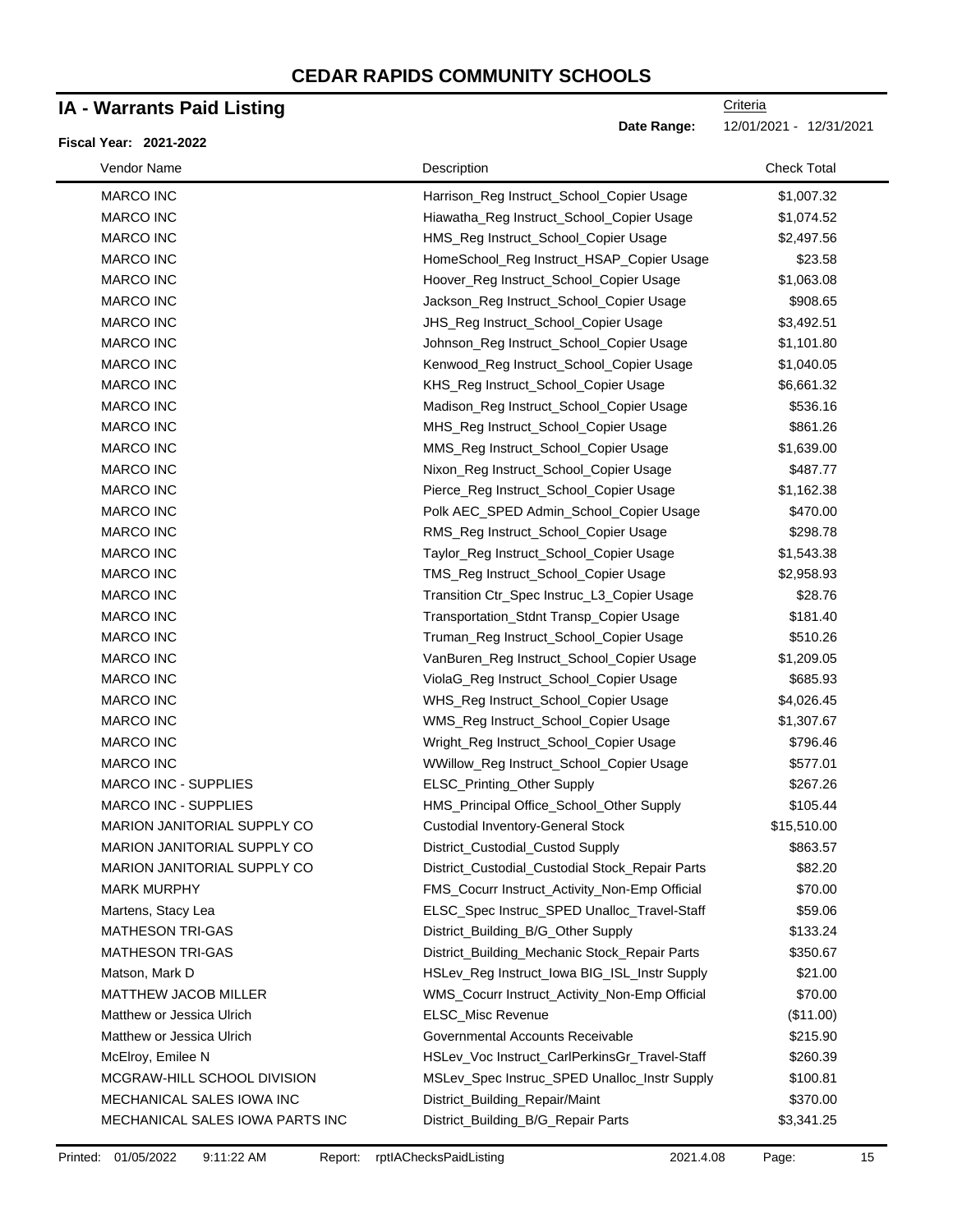### **IA - Warrants Paid Listing**

#### **Fiscal Year: 2021-2022**

| Vendor Name                                      | Description                                          | <b>Check Total</b> |
|--------------------------------------------------|------------------------------------------------------|--------------------|
| <b>MEDIACOM COMMUNICATIONS CORP</b>              | Four Oaks_Technology_CompComm/Int                    | \$550.00           |
| MEDIACOM COMMUNICATIONS CORP                     | JHS_Principal Office_School_Purch Tech Srvc          | \$9.03             |
| <b>MENARDS WEST</b>                              | District_Building_B/G_Repair Parts                   | \$594.83           |
| <b>MENARDS WEST</b>                              | District_Building_Carp Stock_Repair Parts            | \$80.90            |
| <b>MENARDS WEST</b>                              | District_Building_Paint Stock_Repair Parts           | \$438.74           |
| <b>MENARDS WEST</b>                              | District_Custodial_Custodial Stock_Repair Parts      | \$59.77            |
| <b>MENARDS WEST</b>                              | Grant_Custodial_Custod Supply                        | \$109.99           |
| <b>MENARDS WEST</b>                              | HSLev_Grounds Maint_Maint Supply-Grnds               | \$138.28           |
| <b>MENARDS WEST</b>                              | KHS_Voc Instruct_FCS_School_Instr Supply             | \$32.97            |
| <b>MENARDS WEST</b>                              | KHS_Voc Instruct_Indust Arts_School_Instr Supply     | \$18.64            |
| <b>MENARDS WEST</b>                              | WHS_Custodial_Custod Supply                          | \$95.91            |
| <b>MERCY MEDICAL CENTER</b>                      | District_Health_Custodial_Employee Physical          | \$1,212.00         |
| METRO INTERAGENCY INSURANCE PROG                 | Health Insurance Payable                             | \$1,207,603.88     |
| MICHAEL VASKE                                    | WMS_Cocurr Instruct_Activity_Non-Emp Official        | \$70.00            |
| MIDAMERICA ADMIN AND RETIREE                     | <b>PEHP</b>                                          | \$221,571.16       |
| MIDAMERICAN ENERGY COMPANY                       | Arthur_Utilities_Natural Gas                         | \$859.48           |
| MIDAMERICAN ENERGY COMPANY                       | ELSC_Utilities_Natural Gas                           | \$678.30           |
| <b>MIDAMERICAN ENERGY COMPANY</b>                | FMS_Utilities_Natural Gas                            | \$483.22           |
| <b>MIDAMERICAN ENERGY COMPANY</b>                | HMS_Utilities_Natural Gas                            | \$287.39           |
| MIDAMERICAN ENERGY COMPANY                       | MMS_Utilities_Natural Gas                            | \$301.70           |
| MIDAMERICAN ENERGY COMPANY                       | RMS_Utilities_Natural Gas                            | \$334.26           |
| MIDAMERICAN ENERGY COMPANY                       | <b>TMS_Utilities_Natural Gas</b>                     | \$193.87           |
| MIDAMERICAN ENERGY COMPANY                       | Truman_Utilities_Natural Gas                         | \$83.39            |
| MIDAMERICAN ENERGY COMPANY                       | WMS_Utilities_Natural Gas                            | \$198.35           |
| <b>MIDWEST ALARM SERVICES</b>                    | District_Building_Repair/Maint                       | \$4,127.90         |
| MIDWEST WHEEL COMPANIES                          | Transportation_Stdnt Transp_Transp Parts             | \$1,511.82         |
| Miller, Chad J                                   | HSLev_Instrucl Improve_TAP<br>TransComp_Travel-Staff | \$131.21           |
| MINNESOTA MEMORY INC DBA: CHROME                 | <b>Technology Inventory-General Stock</b>            | \$10,655.90        |
| MIRACLE RECREATION EQUIPMENT                     | District_Building_B/G_Repair Parts                   | \$755.91           |
| MONTICELLO SPORTS                                | FMS_Cocurr Instruct_BldgActivitySupp_Other<br>Supply | \$585.00           |
| MORE PREPARED LLC                                | ELSC_Security_BOE/Supt Support_Office Supply         | \$1,878.90         |
| <b>MTI DISTRIBUTING</b>                          | District_Building_B/G_Repair Parts                   | (\$411.59)         |
| <b>MTI DISTRIBUTING</b>                          | HSLev_Grounds Maint_Repair Parts                     | \$1,434.42         |
| MUTUAL WHEEL CO                                  | Transportation_Stdnt Transp_Transp Parts             | \$10,395.51        |
| <b>NANCY HUMBLES</b>                             | ELSC_BOE_BOE/Supt Support_Travel-Staff               | \$160.00           |
| NATHAN SHERWOOD DBA: EDUSKATE                    | GrWood_Reg Instruct_PBIS_Other Supply                | \$225.00           |
| NATIONAL ASSOCIATION OF SCHOOL NURSES            | ELSC_Nursing_Health Srvcs_Dues/Membership            | \$2,371.50         |
| Neff, Stephanie L                                | ELSC_Instrucl Improve_CCT_Travel-Staff               | \$145.44           |
| NICHOLE ROOS DBA: ROOS PHOTOGRAPHY               | MMS_Cocurr Instruct_BldgActivitySupp_Other<br>Supply | \$20.00            |
| NORTHEAST IOWA BANDMASTERS<br><b>ASSOCIATION</b> | HMS_Reg<br>Instruct_Band_School_Dues/Membership      | \$30.00            |
| NORTHEAST IOWA BANDMASTERS<br><b>ASSOCIATION</b> | MMS_Cocurr<br>Instruct_BldgActivitySupp_StdtEntryFee | \$88.00            |
| NORTHEAST IOWA BANDMASTERS<br>ASSOCIATION        | RMS_Reg Instruct_Band_School_StdtEntryFee            | \$44.00            |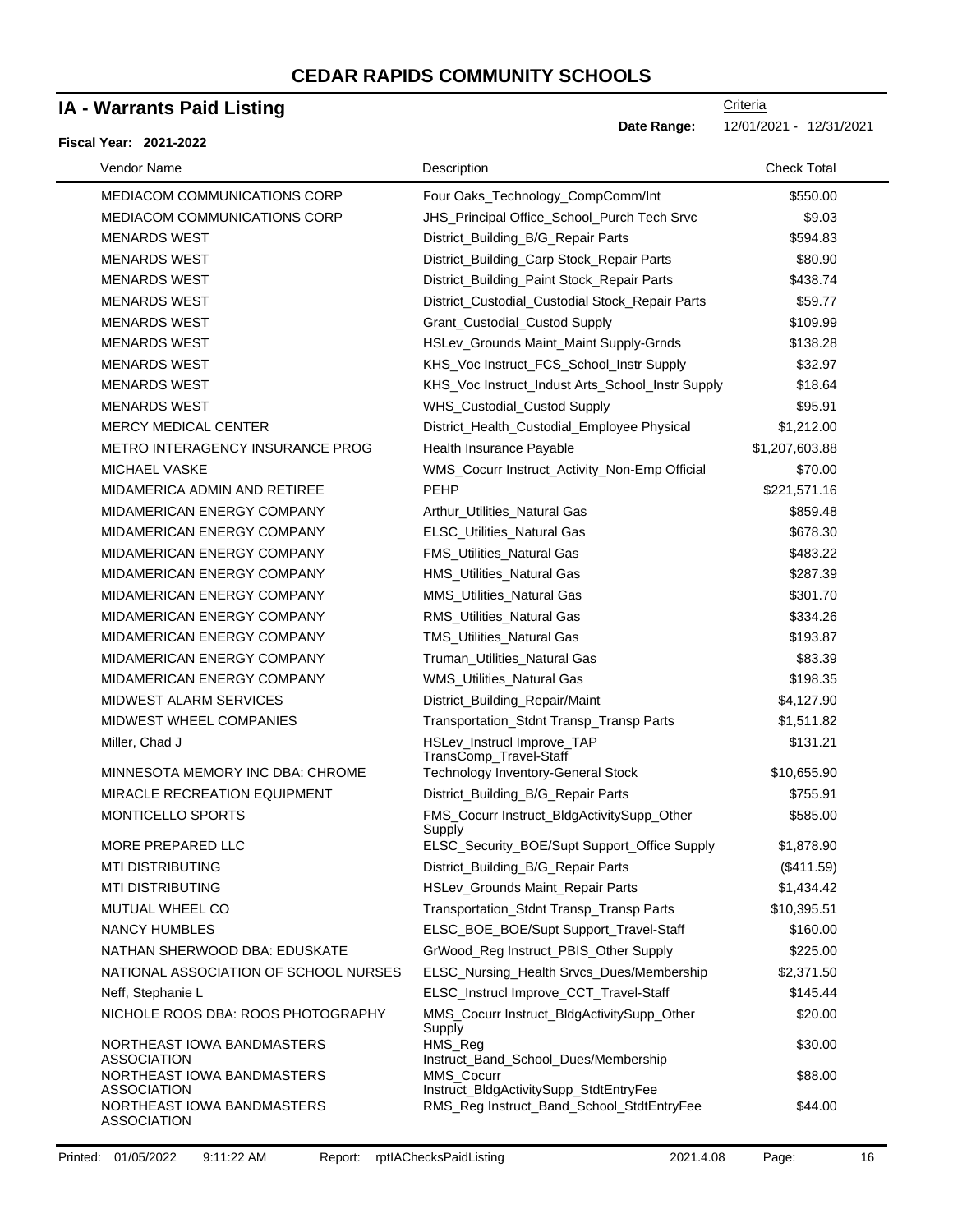### **IA - Warrants Paid Listing**

#### **Fiscal Year: 2021-2022**

Date Range: 12/01/2021 - 12/31/2021

| Vendor Name                                      | Description                                                 | <b>Check Total</b> |
|--------------------------------------------------|-------------------------------------------------------------|--------------------|
| NORTHEAST IOWA BANDMASTERS<br><b>ASSOCIATION</b> | WHS_Reg Instruct_Band_School_StdtEntryFee                   | \$200.00           |
| NOTABLE INC                                      | JHS_Reg Instruct_School_Licen/RenewSW                       | \$3,950.10         |
| NOVAK AUTOMOTIVE INC                             | Transportation_Student Vehicle_Repair/Maint                 | \$193.29           |
| O'DONNELL ACE HARDWARE                           | District_Building_B/G_Repair Parts                          | \$65.84            |
| O'DONNELL ACE HARDWARE                           | District_Custodial_Custod Supply                            | \$23.18            |
| O'DONNELL ACE HARDWARE                           | District_Custodial_Repair Parts                             | \$52.76            |
| O'DONNELL ACE HARDWARE                           | ELSC_Building_B/G_Maint Supply-Tools                        | \$6.69             |
| OBELISK CONSULTING SERVICES LLC                  | ELSC_School Innov_Magnet_Consultant                         | \$3,750.00         |
| Oconnell, Gregory A                              | WWillow_Reg Instr_School_Instr Supply                       | \$721.27           |
| Oconnell, Gregory A                              | WWillow_Reg Instr_School_Other Supply                       | \$332.53           |
| Oconnell, Gregory A                              | WWillow_Reg Instruct_Furn/Eq_Other Supply                   | \$384.69           |
| OFFICE DEPOT INC                                 | ELSC_Payroll/Benefit_Other Supply                           | (\$175.32)         |
| OFFICE DEPOT INC                                 | ELSC_Purchasing_Office Supply                               | \$175.19           |
| OFFICE DEPOT INC                                 | ELSC_Technology_Other Supply                                | \$364.99           |
| OFFICE DEPOT INC                                 | HMS_Principal Office_School_Office Supply                   | \$45.28            |
| OFFICE DEPOT INC                                 | HMS_Principal Office_School_Other Supply                    | \$61.51            |
| OFFICE DEPOT INC                                 | HMS_Reg Instruct_School_Instr Supply                        | \$34.58            |
| <b>OFFICE EXPRESS</b>                            | <b>Custodial Inventory-General Stock</b>                    | \$2,950.00         |
| <b>OFFICE EXPRESS</b>                            | KHS_Principal Office_School_Office Supply                   | \$30.59            |
| Oliphant, Matthew D                              | JHS_Reg Instruct_Nat Sci_School_Instr Supply                | \$110.01           |
| OTTSEN OIL INC                                   | HSLev_Grounds Maint_Grease/Oil/Lub                          | \$145.15           |
| OTTSEN OIL INC                                   | Transportation_Stdnt Transp_Grease/Oil/Lub                  | \$650.50           |
| <b>OUTDOOR RECREATION PRODUCTS</b>               | District_Building_B/G_Repair Parts                          | \$1,660.00         |
| P & K MIDWEST                                    | HSLev_Grounds Maint_Grease/Oil/Lub                          | \$213.32           |
| P & K MIDWEST                                    | HSLev_Grounds Maint_Repair Parts                            | \$160.84           |
| PANORAMA EDUCATION INC                           | District_Instruct Improve_ESSER<br>20%_Licen/RenewSW        | \$12,225.00        |
| PARTITIONS PLUS INC                              | District_Building_Carp Stock_Repair Parts                   | \$87.00            |
| PATRICK J KEARNEY DBA: ADVENTURE                 | <b>FMS Cocurr</b><br>Instruct_BldgActivitySupp_StdtEntryFee | \$110.00           |
| PAUL HAGEMAN                                     | FMS_Cocurr Instruct_Activity_Non-Emp Official               | \$70.00            |
| Payroll Vendor                                   | Direct Deposit Payable                                      | \$8,836,610.26     |
| Pei, Alice A                                     | KHS_Principal Office_School_Other Supply                    | \$37.00            |
| Peterson, Steven L                               | ELSC_Technology_Travel-Staff                                | \$326.23           |
| PHIL COTTRELL                                    | FMS_Cocurr Instruct_Activity_Non-Emp Official               | \$70.00            |
| PIPE PRO INC                                     | District_Building_Repair/Maint                              | \$12,781.32        |
| PLUMB MASTER                                     | District_Building_Mechanic Stock_Repair Parts               | \$2,876.30         |
| PLUMB SUPPLY                                     | District_Building_B/G_Repair Parts                          | \$2,725.89         |
| PLUMB SUPPLY                                     | District_Custodial_Repair Parts                             | \$64.90            |
| POLK COUNTY SHERIFF                              | Garnishment                                                 | \$3,661.28         |
| PPG ARCHITECTURAL FINISHES INC                   | District_Building_B/G_Repair Parts                          | \$207.58           |
| PPG ARCHITECTURAL FINISHES INC                   | District_Building_Paint Stock_Repair Parts                  | \$571.28           |
| PROFESSIONAL MUSIC CONSULTANTS LLC               | HMS_Cocurr Instruct_Activity_Purch Tech Srvc                | \$815.00           |
| PROJECT LEAD THE WAY                             | ESLev_Reg Instruct_Nat Sci_ISL_Instr Supply                 | \$5,810.00         |
| PROJECT LEAD THE WAY                             | HSLev_Inst Staff Dev_ISL_Wksp/RegisFee                      | \$4,800.00         |
| PROJECT LEAD THE WAY                             | HSLev_Voc Instruct_CarlPerkinsGr_Instr Supply               | \$5,507.50         |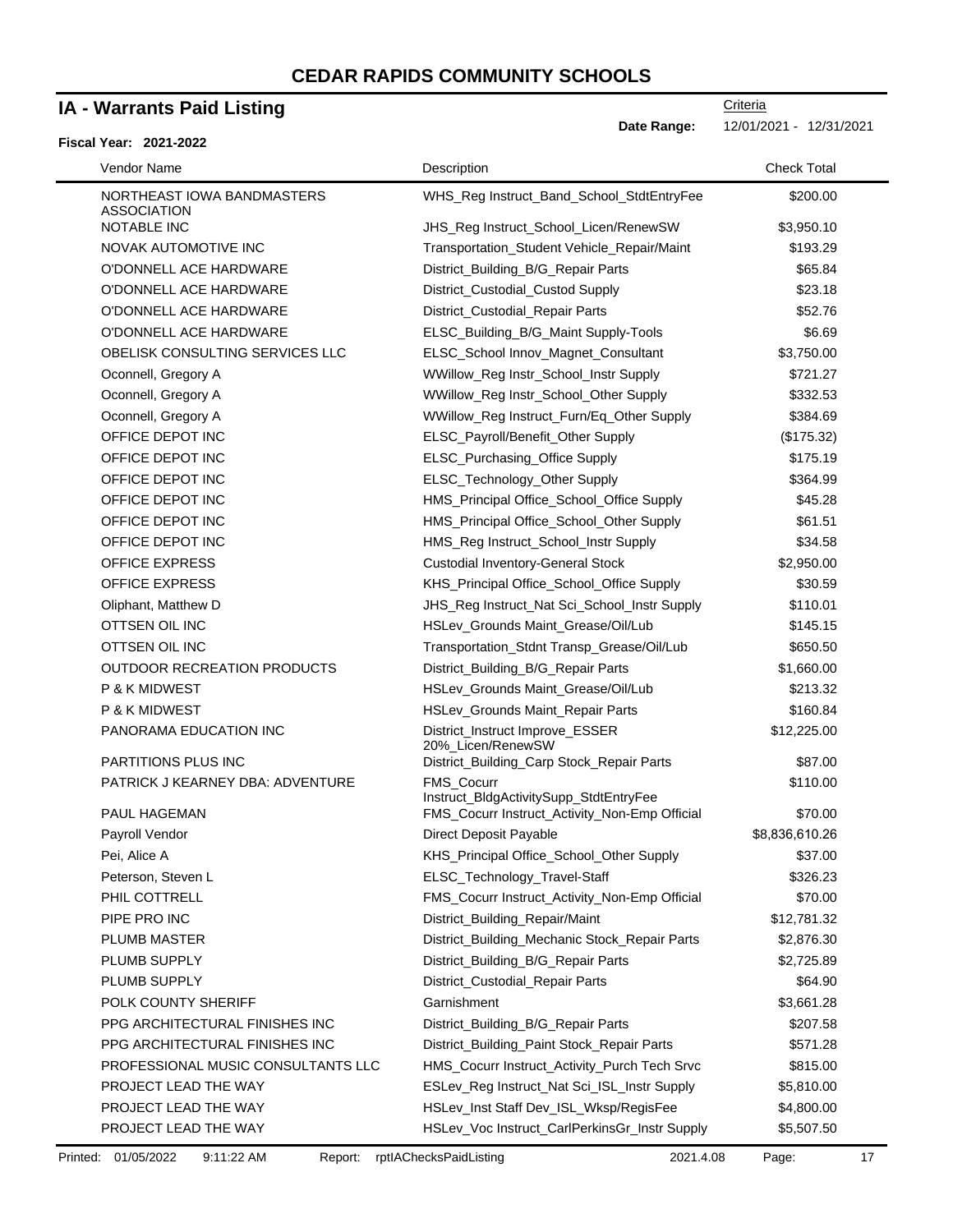### **IA - Warrants Paid Listing**

#### **Fiscal Year: 2021-2022**

| Vendor Name                      | Description                                            | <b>Check Total</b> |
|----------------------------------|--------------------------------------------------------|--------------------|
| PT CLEANERS LLC DBA: DRY CLEANIN | District_Custodial_Clean/LaunSvc                       | \$409.50           |
| Putnam, Annette K                | ELSC_OLL_Dir Instr Svc_Travel-Staff                    | \$227.34           |
| <b>QUALITY CARE</b>              | ELSC_Grounds Maint_Custodial_Repair/Maint              | \$1,628.55         |
| <b>QUALITY CARE</b>              | JHS_Grounds Maint_Custodial_Repair/Maint               | \$797.50           |
| <b>QUALITY CARE</b>              | KHS_Grounds Maint_Custodial_Repair/Maint               | \$605.00           |
| <b>QUALITY CARE</b>              | MHS_Grounds Maint_Custodial_Repair/Maint               | \$210.00           |
| <b>QUALITY CARE</b>              | Polk AEC_Grounds Maint_Custodial_Repair/Maint          | \$97.50            |
| <b>QUALITY CARE</b>              | WHS_Grounds Maint_Custodial_Repair/Maint               | \$501.00           |
| <b>QUALITY CARE</b>              | WMS_Grounds Maint_Custodial_Repair/Maint               | \$276.75           |
| <b>QUILL CORPORATION</b>         | ELSC_Superintendent_Other Supply                       | \$170.40           |
| RADIO COMMUNICATIONS COMPANY     | ELSC_Security_BOE/Supt Support_Purch Tech<br>Srvc      | \$171.50           |
| RADIO COMMUNICATIONS COMPANY     | ELSC_Security_EE ID Badge_Other Supply                 | \$1,176.00         |
| RADIO COMMUNICATIONS COMPANY     | Kenwood_Reg Instruct_School_Purch Tech Srvc            | \$95.75            |
| RADIO COMMUNICATIONS COMPANY     | Transportation_Stdnt Transp_Other Supply               | \$370.00           |
| RAPIDS FOODSERVICE CONTRACT AND  | District_Building_B&G F&N Parts_Repair Parts           | \$343.11           |
| <b>RELIANCE STANDARD</b>         | Life Insurance Payable                                 | \$14,266.21        |
| <b>RELIANCE STANDARD</b>         | Voluntary Life Insurance Payable                       | \$7,454.69         |
| Resewehr, Haley A                | ELSC_Human Resource_Travel-Staff                       | \$117.15           |
| RETRAC INC DBA: THINK SAFE INC   | ELSC_Nursing_Health Srvcs_Other Prof Srvc              | \$49.00            |
| RETRAC INC DBA: THINK SAFE INC   | Harrison_Reg Instr_School_Other Supply                 | \$190.00           |
| RETRAC INC DBA: THINK SAFE INC   | WHS_Nursing_School_Medical Supply                      | \$55.00            |
| REUTZEL PHARMACY INC             | ELSC_Nursing_MetroCareConn_Medical Supply              | \$680.26           |
| Reynolds, Kallie A               | Transportation_Health_Driver_Employee Physical         | \$80.00            |
| RICHARD M RIPLEY                 | FMS_Cocurr Instruct_Activity_Non-Emp Official          | \$80.00            |
| ROBERT HALF INTERNATIONAL INC DB | ESLev_Principal Office_ExDir K-5_Other Prof Srvc       | \$1,707.76         |
| ROBERT HALF INTERNATIONAL INC DB | Transportation_Stdnt Transp_Other Prof Srvc            | (\$116.33)         |
| ROCHESTER ARMORED CAR CO INC     | ELSC_Business_BankSrvcChrg                             | \$608.44           |
| <b>RONALD B HARTWIG</b>          | HMS_Cocurr Instruct_Activity_Non-Emp Official          | \$120.00           |
| RONALD J VAN HOECK               | FMS_Cocurr Instruct_Activity_Non-Emp Official          | \$140.00           |
| RSM US LLP                       | ELSC_External Audit_Audit Service                      | \$10,000.00        |
| Ryan, Katherine E                | ESLev_Spec Instruc_SPED Unalloc_Travel-Staff           | \$133.56           |
| Schaab, Sally L                  | Transportation_Health_Driver_Employee Physical         | \$80.00            |
| <b>SCHIMBERG</b>                 | District_Building_B/G_Repair Parts                     | \$1,869.97         |
| <b>SCHIMBERG</b>                 | District_Building_Mechanic Stock_Repair Parts          | \$28.69            |
| Schmitz, Dennis R                | Transportation_StdntTrans_DriversTrip_Travel-Staf<br>f | \$34.85            |
| SCHOLASTIC BOOK FAIRS - 15       | Kenwood_Book Fair                                      | \$2,503.92         |
| <b>SCHOLASTIC INC</b>            | Hoover_Categ/Grants_InnovatAtRisk_Instr Supply         | \$147.40           |
| <b>SCHOOL BUS SALES</b>          | Transportation_Stdnt Transp_Transp Parts               | \$4,034.11         |
| SCHOOL HEALTH CORPORATION        | ESLev_Spec Instruc_SPED Unalloc_Instr Supply           | \$160.00           |
| SCHOOL HEALTH CORPORATION        | HMS_Nursing_School_Medical Supply                      | \$27.65            |
| SCHOOL HEALTH CORPORATION        | HSLev_Spec Instruc_SPED Unalloc_Instr Supply           | \$160.00           |
| SCHOOL HEALTH CORPORATION        | MMS_Nursing_School_Medical Supply                      | \$646.74           |
| SCHOOL HEALTH CORPORATION        | MSLev_Spec Instruc_SPED Unalloc_Instr Supply           | \$160.00           |
| SCHOOL SPECIALTY INC             | FMS_Reg Instruct_School_Other Supply                   | \$165.16           |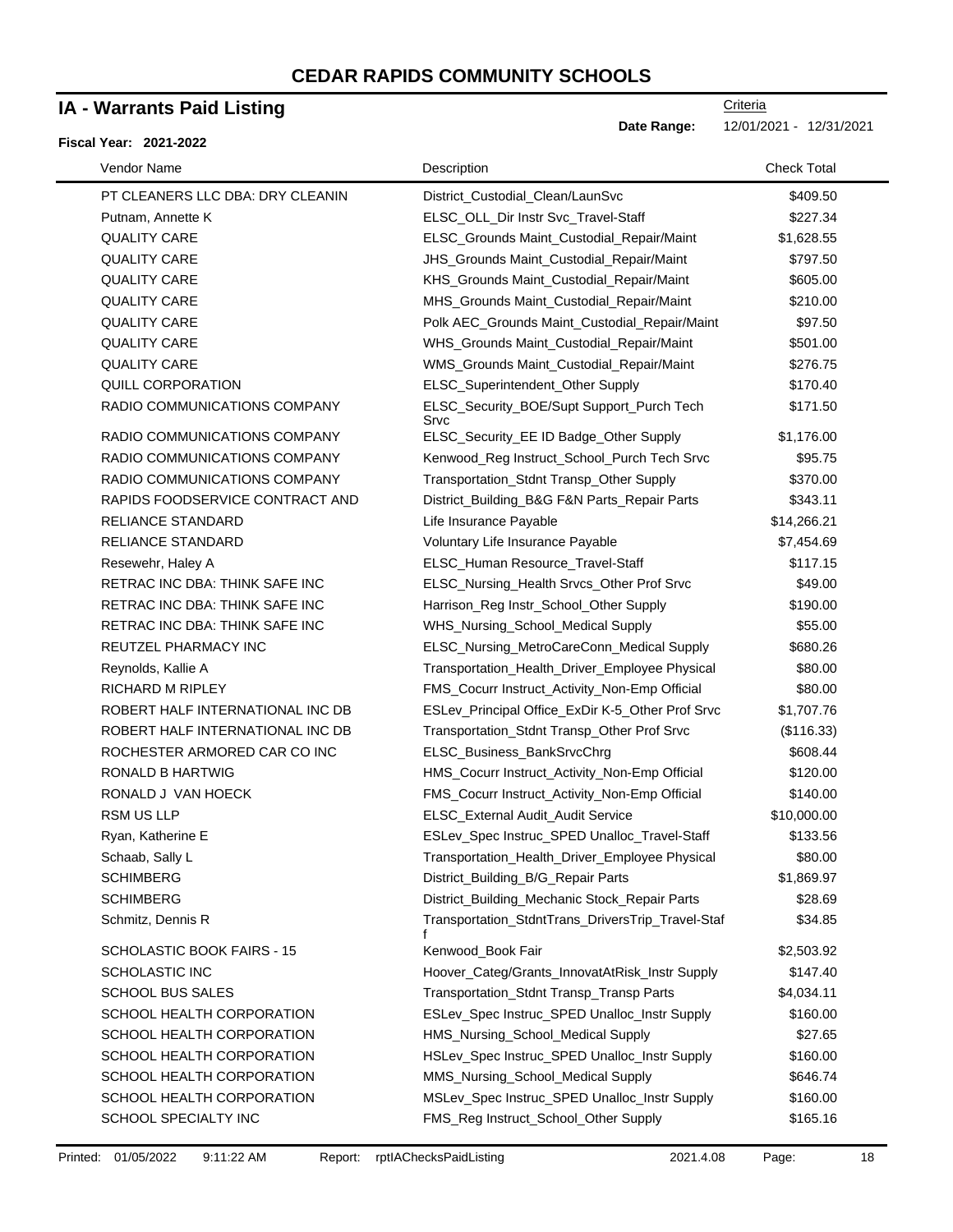# **IA - Warrants Paid Listing**

#### **Fiscal Year: 2021-2022**

| Vendor Name                      | Description                                              | <b>Check Total</b> |
|----------------------------------|----------------------------------------------------------|--------------------|
| <b>SCHOOL SPECIALTY INC</b>      | GrWood_Reg Instr_School_Instr Supply                     | \$874.95           |
| SCHOOL SPECIALTY INC             | Hiawatha_Reg Instr_Art_School_Instr Supply               | \$12.45            |
| <b>SCHOOL SPECIALTY INC</b>      | HMS_Reg Instruct_Health&PE_School_Other<br>Supply        | \$50.71            |
| SCHOOL SPECIALTY INC             | HMS_Reg Instruct_School_Other Supply                     | \$164.04           |
| SCHOOL SPECIALTY INC             | Hoover_Reg Instr_Health&PE_School_Instr Supply           | \$58.20            |
| SCHOOL SPECIALTY INC             | Hoover_Reg Instr_School_Instr Supply                     | \$58.10            |
| SCHOOL SPECIALTY INC             | Hoover_Reg Instruct_Furn/Eq_Other Supply                 | \$3,903.12         |
| SCHOOL SPECIALTY INC             | Jackson_Reg Instr_School_Instr Supply                    | \$113.38           |
| SCHOOL SPECIALTY INC             | JHS_Principal Office_School_Other Supply                 | \$46.33            |
| SCHOOL SPECIALTY INC             | Johnson_Reg Instr_School_Other Supply                    | \$117.80           |
| SCHOOL SPECIALTY INC             | Kenwood_Reg Instr_School_Other Supply                    | \$90.44            |
| SCHOOL SPECIALTY INC             | Kenwood_Reg Instruct_Furn/Eq_Other Supply                | \$2,299.32         |
| SCHOOL SPECIALTY INC             | Nixon_Reg Instr_School_Other Supply                      | \$50.28            |
| <b>SCHOOL SPECIALTY INC</b>      | Nixon_Reg Instruct_Furn/Equip_Other Supply               | \$796.42           |
| SCHOOL SPECIALTY INC             | Taylor_Reg Instr_Art_School_Instr Supply                 | \$302.54           |
| SCHOOL SPECIALTY INC             | Taylor_Reg Instr_School_Instr Supply                     | \$428.60           |
| SCHOOL SPECIALTY INC             | Taylor_Reg Instr_School_Other Supply                     | \$126.79           |
| <b>SCHOOL SPECIALTY INC</b>      | Taylor_Reg Instruct_Furn/Eq_Tech < \$5000/unit           | \$1,769.19         |
| <b>SCHOOL SPECIALTY INC</b>      | Taylor_Title I_ESSA SchImp_Carryov_Inst Purch<br>Srvc    | \$185.01           |
| SCHOOL SPECIALTY INC             | TMS_Reg Instruct_School_Other Supply                     | \$267.98           |
| SCHOOL SPECIALTY INC             | ViolaG_Reg Instr_Art_School_Instr Supply                 | \$31.12            |
| SCHOOL SPECIALTY INC             | ViolaG_Reg Instr_School_Instr Supply                     | \$562.20           |
| SCHOOL SPECIALTY INC             | Wright_Reg Instr_School_Other Supply                     | \$19.67            |
| SCHOOL SPECIALTY INC             | WWillow_Reg Instr_School_Instr Supply                    | \$86.19            |
| SCHOOLSYSTEMS LLC                | JHS_Reg Instruct_School_Licen/RenewSW                    | \$200.00           |
| SCHOOLSYSTEMS LLC                | Kenwood_Title I_Parent Engage_Other Supply               | \$200.00           |
| SCHRADER EXCAVATING & GRADING CO | District_Building_Repair/Maint                           | \$11,000.00        |
| SCHULTZ STRINGS INC              | HMS_Reg Instruct_MuInstrRp-OLL_Property<br>Repair        | \$483.75           |
| <b>SCHULTZ STRINGS INC</b>       | HMS_Reg Instruct_Orchestra_School_Instr Supply           | \$23.38            |
| <b>SCHULTZ STRINGS INC</b>       | MMS_Reg Instruct_MuInstrRp-OLL_Property<br>Repair        | \$1,075.41         |
| SCHULTZ STRINGS INC              | TMS_Reg Instruct_MuInstrRp-OLL_Property Repair           | \$846.54           |
| SCHULTZ STRINGS INC              | WHS_Reg Instruct_Band_School_Instr Supply                | \$15.30            |
| SCHULTZ STRINGS INC              | WMS_Reg Instruct_MuInstrRp-OLL_Property<br>Repair        | \$219.30           |
| Scott, Sue A                     | ELSC_Gift & Talent_PACT_Travel-Staff                     | \$74.42            |
| SDE INC DBA: STENHOUSE PUBLISHER | Hoover_Title I_ESSA Sch Imp_Carryover_Instr<br>Supply    | \$2,132.04         |
| SHARE AND CARE PRESCHOOL         | Share&CarePresch CP_SW Vol Presch_Inst Purch<br>Srvc     | \$4,548.06         |
| Shaw, Nicole M                   | ELSC_Spec Instruc_SPED Unalloc_Travel-Staff              | \$43.18            |
| SHERIFF OF LINN COUNTY           | Garnishment                                              | \$932.38           |
| SHERWIN WILLIAMS - J ST          | District_Building_B/G_Repair Parts                       | \$1,071.20         |
| SHERWIN WILLIAMS - J ST          | District_Building_Paint Stock_Repair Parts               | \$147.87           |
| SHI INTERNATIONAL CORP           | <b>HSLev Voc</b><br>Instruct_CarlPerkinsGr_Licen/RenewSW | \$1,997.12         |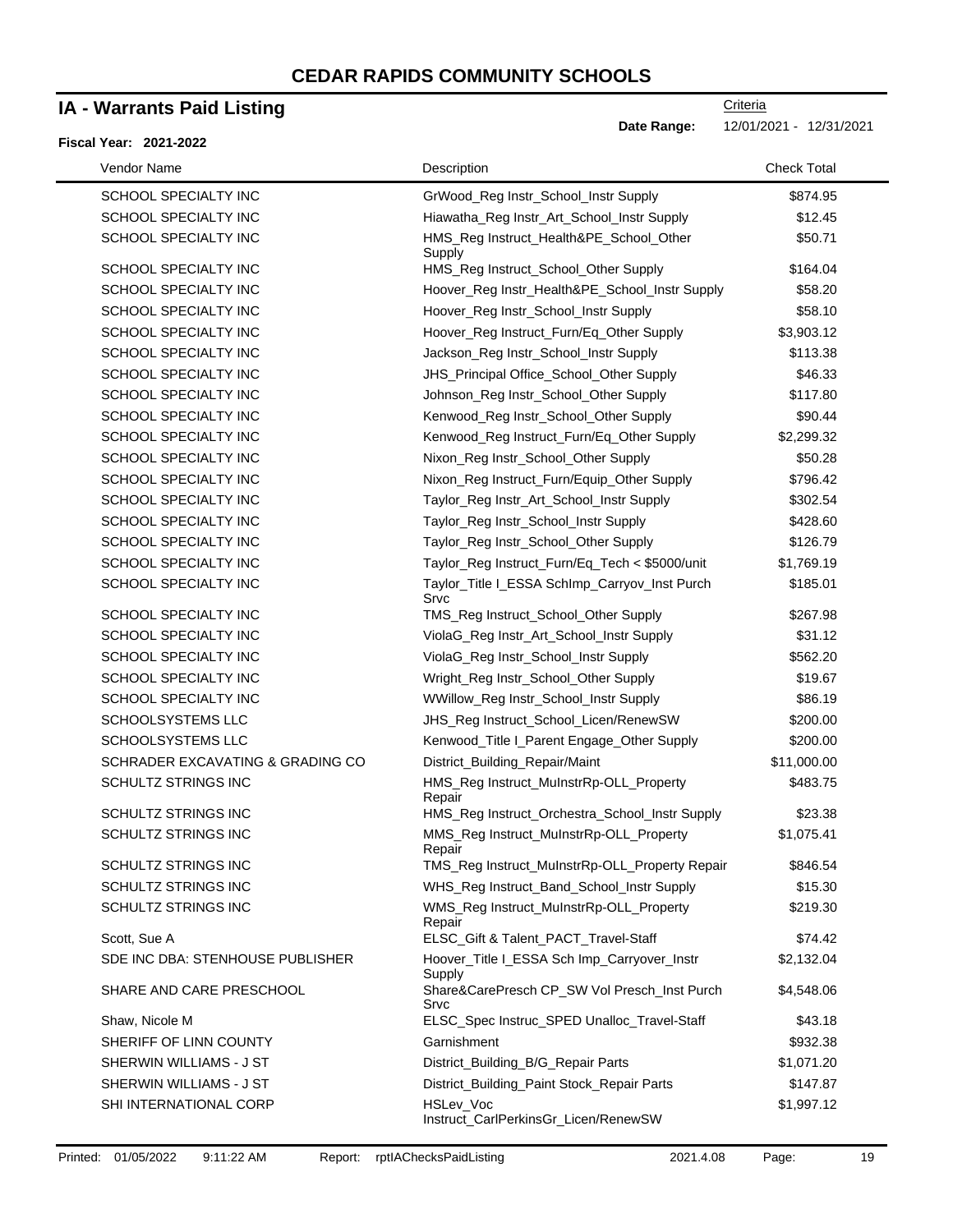### **IA - Warrants Paid Listing**

#### **Fiscal Year: 2021-2022**

| Vendor Name                      | Description                                            | <b>Check Total</b> |
|----------------------------------|--------------------------------------------------------|--------------------|
| SJSMITH CO INC                   | KHS_Voc Instruct_Indust Arts_School_Instr Supply       | \$97.20            |
| SJSMITH CO INC                   | Transportation_Student Transp_Propane/WeldGas          | \$24.30            |
| <b>SKY AUTO MALL</b>             | Transportation_Vehicle_Tire/Parts Other Vehicle        | \$487.86           |
| <b>SLED SHED</b>                 | HSLev_Grounds Maint_Repair Parts                       | \$101.29           |
| <b>SLED SHED</b>                 | HSLev_Grounds Maint_Repair/Maint                       | \$108.00           |
| Smith, Chloe M                   | GrWood_Reg Instr_School_Other Supply                   | \$62.90            |
| Smith, Deborah L                 | WHS_Principal Office_School_Travel-Staff               | \$90.00            |
| Sorgenfrey, Katie S              | MMS_Inst Staff Dev_School_Travel-Staff                 | \$202.44           |
| SOUTHWEST BINDING AND LAMINATING | ELSC_Printing_Other Supply                             | \$890.25           |
| SPARGO CONSULTING INC            | ELSC_Building_TV Video Prod_Equip<br>\$500-\$4999/unit | \$2,500.00         |
| SPECIAL K'S TRANSPORT INC        | HSLev_Student Transp_1:1 L3_TransPrivCont              | \$5,890.00         |
| ST. MATTHEW CATHOLIC SCHOOL      | StMatthewPresch CP_SW Vol Presch_Inst Purch<br>Srvc    | \$16,998.29        |
| ST. MATTHEW CATHOLIC SCHOOL      | StMatthewPresch CP_SW Vol Presch_Instr Supply          | \$1,180.33         |
| STAPLES BUSINESS ADVANTAGE       | ELSC_Building_Office Supply                            | \$100.26           |
| STAPLES BUSINESS ADVANTAGE       | ELSC_Security_EE ID Badge_Other Supply                 | \$320.34           |
| STAPLES BUSINESS ADVANTAGE       | Erskine_Reg Instr_School_Instr Supply                  | \$54.53            |
| STAPLES BUSINESS ADVANTAGE       | GrWood_Reg Instr_School_Other Supply                   | \$201.32           |
| STAPLES BUSINESS ADVANTAGE       | Hoover_Reg Instr_Art_School_Instr Supply               | \$11.23            |
| STAPLES BUSINESS ADVANTAGE       | Hoover_Reg Instr_School_Instr Supply                   | \$13.13            |
| STAPLES BUSINESS ADVANTAGE       | Hoover_Reg Instr_School_Other Supply                   | \$94.04            |
| STAPLES BUSINESS ADVANTAGE       | Hoover_Reg Instruct_Voc Music_School_Instr<br>Supply   | \$5.99             |
| STAPLES BUSINESS ADVANTAGE       | JHS_Principal Office_School_Office Supply              | \$25.99            |
| STAPLES BUSINESS ADVANTAGE       | MSLev_OLL_Exec Dir MS_Other Supply                     | \$45.71            |
| STAPLES BUSINESS ADVANTAGE       | ViolaG_Reg Instr_School_Instr Supply                   | \$357.30           |
| STAPLES BUSINESS ADVANTAGE       | ViolaG_Reg Instruct_School_Other Supply                | \$20.65            |
| STAPLES BUSINESS ADVANTAGE       | WHS_Library_Media_School_Office Supply                 | \$17.58            |
| STAPLES BUSINESS ADVANTAGE       | WHS_Reg Instruct_Lang Arts_School_Instr Supply         | \$345.12           |
| STAPLES BUSINESS ADVANTAGE       | WHS_Reg Instruct_Math_School_Instr Supply              | \$1,160.42         |
| STAPLES BUSINESS ADVANTAGE       | WHS_Reg Instruct_School_Instr Supply                   | \$18.36            |
| STAPLES BUSINESS ADVANTAGE       | WHS_Reg Instruct_World Lang_School_Instr<br>Supply     | \$270.50           |
| STAPLES BUSINESS ADVANTAGE       | WMS_Reg Instruct_School_Instr Supply                   | \$56.99            |
| Starr, Constance R               | ELSC_OLL_Dir Instr Svc_Travel-Staff                    | \$420.43           |
| Stecker, Aaron J                 | KHS_Principal Office_Admin PD_Travel-Staff             | \$1,161.52         |
| <b>STEVE COOPER</b>              | RMS_Cocurr Instruct_BldgActivityS_Non-Emp<br>Official  | \$60.00            |
| STEVE SANDSTROM                  | Distric Equipment MusicInstrmt-OLL Property<br>Repair  | \$675.00           |
| <b>STEVE SANDSTROM</b>           | JHS_Equipment_Music Instrmt_Property Repair            | \$450.00           |
| <b>STEVE SANDSTROM</b>           | WHS_Equipment_Music Instrmt_Property Repair            | \$405.00           |
| <b>STEVE WISE</b>                | MMS_Cocurr Instruct_Activity_Non-Emp Official          | \$75.00            |
| <b>STEVE WISE</b>                | RMS_Cocurr Instruct_BldgActivityS_Non-Emp<br>Official  | \$60.00            |
| <b>STORM STEEL</b>               | District_Building_B/G_Repair Parts                     | \$311.04           |
| <b>STORM STEEL</b>               | HSLev_Grounds Maint_Repair Parts                       | \$11.07            |
| <b>STORM STEEL</b>               | JHS_Building_B/G_Repair/Maint                          | \$42.07            |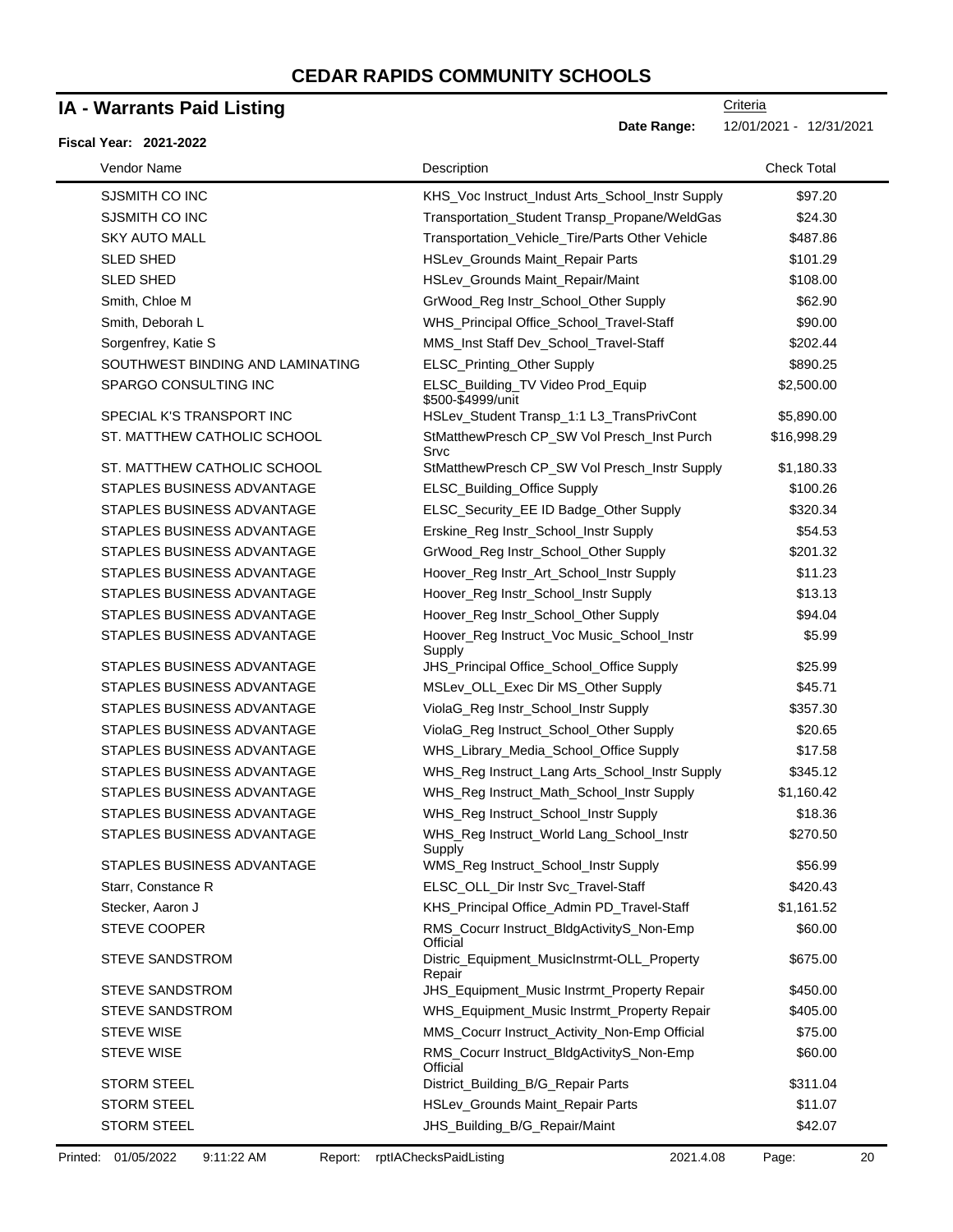### **IA - Warrants Paid Listing**

#### **Fiscal Year: 2021-2022**

| Vendor Name                         | Description                                           | <b>Check Total</b> |
|-------------------------------------|-------------------------------------------------------|--------------------|
| STRATEGIC COST CONTROL INC          | ELSC_Human Resource_Licen/RenewSW                     | \$750.00           |
| STREFF ELECTRICAL CONTRACTORS       | District_Building_Repair/Maint                        | \$3,574.98         |
| SWAMP FOX BOOKSTORE LLC             | MMS_Library_Media_School_Library Books                | \$207.14           |
| <b>TALLGRASS BUSINESS RESOURCES</b> | District_Building_Carp Stock_Repair Parts             | \$2,767.23         |
| TALLGRASS BUSINESS RESOURCES        | ELSC_Business_NonCapEq>\$500-\$4999/u                 | \$5,045.23         |
| TEACHING STRATEGIES INC DBA: SAF    | ELSC_Instrucl Improve_CCT_Other Prof Srvc             | \$666.67           |
| Teeter, Kelsey A                    | HSLev_Instrucl Improve_TAP<br>TransComp_Travel-Staff  | \$1.90             |
| TELELANGUAGE INC                    | ELSC_Instrucl Improve_CCT_Other Prof Srvc             | \$309.50           |
| Terrell, Kathrynne E                | ELSC_Spec Instruc_SPED Unalloc_Travel-Staff           | \$14.35            |
| Terrell, Kathrynne E                | ESLev_Spec Instruc_SPED Unalloc_Instr Supply          | \$20.73            |
| THE DEVEREUX FOUNDATION             | ELSC_Spec Instruc_L3_Inst Purch Srvc                  | \$5,691.60         |
| THE FANTASTIC ESCAPE!               | Polk AEC_Categ/Grants_SPED Activity_Other<br>Supply   | \$240.00           |
| THEISEN'S INC                       | HSLev_Grounds Maint_Maint Supply-Grnds                | \$11.99            |
| THOMAS BUS SALES OF IOWA INC        | Transportation_Stdnt Transp_Transp Parts              | \$3,161.82         |
| THOMPSON TRUCK AND TRAILER INC      | Transportation_Stdnt Transp_Transp Parts              | \$2,817.70         |
| THYSSENKRUPP ELEVATOR CORPORATION   | MMS_Building_Elev Repairs_Repair/Maint                | \$1,700.00         |
| THYSSENKRUPP ELEVATOR CORPORATION   | RMS_Building_Elev Repairs_Repair/Maint                | \$252.52           |
| <b>TIERNEY BROTHERS</b>             | ELSC_Technology_ESSER III_Tech < \$5000/unit          | \$23,343.00        |
| TO THE RESCUE                       | HGLev_Student Transp_L1_TransPrivCont                 | \$425.00           |
| TO THE RESCUE                       | HSLev_Student Transp_1:1 L1_TransPrivCont             | \$25.00            |
| TO THE RESCUE                       | HSLev_Student Transp_1:1 L3_TransPrivCont             | \$950.00           |
| <b>TODD RABEY</b>                   | RMS_Cocurr Instruct_BldgActivityS_Non-Emp<br>Official | \$60.00            |
| <b>TONETTE M LEWIS</b>              | FMS_Cocurr Instruct_Activity_Non-Emp Official         | \$65.00            |
| TOP 20 TRAINING                     | LaSalleMS_MiscGrant_Title IV_Instr Supply             | \$707.65           |
| TOP GEAR APPAREL & PROMOTIONS INC.  | KHS_Principal Office_School_Other Supply              | \$6,086.05         |
| <b>TRACY STONE</b>                  | FMS_Cocurr Instruct_Activity_Non-Emp Official         | \$230.00           |
| <b>TRANE US INC</b>                 | District_Building_B/G_Repair Parts                    | \$1,294.42         |
| <b>TRAVIS PIERSON</b>               | WMS_Cocurr Instruct_Activity_Non-Emp Official         | \$70.00            |
| TREASURER-STATE OF IOWA             | State Income Tax                                      | \$405,648.22       |
| TRESONA MULTIMEDIA LLC              | MMS_Reg Instruct_Voc Music_School_Instr Supply        | \$270.00           |
| TRI-DIM FILTER CORPORATION          | District_Building_B/G_Repair Parts                    | \$855.80           |
| TRI-DIM FILTER CORPORATION          | District_Building_PM Filters_Repair Parts             | \$16,682.35        |
| TRINITY LANE PRESCHOOL              | Trinity Lane CP_SW Vol Presch_Inst Purch Srvc         | \$11,700.62        |
| TRINITY LANE PRESCHOOL              | Trinity Lane CP_SW Vol Presch_Instr Supply            | \$67.93            |
| TRINITY LUTHERAN SCHOOL             | TrinityLutheran CP_SW Vol Presch_Inst Purch Srvc      | \$9,600.33         |
| Tritle, Kathryn E                   | ELSC_Spec Instruc_SPED Unalloc_Travel-Staff           | \$382.47           |
| TRUCK COUNTRY OF CEDAR RAPIDS       | Transportation_Stdnt Transp_Transp Parts              | \$6,068.82         |
| TRUCK COUNTRY OF CEDAR RAPIDS       | Transportation_Student Vehicle_Repair/Maint           | \$1,464.02         |
| TYLER TECHNOLOGIES INC              | ELSC_Data Process_Business_Licen/RenewSW              | \$2,700.00         |
| <b>ULINE</b>                        | ELSC_Printing_Other Supply                            | \$248.49           |
| UNITED PARCEL SERVICE               | ELSC_Business_Purch/Warehouse_Postage/UPS             | \$97.79            |
| UNITED PARCEL SERVICE               | Harrison_Principal Office_School_Postage/UPS          | \$22.76            |
| UNITED PARCEL SERVICE               | KHS_Principal Office_School_Postage/UPS               | \$33.72            |
| UNITED PARCEL SERVICE               | WHS_Principal Office_School_Postage/UPS               | \$19.86            |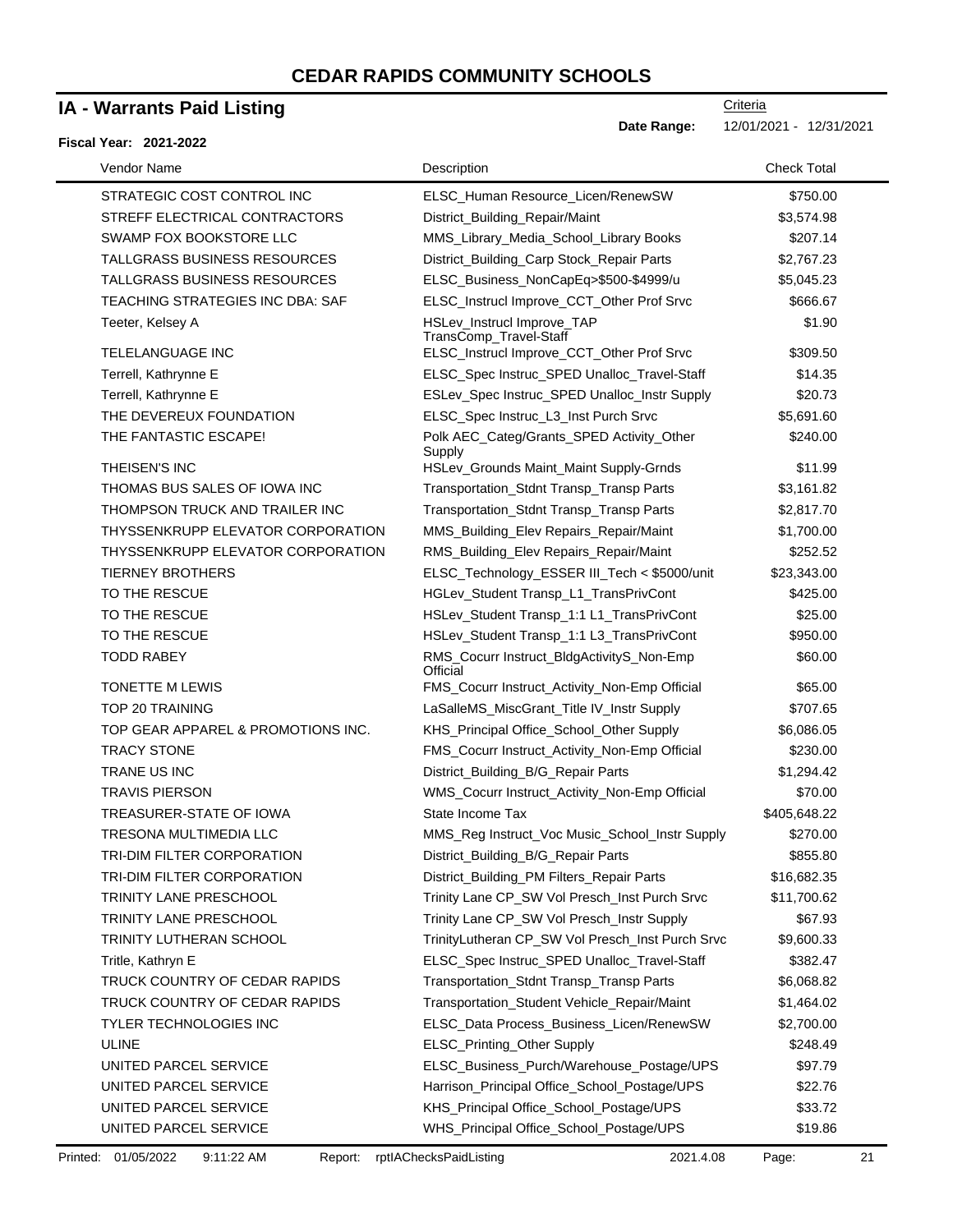### **IA - Warrants Paid Listing**

#### **Fiscal Year: 2021-2022**

| Vendor Name                      | Description                                           | <b>Check Total</b> |
|----------------------------------|-------------------------------------------------------|--------------------|
| UNITED REFRIGERATION             | District_Building_B/G_Repair Parts                    | \$3,520.13         |
| UNITED REFRIGERATION             | District_Building_Mechanic Stock_Repair Parts         | \$1,573.04         |
| UNITED WAY OF EAST CENTRAL IOWA  | MSLev_OLL_Dist Volunteer_Membership                   | \$50.00            |
| UNITED WAY OF EAST CENTRAL IOWA  | United Way                                            | \$3,032.18         |
| UNIVERSITY OF IOWA - C/O COLLEGE | WHS_Reg Instruct_Band_School_StdtEntryFee             | \$250.00           |
| US AWARDS INC                    | KHS_Reg Instruct_School_Other Supply                  | \$826.67           |
| US BANK NATIONAL ASSOCIATION     | Arthur_Reg Instr_School_Instr Supply                  | \$55.80            |
| US BANK NATIONAL ASSOCIATION     | Cleveland_Library_Media_School_Office Supply          | \$17.78            |
| US BANK NATIONAL ASSOCIATION     | Cleveland_Nursing_School_Medical Supply               | \$21.24            |
| US BANK NATIONAL ASSOCIATION     | Cleveland_Principal Office_School_Other Supply        | \$156.09           |
| US BANK NATIONAL ASSOCIATION     | Cleveland_Reg Instr_School_Other Supply               | \$930.72           |
| US BANK NATIONAL ASSOCIATION     | Cleveland_Reg Instr_School_Subscription               | \$106.95           |
| US BANK NATIONAL ASSOCIATION     | Cleveland_Reg Instruct_PBIS_Other Supply              | \$119.14           |
| US BANK NATIONAL ASSOCIATION     | Cleveland_StaDevNon-Ins_School_Other Supply           | \$239.00           |
| US BANK NATIONAL ASSOCIATION     | CRVA_Reg Instruct_School_Instr Supply                 | \$15.00            |
| US BANK NATIONAL ASSOCIATION     | District_Building_B&G F&N Parts_Repair Parts          | \$2,093.89         |
| US BANK NATIONAL ASSOCIATION     | District_Building_B/G_Other Supply                    | \$576.34           |
| US BANK NATIONAL ASSOCIATION     | District_Building_Inspect&License                     | \$82.00            |
| US BANK NATIONAL ASSOCIATION     | District_Building_Mechanic Stock_Repair Parts         | \$1,021.08         |
| US BANK NATIONAL ASSOCIATION     | District_Building_Travel-Staff                        | \$355.04           |
| US BANK NATIONAL ASSOCIATION     | District_Custodial_Custodial Stock_Repair Parts       | \$1,879.50         |
| US BANK NATIONAL ASSOCIATION     | District_Inst Staff Dev_ESSER<br>20%_Wksp/RegisFee    | \$1,800.00         |
| US BANK NATIONAL ASSOCIATION     | District_Principal Office_Admin<br>PD Dues/Membership | \$59.00            |
| US BANK NATIONAL ASSOCIATION     | District_StaDevNon-Ins_B/G_Wksp/RegisFee              | \$1,165.00         |
| US BANK NATIONAL ASSOCIATION     | District_Utilities_Disposal/Haul                      | \$11,330.08        |
| US BANK NATIONAL ASSOCIATION     | Due To Five Seasons Day Care                          | \$9,022.17         |
| US BANK NATIONAL ASSOCIATION     | Due to Nutrition                                      | \$1,501.76         |
| US BANK NATIONAL ASSOCIATION     | ELSC_Accounting_Travel-Staff                          | \$184.80           |
| US BANK NATIONAL ASSOCIATION     | ELSC_BackgrdCheck_Nat'lBackgrCk_Other Prof<br>Srvc    | \$90.00            |
| US BANK NATIONAL ASSOCIATION     | ELSC_BOE_BOE/Supt Support_Travel-Staff                | \$1,418.90         |
| US BANK NATIONAL ASSOCIATION     | ELSC_Building_B/G_Repair Parts                        | \$5,275.15         |
| US BANK NATIONAL ASSOCIATION     | ELSC_Business_Admin PD_Travel-Staff                   | \$526.40           |
| US BANK NATIONAL ASSOCIATION     | ELSC_Business_Postage                                 | \$21.63            |
| US BANK NATIONAL ASSOCIATION     | ELSC_Comm Relation_Purch Tech Srvc                    | \$149.00           |
| US BANK NATIONAL ASSOCIATION     | ELSC_Gift & Talent_PACT_Instr Supply                  | \$334.38           |
| US BANK NATIONAL ASSOCIATION     | ELSC_Instrucl Improve_CCT_Travel-Staff                | \$1,741.48         |
| US BANK NATIONAL ASSOCIATION     | ELSC_Nursing_Health Srvcs_Other Prof Srvc             | \$98.00            |
| US BANK NATIONAL ASSOCIATION     | ELSC_Nursing_Health Srvcs_Other Supply                | \$466.64           |
| US BANK NATIONAL ASSOCIATION     | ELSC_Nursing_MetroCareConn_Medical Supply             | \$505.67           |
| US BANK NATIONAL ASSOCIATION     | ELSC_Office Supt_Admin PD_Travel-Staff                | \$494.00           |
| US BANK NATIONAL ASSOCIATION     | ELSC_OLL_Deputy Supt_Travel-Staff                     | \$445.40           |
| US BANK NATIONAL ASSOCIATION     | ELSC_OLL_Digital Literacy_Office Supply               | \$210.00           |
| US BANK NATIONAL ASSOCIATION     | ELSC_OLL_Dir Instr Srvc_Licen/RenewSW                 | \$79.00            |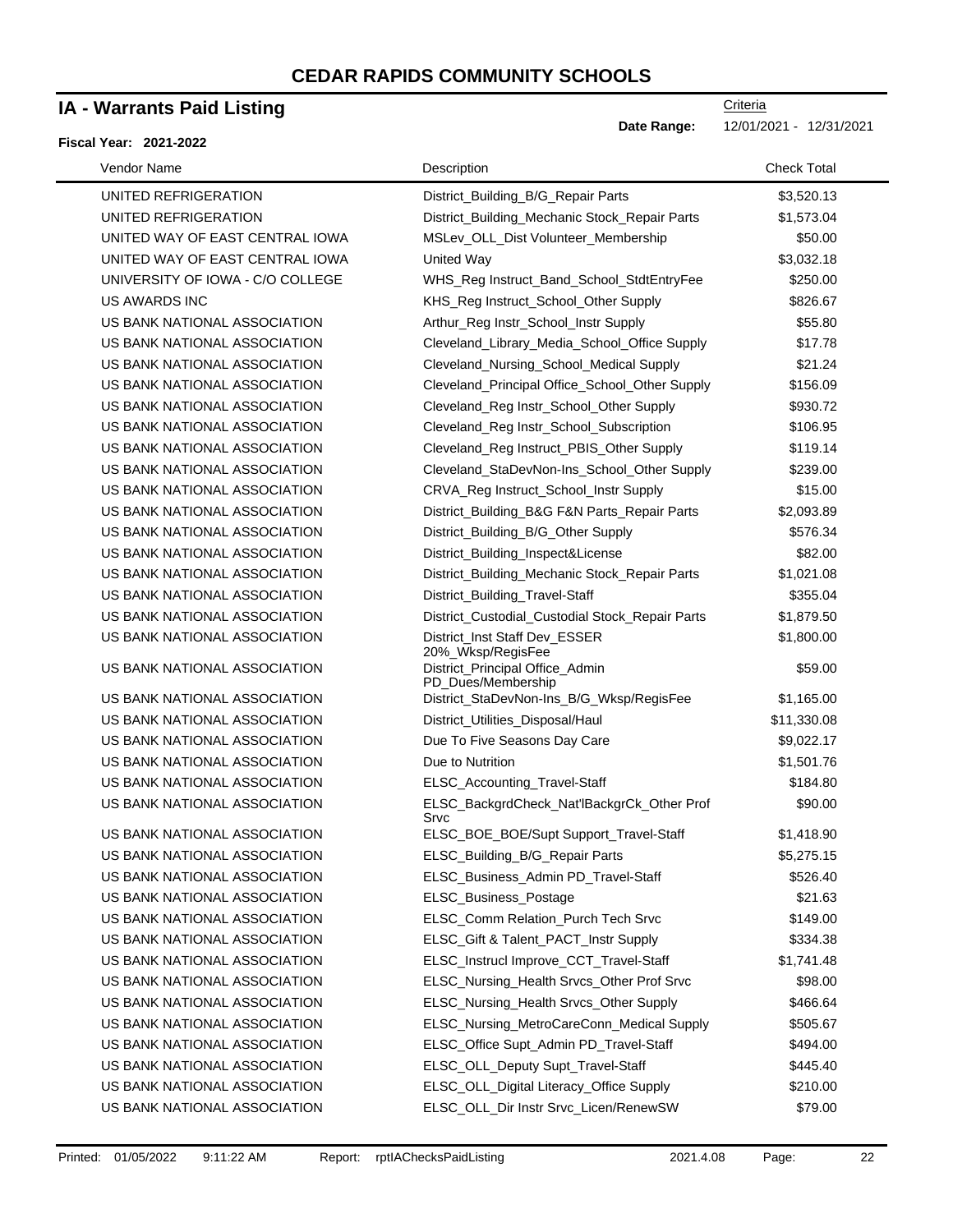### **IA - Warrants Paid Listing**

### **Fiscal Year: 2021-2022**

| Vendor Name                  | Description                                          | <b>Check Total</b> |
|------------------------------|------------------------------------------------------|--------------------|
| US BANK NATIONAL ASSOCIATION | ELSC_OLL_StaDevNon-Ins_Admin<br>PD_Wksp/Regis        | \$705.00           |
| US BANK NATIONAL ASSOCIATION | ELSC_Payroll/Benefit_Travel-Staff                    | \$302.40           |
| US BANK NATIONAL ASSOCIATION | ELSC_Purchasing_Dues/Membership                      | \$40.00            |
| US BANK NATIONAL ASSOCIATION | ELSC_Purchasing_Purch/Warehouse_Other<br>Supply      | \$5.34             |
| US BANK NATIONAL ASSOCIATION | ELSC_Reg Instruct_Art_ISL_Dues/Membership            | \$580.00           |
| US BANK NATIONAL ASSOCIATION | ELSC_Spec Instruc_L3_Travel-Staff                    | \$2,018.98         |
| US BANK NATIONAL ASSOCIATION | ELSC_Spec Instruc_SPED Unalloc_Travel-Staff          | \$575.92           |
| US BANK NATIONAL ASSOCIATION | ELSC_SPED Admin_Spec Srvc Admin_Travel-Staff         | \$339.39           |
| US BANK NATIONAL ASSOCIATION | ELSC_StaDevNon-Ins_Accounting_Wksp/RegisFe<br>е      | (\$95.00)          |
| US BANK NATIONAL ASSOCIATION | ELSC_StaDevNon-Ins_Business_Wksp/RegisFee            | (\$40.00)          |
| US BANK NATIONAL ASSOCIATION | ELSC_StaDevNon-Ins_L3_Wksp/RegisFee                  | \$1,436.40         |
| US BANK NATIONAL ASSOCIATION | ELSC_StaDevNon-Ins_Spec Srvc<br>Admin_Wksp/RegisFee  | (\$399.00)         |
| US BANK NATIONAL ASSOCIATION | ELSC_StaDevNon-Ins_Superintendnt_Wksp/Regis<br>Fee   | \$705.00           |
| US BANK NATIONAL ASSOCIATION | ELSC_Superintendent_Office Supply                    | \$29.50            |
| US BANK NATIONAL ASSOCIATION | ELSC_Superintendent_Other Supply                     | \$15.18            |
| US BANK NATIONAL ASSOCIATION | ELSC_Superintendent_Phone/Data Srvc                  | \$106.32           |
| US BANK NATIONAL ASSOCIATION | ELSC_Technology_Other Prof Srvc                      | \$19.99            |
| US BANK NATIONAL ASSOCIATION | ELSC_Technology_Other Supply                         | \$464.07           |
| US BANK NATIONAL ASSOCIATION | ELSC_Technology_Purch Tech Srvc                      | \$555.50           |
| US BANK NATIONAL ASSOCIATION | ELSC_Technology_Tech < \$5000/unit                   | \$3,168.47         |
| US BANK NATIONAL ASSOCIATION | ESLev_Reg Instruct_Math_ISL_Subscription             | \$99.99            |
| US BANK NATIONAL ASSOCIATION | ESLev_Reg Instruct_Nat Sci_ISL_Instr Supply          | \$33.28            |
| US BANK NATIONAL ASSOCIATION | ESLev_Spec Instruc_SPED Unalloc_Instr Supply         | \$60.58            |
| US BANK NATIONAL ASSOCIATION | FMS_Cocurr Instruct_BldgActivitySupp_Other<br>Supply | \$33.83            |
| US BANK NATIONAL ASSOCIATION | FMS_Inst Staff Dev_School_Other Supply               | \$70.00            |
| US BANK NATIONAL ASSOCIATION | FMS_Library_Media_School_Library Books               | (\$35.48)          |
| US BANK NATIONAL ASSOCIATION | FMS_Nursing_School_Medical Supply                    | \$109.73           |
| US BANK NATIONAL ASSOCIATION | FMS_Principal Office_School_Other Supply             | \$27.52            |
| US BANK NATIONAL ASSOCIATION | FMS_Principal Office_School_Postage/UPS              | \$124.66           |
| US BANK NATIONAL ASSOCIATION | FMS_Reg Instruct_School_Other Supply                 | \$113.49           |
| US BANK NATIONAL ASSOCIATION | FMS_Reg Instruct_School_Subscription                 | \$74.50            |
| US BANK NATIONAL ASSOCIATION | FMS_Voc Instruct_FCS_School_Instr Supply             | \$59.88            |
| US BANK NATIONAL ASSOCIATION | FMS_Voc Instruct_Industr Arts_School_Instr<br>Supply | \$46.85            |
| US BANK NATIONAL ASSOCIATION | FMS_Voc Instruct_Industr Arts_School_Other<br>Supply | (\$409.78)         |
| US BANK NATIONAL ASSOCIATION | Garfield_Categ/Grants_Innov AtRisk_Instr Supply      | \$1,247.75         |
| US BANK NATIONAL ASSOCIATION | Garfield_Principal Office_School_Postage/UPS         | \$11.60            |
| US BANK NATIONAL ASSOCIATION | Garfield_Reg Instr_School_Instr Supply               | \$17.12            |
| US BANK NATIONAL ASSOCIATION | Garfield_Title I_Parent Engage_Other Supply          | \$80.25            |
| US BANK NATIONAL ASSOCIATION | HarConn_SPED Admin_L3_Postage/UPS                    | \$34.80            |
| US BANK NATIONAL ASSOCIATION | Harrison_Nursing_School_Medical Supply               | \$402.96           |
| US BANK NATIONAL ASSOCIATION | Harrison_Reg Instr_School_Instr Supply               | \$47.04            |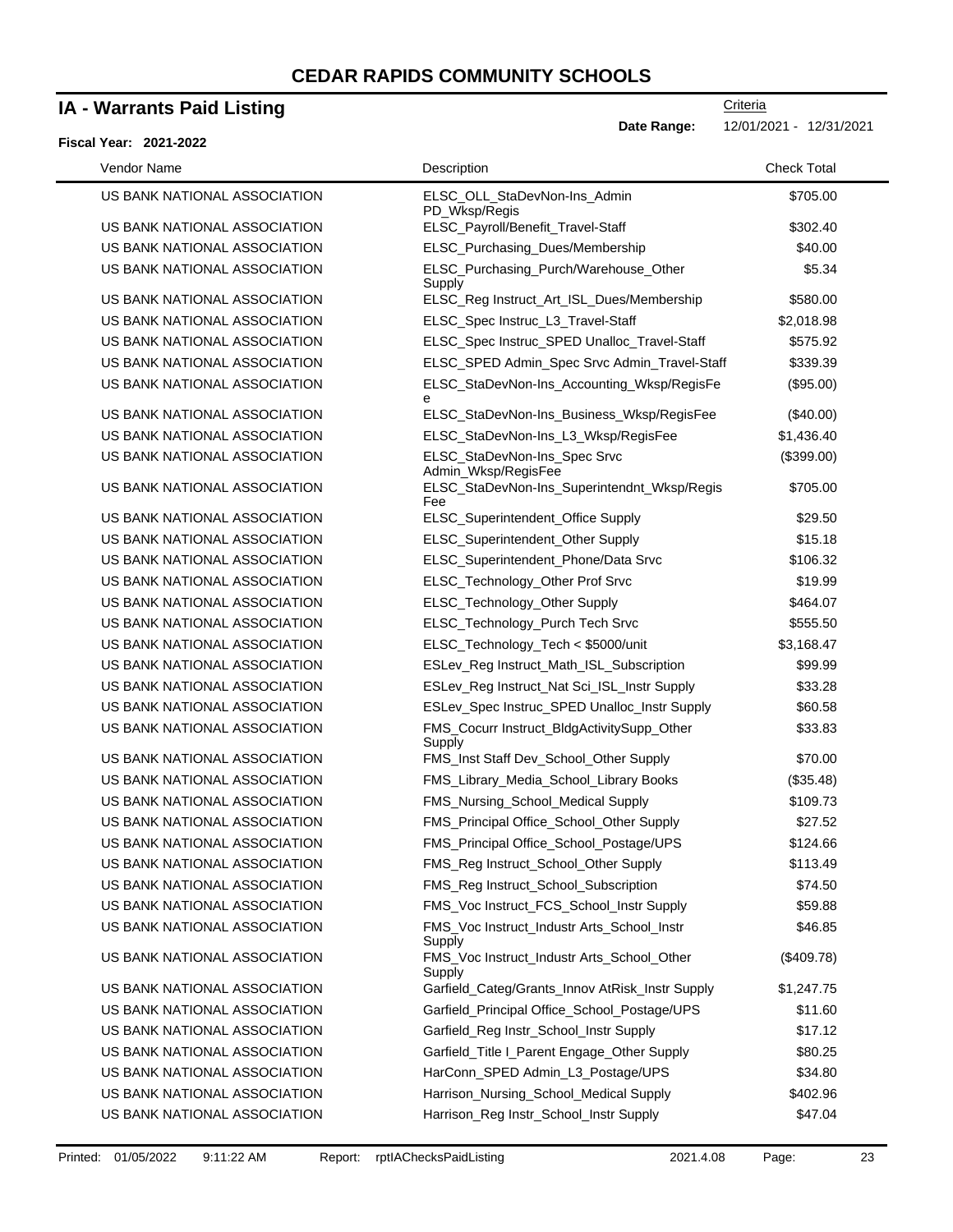### **IA - Warrants Paid Listing**

#### **Fiscal Year: 2021-2022**

| Vendor Name                  | Description                                                 | <b>Check Total</b> |
|------------------------------|-------------------------------------------------------------|--------------------|
| US BANK NATIONAL ASSOCIATION | Harrison_Reg Instruct_Furn/Eq_Other Supply                  | \$1,568.31         |
| US BANK NATIONAL ASSOCIATION | Harrison_Reg Instruct_PBIS_Other Supply                     | \$540.97           |
| US BANK NATIONAL ASSOCIATION | Harrison_Title I_Parent Engage_Instr Supply                 | \$198.99           |
| US BANK NATIONAL ASSOCIATION | Hiawatha_Library_Media_School_Library Books                 | \$103.51           |
| US BANK NATIONAL ASSOCIATION | Hiawatha_Reg Instr_School_Other Supply                      | \$86.85            |
| US BANK NATIONAL ASSOCIATION | Hiawatha_Spec Instruct_L1_Instr Supply                      | \$32.43            |
| US BANK NATIONAL ASSOCIATION | Hiawatha_Utilities_Water/Sewer                              | \$833.05           |
| US BANK NATIONAL ASSOCIATION | HMS_Cocurr Instruct_Enrich_Other Supply                     | \$381.06           |
| US BANK NATIONAL ASSOCIATION | HMS_Cocurr Instruct_Enrich_StdtEntryFee                     | \$470.00           |
| US BANK NATIONAL ASSOCIATION | HMS_Library_Media_School_Library Books                      | \$2,702.34         |
| US BANK NATIONAL ASSOCIATION | HMS_Library_Media_School_Office Supply                      | \$83.70            |
| US BANK NATIONAL ASSOCIATION | HMS_Reg Instruct_Furn/Eq_Other Supply                       | \$285.00           |
| US BANK NATIONAL ASSOCIATION | HomeSchool_Categ/Grants_HSAP_Other Supply                   | \$5.34             |
| US BANK NATIONAL ASSOCIATION | HomeSchool_Reg Instruct_HSAP_Instr Supply                   | \$60.75            |
| US BANK NATIONAL ASSOCIATION | Hoover_Principal Office_School_Postage/UPS                  | \$176.00           |
| US BANK NATIONAL ASSOCIATION | HSLev_OLL_Exec Dir HS_Ref/Resch Mat                         | \$9.95             |
| US BANK NATIONAL ASSOCIATION | <b>HSLev_Principal Office_lowa</b><br>BIG_ISL_Licen/RenewSW | \$618.21           |
| US BANK NATIONAL ASSOCIATION | HSLev_Reg Instruct_Iowa BIG_ISL_Instr Supply                | \$635.07           |
| US BANK NATIONAL ASSOCIATION | HSLev_Spec Instruc_SPED Unalloc_Instr Supply                | \$10.35            |
| US BANK NATIONAL ASSOCIATION | Jackson_Reg Instr_School_Instr Supply                       | \$483.08           |
| US BANK NATIONAL ASSOCIATION | JHS_Categ/Grants_Special Olympics_Other Supply              | \$267.08           |
| US BANK NATIONAL ASSOCIATION | JHS_Comm Mobility_L3_Instr Supply                           | \$74.50            |
| US BANK NATIONAL ASSOCIATION | JHS_Reg Instruct_BusEd_School_Licen/RenewSW                 | \$12.50            |
| US BANK NATIONAL ASSOCIATION | JHS_Reg Instruct_Nat Sci_School_Instr Supply                | \$37.20            |
| US BANK NATIONAL ASSOCIATION | JHS_Reg Instruct_SPED_School_Other Supply                   | \$89.00            |
| US BANK NATIONAL ASSOCIATION | JHS_Spec Instruc_L3_Instr Supply                            | \$73.43            |
| US BANK NATIONAL ASSOCIATION | JHS_Spec Instruc_SPED Unalloc_Instr Supply                  | \$47.97            |
| US BANK NATIONAL ASSOCIATION | JHS_StaDevNon-Ins_Admin PD_Wksp/RegisFee                    | \$85.00            |
| US BANK NATIONAL ASSOCIATION | JHS_Voc Instruct_FCS_School_Instr Supply                    | \$297.38           |
| US BANK NATIONAL ASSOCIATION | Johnson_Principal Office_School_Postage/UPS                 | \$11.60            |
| US BANK NATIONAL ASSOCIATION | Johnson_Reg Instruct_PBIS_Other Supply                      | \$79.32            |
| US BANK NATIONAL ASSOCIATION | Kenwood_Library_Media_School_Office Supply                  | \$226.23           |
| US BANK NATIONAL ASSOCIATION | Kenwood_Principal Office_School_Other Supply                | \$50.99            |
| US BANK NATIONAL ASSOCIATION | Kenwood_Reg Instr_School_Instr Supply                       | \$303.97           |
| US BANK NATIONAL ASSOCIATION | Kenwood_Reg Instr_School_Other Supply                       | \$280.53           |
| US BANK NATIONAL ASSOCIATION | Kenwood_Reg Instruct_PBIS_Other Supply                      | \$79.23            |
| US BANK NATIONAL ASSOCIATION | Kenwood_School Innov_Magnet_Other Supply                    | \$29.97            |
| US BANK NATIONAL ASSOCIATION | Kenwood_Title I_Parent Engage_Other Supply                  | \$551.92           |
| US BANK NATIONAL ASSOCIATION | KHS_Categ/Grants_Special<br>Olympics_StdtEntryFee           | \$103.00           |
| US BANK NATIONAL ASSOCIATION | KHS_Cocurr Instructct_Speech_Other Supply                   | \$105.65           |
| US BANK NATIONAL ASSOCIATION | KHS_Comm Mobility_L3_Instr Supply                           | \$43.52            |
| US BANK NATIONAL ASSOCIATION | KHS_Library_Media_School_Library Books                      | \$387.00           |
| US BANK NATIONAL ASSOCIATION | KHS_Library_Media_School_Purch Tech Srvc                    | \$28.16            |
| US BANK NATIONAL ASSOCIATION | KHS_Reg Instruct_Art_School_Instr Supply                    | \$3.77             |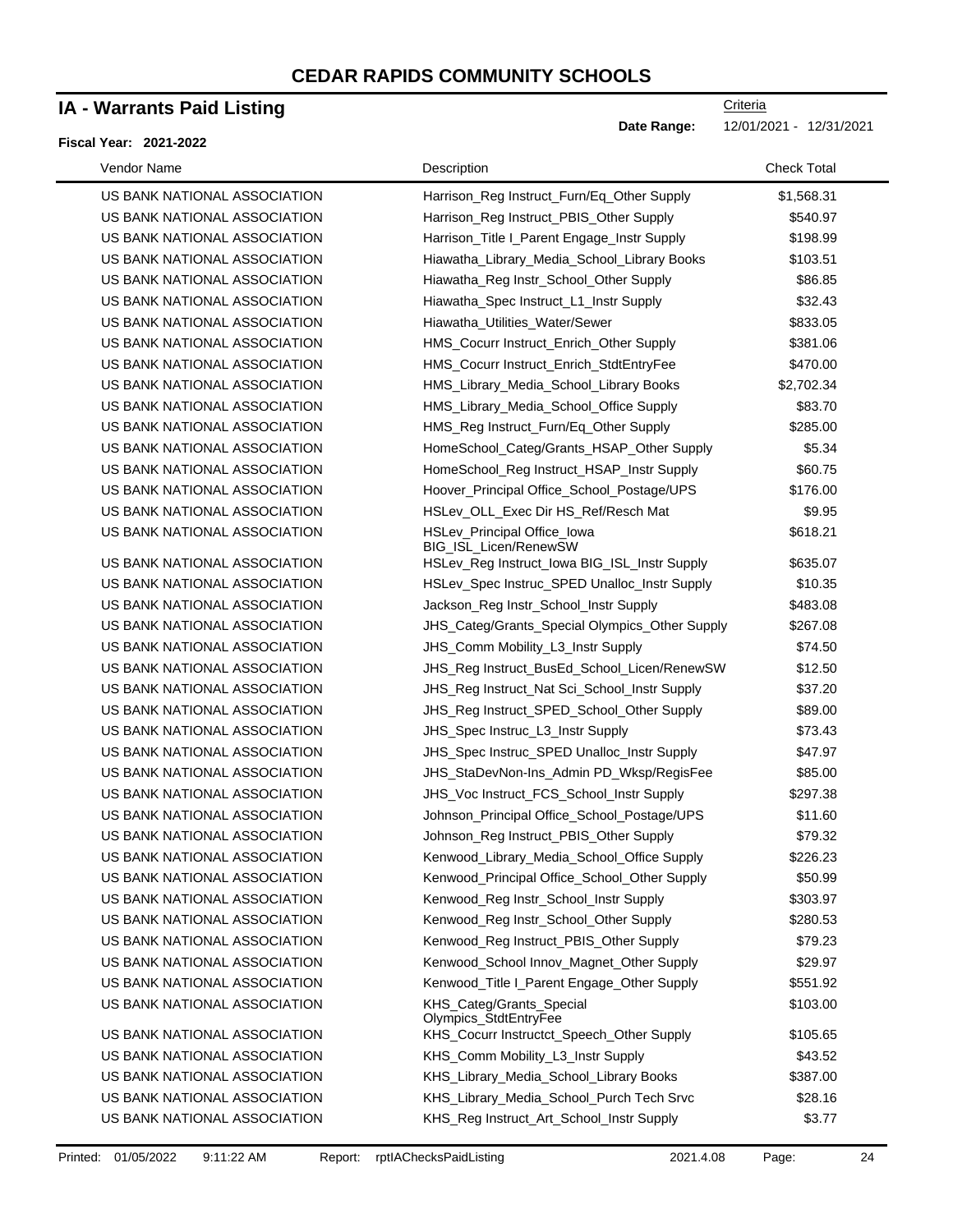### **IA - Warrants Paid Listing**

#### **Fiscal Year: 2021-2022**

| Vendor Name                  | Description                                          | <b>Check Total</b> |
|------------------------------|------------------------------------------------------|--------------------|
| US BANK NATIONAL ASSOCIATION | KHS_Reg Instruct_Art_School_Travel-Staff             | \$602.76           |
| US BANK NATIONAL ASSOCIATION | KHS_Reg Instruct_Nat Sci_School_Instr Supply         | \$287.40           |
| US BANK NATIONAL ASSOCIATION | KHS_Reg Instruct_School_Instr Supply                 | \$4.36             |
| US BANK NATIONAL ASSOCIATION | KHS_Reg Instruct_School_License<br>Renewal/Software  | \$20.00            |
| US BANK NATIONAL ASSOCIATION | KHS_Reg Instruct_School_Other Supply                 | \$164.38           |
| US BANK NATIONAL ASSOCIATION | KHS_Reg Instruct_Soc Sci_School_Instr Supply         | \$49.35            |
| US BANK NATIONAL ASSOCIATION | KHS_Reg Instruct_World Lang_School_Instr<br>Supply   | \$27.98            |
| US BANK NATIONAL ASSOCIATION | KHS_Spec Instruc_SPED Unalloc_Instr Supply           | \$12.00            |
| US BANK NATIONAL ASSOCIATION | KHS_Voc Instruct_FCS_School_Instr Supply             | \$351.45           |
| US BANK NATIONAL ASSOCIATION | Madison_Library_Media_School_Office Supply           | \$47.40            |
| US BANK NATIONAL ASSOCIATION | Madison_Principal Office_School_Other Supply         | \$33.99            |
| US BANK NATIONAL ASSOCIATION | Madison_Principal Office_School_Phone/Data Srvc      | \$10.00            |
| US BANK NATIONAL ASSOCIATION | Madison_Reg Instr_School_Other Supply                | \$66.77            |
| US BANK NATIONAL ASSOCIATION | Madison_Reg Instr_Voc Music_School_Instr Supply      | \$71.15            |
| US BANK NATIONAL ASSOCIATION | MHS_Inst Staff Dev_School_Wksp/RegisFee              | \$199.00           |
| US BANK NATIONAL ASSOCIATION | MHS_Library_Media_School_Library Books               | \$167.44           |
| US BANK NATIONAL ASSOCIATION | MHS_Library_Media_School_Other Supply                | \$11.99            |
| US BANK NATIONAL ASSOCIATION | MHS_Metro Daycare_School_Instr Supply                | \$1,041.45         |
| US BANK NATIONAL ASSOCIATION | MHS_Principal Office_School_Other Supply             | \$43.14            |
| US BANK NATIONAL ASSOCIATION | MHS_Reg Instruct_Nat Sci_School_Instr Supply         | \$435.72           |
| US BANK NATIONAL ASSOCIATION | MHS_Reg Instruct_School_Instr Supply                 | \$82.29            |
| US BANK NATIONAL ASSOCIATION | MHS_RegEduc_Mgmt Detail-1_Other Supply               | \$2,208.05         |
| US BANK NATIONAL ASSOCIATION | MHS_Voc Instruct_Industr Arts_School_Instr<br>Supply | \$349.50           |
| US BANK NATIONAL ASSOCIATION | MMS_Categ/Grants_UnityPoint Health_Other<br>Supply   | \$204.30           |
| US BANK NATIONAL ASSOCIATION | MMS_Inst Staff Dev_School_Travel-Staff               | \$183.18           |
| US BANK NATIONAL ASSOCIATION | MMS_Library_Media_School_Library Books               | \$99.51            |
| US BANK NATIONAL ASSOCIATION | MMS_Library_Media_School_Office Supply               | \$73.52            |
| US BANK NATIONAL ASSOCIATION | MMS_Reg Instruct_Art_School_Instruct Supply          | \$174.62           |
| US BANK NATIONAL ASSOCIATION | MMS_Reg Instruct_Band_School_Instr Supply            | \$80.00            |
| US BANK NATIONAL ASSOCIATION | MMS_Reg Instruct_Health&PE_School_Instr<br>Supply    | \$301.44           |
| US BANK NATIONAL ASSOCIATION | MMS_Reg Instruct_School_Other Supply                 | \$88.00            |
| US BANK NATIONAL ASSOCIATION | MMS_Reg Instruct_Voc Music_School_Instr Supply       | \$24.65            |
| US BANK NATIONAL ASSOCIATION | MMS_School Innov_Magnet_Other Supply                 | \$180.23           |
| US BANK NATIONAL ASSOCIATION | MMS_Spec Instruc_SPED Unalloc_Instr Supply           | \$40.89            |
| US BANK NATIONAL ASSOCIATION | MSLev_Reg Instruct_Engr Tech_ISL_Instr Supply        | \$67.05            |
| US BANK NATIONAL ASSOCIATION | Nixon_Reg Instr_School_Instr Supply                  | \$82.85            |
| US BANK NATIONAL ASSOCIATION | Nixon_Reg Instruct_PBIS_Other Supply                 | \$152.86           |
| US BANK NATIONAL ASSOCIATION | Nixon_Reg Instruct_School_Licen/RenewSW              | \$1,679.00         |
| US BANK NATIONAL ASSOCIATION | Nixon_Utilities_Water/Sewer                          | \$590.10           |
| US BANK NATIONAL ASSOCIATION | <b>PCard Fraud/Credits</b>                           | \$84.85            |
| US BANK NATIONAL ASSOCIATION | Pierce_Nursing_School_Medical Supply                 | \$9.98             |
| US BANK NATIONAL ASSOCIATION | Pierce_Reg Instr_School_Instr Supply                 | \$318.33           |
| US BANK NATIONAL ASSOCIATION | Pierce_Reg Instr_School_Other Supply                 | \$37.39            |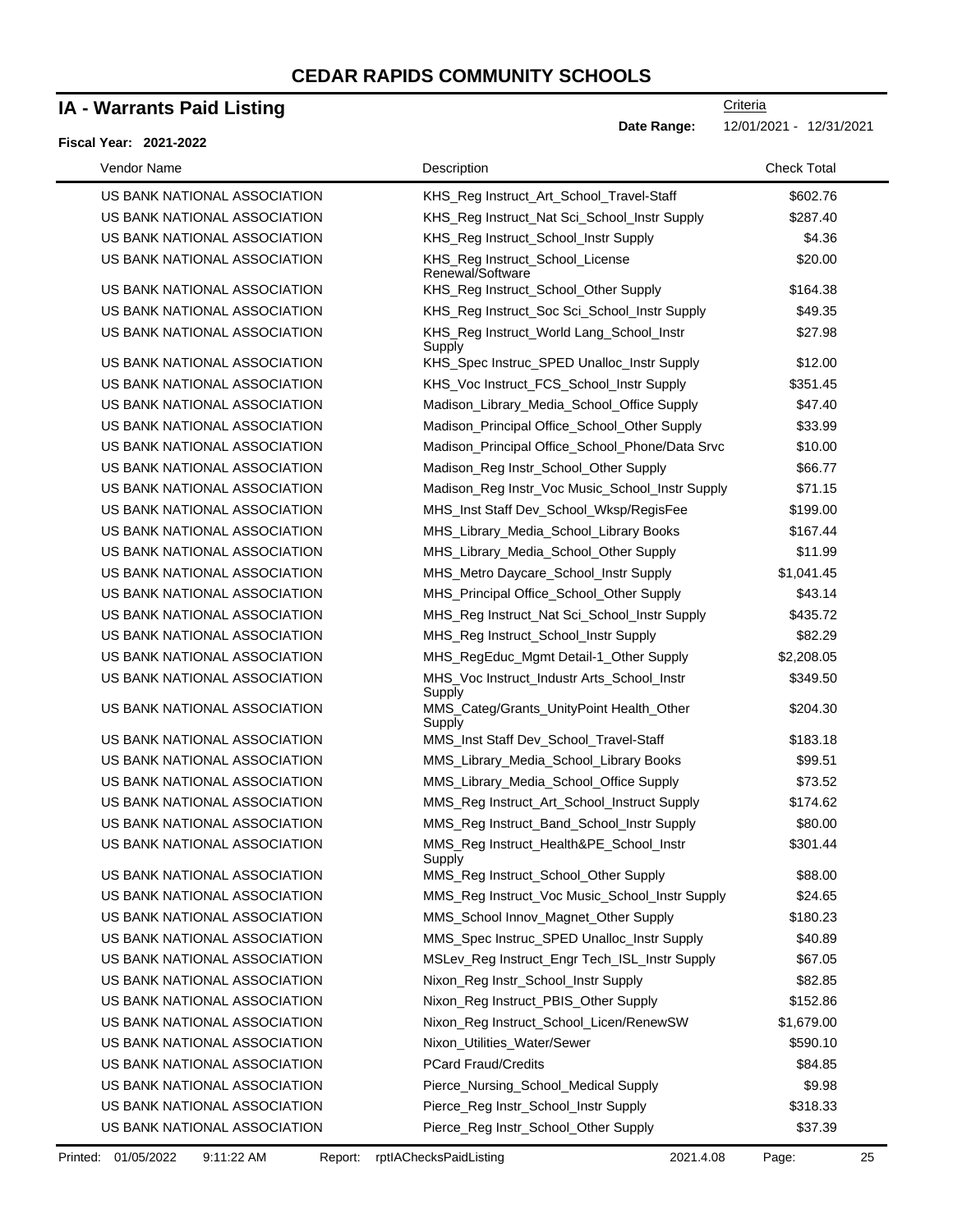### **IA - Warrants Paid Listing**

#### **Fiscal Year: 2021-2022**

**Criteria** 

**Date Range:** 12/01/2021 - 12/31/2021

| Vendor Name                  | Description                                        | <b>Check Total</b> |
|------------------------------|----------------------------------------------------|--------------------|
| US BANK NATIONAL ASSOCIATION | Pierce_Spec Instruct_L2_Instr Supply               | \$91.44            |
| US BANK NATIONAL ASSOCIATION | Polk AEC_Spec Instruc_L3_Instr Supply              | \$42.49            |
| US BANK NATIONAL ASSOCIATION | Polk AEC_Spec Instruc_L3_Other Supply              | \$49.28            |
| US BANK NATIONAL ASSOCIATION | RMS_Inst Staff Dev_Magnet_Wksp/RegisFee            | \$350.00           |
| US BANK NATIONAL ASSOCIATION | RMS_Inst Staff Dev_School_Other Supply             | \$481.68           |
| US BANK NATIONAL ASSOCIATION | RMS_School Innov_Magnet_Other Supply               | \$1,017.11         |
| US BANK NATIONAL ASSOCIATION | Taylor_Categ/Grants_SharedVisions_Travel-Staff     | \$42.99            |
| US BANK NATIONAL ASSOCIATION | Taylor_School Innov_Magnet_Other Supply            | \$100.00           |
| US BANK NATIONAL ASSOCIATION | Taylor_Title I_ESSA Impr_Carryover_Instr Supply    | \$56.71            |
| US BANK NATIONAL ASSOCIATION | TMS_Comm Mobility_L3_Instr Supply                  | \$15.09            |
| US BANK NATIONAL ASSOCIATION | TMS_Nursing_School_Medical Supply                  | \$9.99             |
| US BANK NATIONAL ASSOCIATION | TMS_Reg Instruct_Band_School_Instr Supply          | \$90.00            |
| US BANK NATIONAL ASSOCIATION | TMS_Reg Instruct_School_Instr Supply               | \$2.18             |
| US BANK NATIONAL ASSOCIATION | TMS_Reg Instruct_School_Other Supply               | \$47.32            |
| US BANK NATIONAL ASSOCIATION | TMS_Spec Instruc_SPED Unalloc_Instr Supply         | \$17.59            |
| US BANK NATIONAL ASSOCIATION | TMS_Voc Instruct_FCS_School_Instr Supply           | \$302.26           |
| US BANK NATIONAL ASSOCIATION | Transition Ctr_Comm Mobility_L3_Instr Supply       | \$260.21           |
| US BANK NATIONAL ASSOCIATION | Transition Ctr_Spec Instruc_L3_Instr Supply        | \$22.67            |
| US BANK NATIONAL ASSOCIATION | Transition Ctr_Spec Instruc_L3_Other Supply        | \$13.00            |
| US BANK NATIONAL ASSOCIATION | Transportation_Stdnt Transp_Advertising            | \$386.31           |
| US BANK NATIONAL ASSOCIATION | Transportation_Stdnt Transp_Other Supply           | \$200.00           |
| US BANK NATIONAL ASSOCIATION | Transportation_Stdnt Transp_Transp Parts           | \$293.47           |
| US BANK NATIONAL ASSOCIATION | Transportation_VehicleOps/Mtce_Gasoline            | \$154.77           |
| US BANK NATIONAL ASSOCIATION | Truman_Inst Staff Dev_ESSER<br>20%_Wksp/RegisFee   | \$120.00           |
| US BANK NATIONAL ASSOCIATION | Truman_Reg Instr_School_Instr Supply               | \$208.00           |
| US BANK NATIONAL ASSOCIATION | Truman_Reg Instr_School_Other Supply               | \$471.07           |
| US BANK NATIONAL ASSOCIATION | VanBuren_Reg Instr_School_Instr Supply             | \$58.00            |
| US BANK NATIONAL ASSOCIATION | VanBuren_Reg Instruct_PBIS_Other Supply            | \$219.30           |
| US BANK NATIONAL ASSOCIATION | VanBuren_Title I_Parent Engage_Other Supply        | \$1,162.84         |
| US BANK NATIONAL ASSOCIATION | ViolaG_Reg Instr_School_Instr Supply               | \$126.88           |
| US BANK NATIONAL ASSOCIATION | WHS_Comm Mobility_L3_Instr Supply                  | \$65.72            |
| US BANK NATIONAL ASSOCIATION | WHS_Library_Media_School_Library Books             | \$260.65           |
| US BANK NATIONAL ASSOCIATION | WHS_Library_Media_School_Optical Media             | \$29.97            |
| US BANK NATIONAL ASSOCIATION | WHS_Library_Media_School_Purch Tech Srvc           | \$19.20            |
| US BANK NATIONAL ASSOCIATION | WHS_Nursing_School_Medical Supply                  | \$111.43           |
| US BANK NATIONAL ASSOCIATION | WHS_Reg Instruct_Furn/Eq_Other Supply              | \$2,499.89         |
| US BANK NATIONAL ASSOCIATION | WHS_Reg Instruct_Nat Sci_School_Instr Supply       | \$934.22           |
| US BANK NATIONAL ASSOCIATION | WHS_Reg Instruct_World Lang_School_Instr<br>Supply | \$80.00            |
| US BANK NATIONAL ASSOCIATION | WHS_Spec Instruc_L1_Instr Supply                   | \$74.99            |
| US BANK NATIONAL ASSOCIATION | WHS_Voc Instruct_FCS_School_Instr Supply           | \$228.34           |
| US BANK NATIONAL ASSOCIATION | WMS_Library_Media_School_Library Books             | \$26.69            |
| US BANK NATIONAL ASSOCIATION | WMS_Library_Media_School_Office Supply             | \$170.00           |
| US BANK NATIONAL ASSOCIATION | WMS_Nursing_School_Medical Supply                  | \$60.85            |
| US BANK NATIONAL ASSOCIATION | WMS_Reg Instruct_ESSER 20%_Other Supply            | \$87.41            |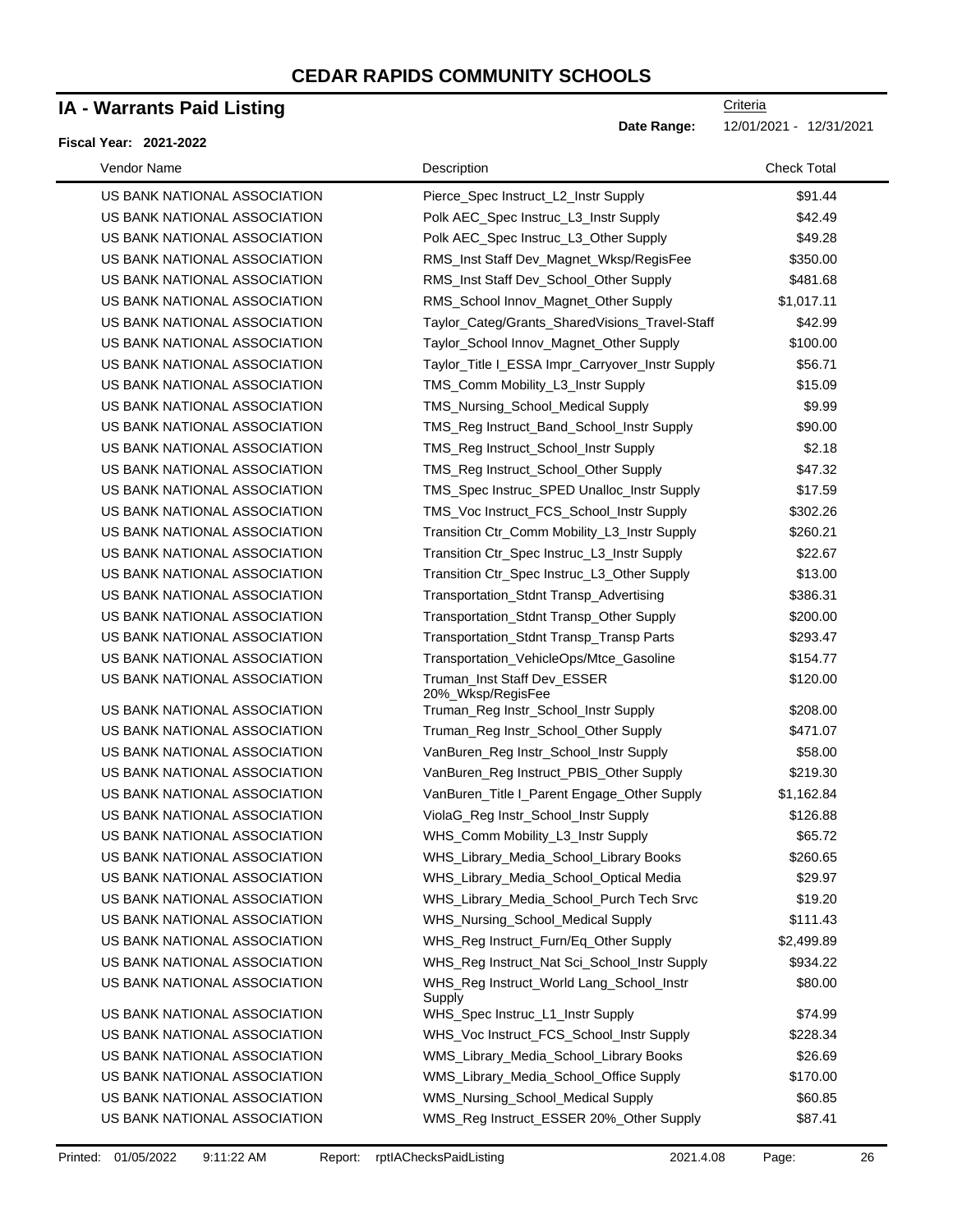### **IA - Warrants Paid Listing**

#### **Fiscal Year: 2021-2022**

| Vendor Name                      | Description                                             | <b>Check Total</b> |
|----------------------------------|---------------------------------------------------------|--------------------|
| US BANK NATIONAL ASSOCIATION     | WMS_Reg Instruct_Furn/Eq_Other Supply                   | \$101.38           |
| US BANK NATIONAL ASSOCIATION     | WMS_Reg Instruct_School_Subscription                    | \$49.99            |
| US BANK NATIONAL ASSOCIATION     | Wright_Reg Instr_School_Other Supply                    | \$110.00           |
| US BANK NATIONAL ASSOCIATION     | WWillow_Reg Instr_School_Instr Supply                   | \$275.19           |
| US BANK NATIONAL ASSOCIATION     | WWillow_Reg Instr_School_Other Supply                   | \$55.67            |
| US BANK NATIONAL ASSOCIATION     | WWillow_Reg Instruct_ESSER 20%_Instr Supply             | \$7.84             |
| VAN METER INC                    | <b>Custodial Inventory-General Stock</b>                | \$7,490.00         |
| VAN METER INC                    | District_Building_B/G_Repair Parts                      | \$1,820.18         |
| VAN METER INC                    | District_Building_Mechanic Stock_Repair Parts           | \$166.36           |
| VAN METER INC                    | District_Custodial_Custod Supply                        | \$143.78           |
| <b>VAN METER INC</b>             | District_Custodial_Repair Parts                         | \$540.50           |
| Varner, Glenn D                  | MHS_Reg Instruct_Nat Sci_School_Instr Supply            | \$50.95            |
| <b>VETTER PARKS LUMBER CO</b>    | District_Building_B/G_Repair Parts                      | \$471.00           |
| <b>VOYA FINANCIAL</b>            | 403B Retirement                                         | \$205,049.34       |
| Wacek, Stacy M                   | ELSC_Spec Instruc_SPED Unalloc_Travel-Staff             | \$20.16            |
| <b>WAGEWORKS INC</b>             | IRS 125 Dep Care - Odd Plan Years                       | \$25,683.46        |
| <b>WAGEWORKS INC</b>             | IRS 125 Medical - Even Plan Year                        | \$396.27           |
| <b>WAGEWORKS INC</b>             | IRS 125 Medical - Odd Plan Year                         | \$25,583.28        |
| <b>WALCRO INC</b>                | District_Building_Carp Stock_Repair Parts               | \$40.91            |
| WELLMARK-BLUE CROSS BLUE SHIELD  | ELSC_Payroll/Benefit_Purch Tech Srvc                    | \$1,471.50         |
| <b>WENGER CORP</b>               | HMS_Reg Instruct_Orchestra_School_Instr Supply          | \$838.89           |
| Werkman, Diane D                 | Kenwood_Reg Instruct_PBIS_Other Supply                  | \$35.49            |
| WEST MUSIC COMPANY INC           | District_Reg Instruct_Derecho_Equip<br>\$500-\$4999/uni | \$649.99           |
| WEST MUSIC COMPANY INC           | District_Reg Instruct_Derecho_Other Supply              | \$7,192.74         |
| WEST MUSIC COMPANY INC           | FMS_Reg Instruct_MuInstrRp-OLL_Property Repair          | \$147.50           |
| WEST MUSIC COMPANY INC           | HMS_Reg Instruct_Orchestra_School_Instr Supply          | \$1,416.91         |
| WEST MUSIC COMPANY INC           | KHS_Reg Instruct_MuInstrRp-OLL_Property Repair          | \$107.50           |
| <b>WEST MUSIC COMPANY INC</b>    | TMS_Reg Instruct_MuInstrRp-OLL_Property Repair          | \$40.00            |
| WEST MUSIC COMPANY INC           | WHS_Reg Instruct_Band_MusicRepair_Instr<br>Supply       | \$231.87           |
| <b>WEST MUSIC COMPANY INC</b>    | WHS_Reg Instruct_Band_School_Instr Supply               | \$112.68           |
| WEST MUSIC COMPANY INC           | WHS_Reg Instruct_Voc Music_School_Other<br>Supply       | \$105.95           |
| WEST MUSIC COMPANY INC           | WMS_Equipment_Music Instrmt_Property Repair             | \$158.50           |
| <b>WEST MUSIC COMPANY INC</b>    | WMS_Reg Instruct_Band_School_Instr Supply               | \$84.96            |
| WEST MUSIC COMPANY INC           | WMS_Reg Instruct_Orchestra_School_Instr Supply          | \$15.95            |
| <b>WILLIAM WILSON</b>            | FMS_Cocurr Instruct_Activity_Non-Emp Official           | \$70.00            |
| <b>WINDSTAR LINES INC</b>        | Transportation_Stdnt Transp_TransPrivCont               | \$2,505.47         |
| <b>WINDSTREAM</b>                | FMS_Principal Office_School_Phone/Data Srvc             | \$34.44            |
| <b>WINDSTREAM</b>                | JHS_Principal Office_School_Phone/Data Srvc             | \$31.47            |
| <b>WINDSTREAM</b>                | KHS_Principal Office_School_Phone/Data Srvc             | \$65.91            |
| <b>WINDSTREAM</b>                | RMS_Principal Office_School_Phone/Data Srvc             | \$31.47            |
| <b>WINDSTREAM</b>                | TMS_Principal Office_School_Phone/Data Srvc             | \$36.68            |
| <b>WINDSTREAM</b>                | WHS_Principal Office_School_Phone/Data Srvc             | \$31.47            |
| Woodward, Catherine L            | ELSC_Nursing_Health Srvcs_Travel-Staff                  | \$22.05            |
| WORTHINGTON DIRECT HOLDINGS, LLC | MMS_Reg Instruct_Furn/Eq_Equip \$500-\$4999/unit        | \$4,939.51         |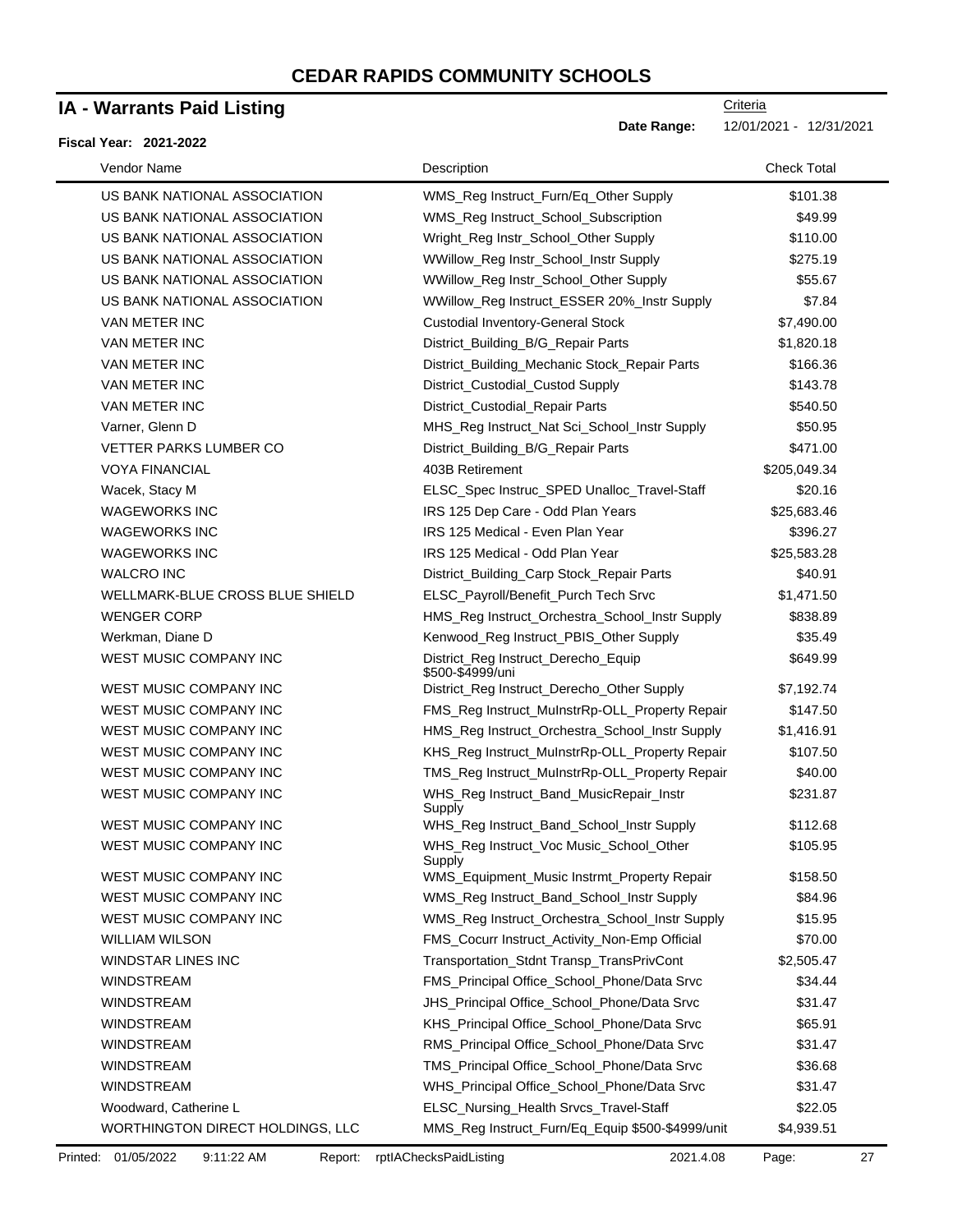#### YOUTHPORT THE REGISTION OF District Reg Instruct\_ESSER 20%\_Other Prof Srvc \$20,000.00 ZANER-BLOSER INC **Arthur** Reg Instr\_School\_Instr Supply \$414.20 ZANER-BLOSER INC **ELSC** Categ/Grants\_Early Reader\_Instr Supply \$926.50 ZANER-BLOSER INC **ELSC** Inst Staff Dev ESSER 20%\_Licen/RenewSW \$120,960.00 ZANER-BLOSER INC GrWood\_Reg Instr\_School\_Instr Supply \$60.50 Zimmermann, Adam B **ELSC\_OLL\_Admin PD\_Travel-Staff** \$242.96 **Fund Total: \$17,449,477.03 Fund: Management Fund** EMC INSURANCE COMPANY District\_Custodial\_Worker Comp Ins \$2,663.90 EMC INSURANCE COMPANY District\_Principal Office\_Worker Comp Ins \$6.02 EMC INSURANCE COMPANY District\_Reg Instruct\_Worker Comp Ins \$17.32 EMC INSURANCE COMPANY District\_Stdnt Transp\_Other Insurance \$6,160.56 INTERNAL REVENUE SERVICE Federal Income Tax \$122.80 INTERNAL REVENUE SERVICE FICA Tax \$271.34 METRO INTERAGENCY INSURANCE PROG Health Insurance the state of the state \$86,364.00 Payroll Vendor **Contract Of Contract Payable 2012** Direct Deposit Payable **31,445.63** RELIANCE STANDARD District\_Reg Instruct\_Retiree Life Ins 100k ER pd \$90.00 SU INSURANCE District\_Reg Instruct\_Equip Brkdn\_Other Insurance \$160,986.00 THE ACCEL GROUP **District\_Building\_Building/Property Insurance** \$569.00 THE ACCEL GROUP **District\_Stdnt Transp\_Auto/Bus Ins** \$3,392.00 TREASURER-STATE OF IOWA State Income Tax 3139.06 UNITED HEARTLAND **District\_Custodial\_Worker Comp Ins** \$1,234.44 UNITED HEARTLAND **District\_F/N-Lunch\_Worker Comp Ins** \$4,763.28 UNITED HEARTLAND **District\_Five Seasons Daycare\_Worker Comp** \$642.44 UNITED HEARTLAND **District\_Principal Office\_Worker Comp Ins** \$945.26 UNITED HEARTLAND **District\_Reg Instruct\_Worker Comp Ins** \$46,598.99 UNITED HEARTLAND District\_Stdnt Transp\_Worker Comp Ins \$11,227.45 **Fund Total: \$327,639.49 Fund: PPEL - Physical Plant & Equipment Fund** ALL TEMP REFRIGERATION INC District\_Bldg Repairs\_Major Repair\_ConstrctSrvc \$5,086.21 BG BRECKE INC **CONSTRUCT CONSTRUCT BETA** District\_Bldg Repairs\_Major Repair\_ConstrctSrvc \$2,094.41 BI-STATE MASONRY INC Retain\_Masonry/Tuckpoint Repair 21-22 (\$6,837.25) BI-STATE MASONRY INC WHS\_Bldg Repairs\_Masonry Repair\_Construction Servi \$136,745.00 BLACK HAWK ROOF COMPANY INC District Bldg Repr\_Roof Replace 21-22\_ConstrctSrvc CEDAR RIVER GARDEN CENTER ViolaG\_Site Improve\_Green Bucks\_Repair Parts \$9.94 EASTERN IOWA BLINDS INC DBA: BUD MMS\_Bldg Impr\_Secure Entrance 21-22\_ConstructSrvc ELECTRICAL ENGINEERING AND EQUIP WHS\_Site Impr\_Lighting Upgrade 21-22\_Repair Parts GARLING CONSTRUCTION, INC HSLev\_Site Improve\_StorageBldg 21-22\_ConstrctSrvc **IA - Warrants Paid Listing Fiscal Year: 2021-2022 Criteria Date Range:** 12/01/2021 - 12/31/2021 Vendor Name **Description** Check Total Description Check Total Description Check Total Description Check Total Description Voids: \$4,233.08

GARLING CONSTRUCTION, INC **Retain\_Kingston Stadium-New Bldg 21-22** (\$1,166.16) GAZETTE COMMUNICATIONS INC **KHS\_Bldg Impr\_Roof Replc 22-23\_Advertise** \$20.21 H2I GROUP INC **SECUTE:** Retain\_JHS WHS Bleacher 21-22 \$6,996.00 HARDWARE ASSOCIATES **District\_Bldg Repairs\_Major Repair** Parts \$51.87

\$343.23

\$4,525.00

\$1,397.95

\$23,323.16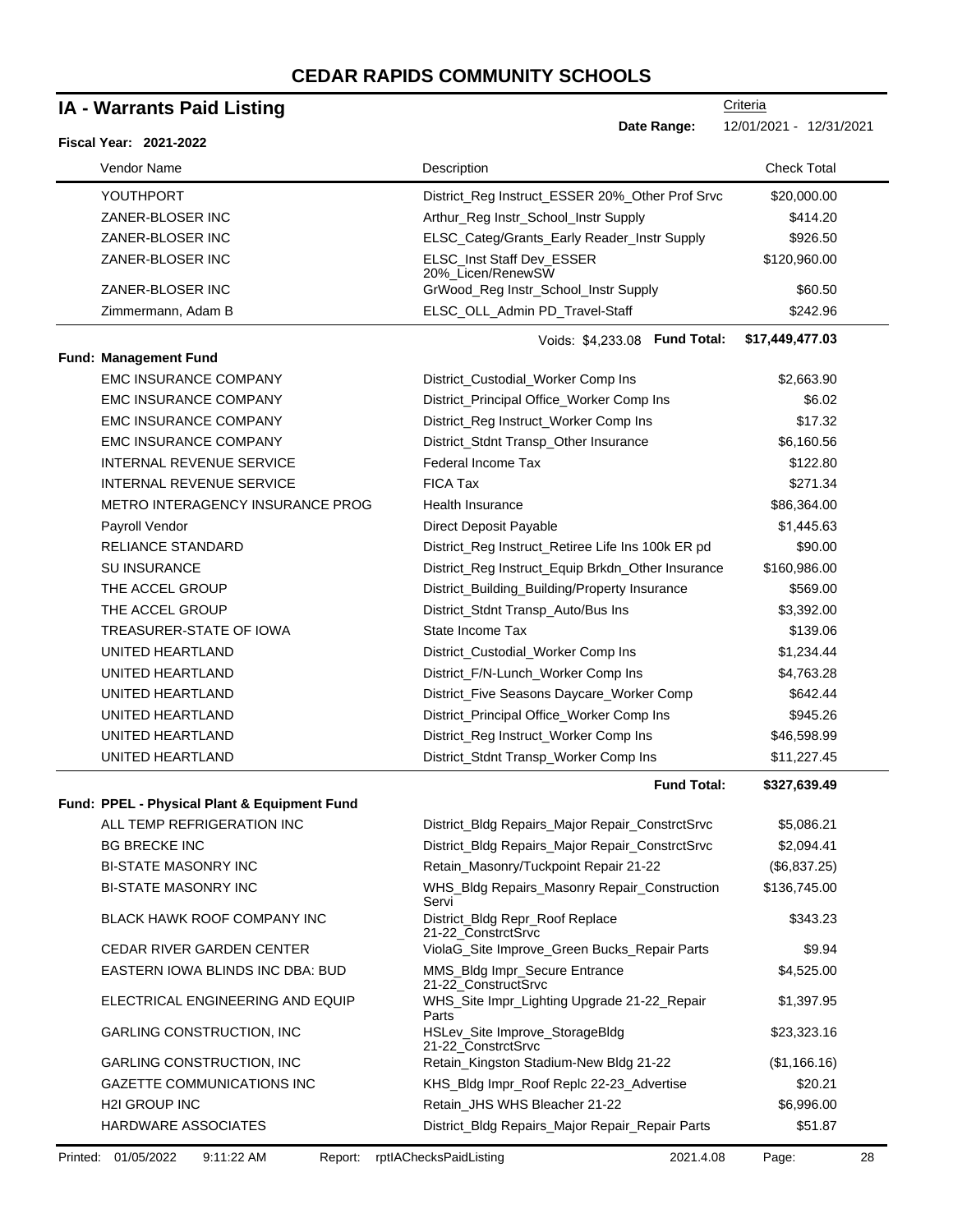### **IA - Warrants Paid Listing**

#### **Fiscal Year: 2021-2022**

**Date Range:** 12/01/2021 - 12/31/2021

**Criteria** 

| <b>Vendor Name</b>                     | Description                                          | Check Total  |  |
|----------------------------------------|------------------------------------------------------|--------------|--|
| <b>HAWKEYE COMMUNICATION</b>           | Nixon_Bldg Repairs_SecurityCard_ConstrctSrvc         | \$2,648.95   |  |
| <b>HAWKEYE COMMUNICATION</b>           | TMS_SecurityCard _ConstrctSrvc                       | \$140.00     |  |
| <b>HAWKEYE ENVIRONMENTAL</b>           | Distr_Bldg Repairs_Asbestos Srvc_Other Prof Srvc     | \$1,775.00   |  |
| <b>IOWA-ILLINOIS TAYLOR INSULATION</b> | WMS_Bldg Impr_Restroom Upgr 21-22_Construct<br>Srvc  | \$8,170.94   |  |
| L.L. PELLING COMPANY INC               | Retain Asphalt 21-22                                 | \$2,274.90   |  |
| MECHANICAL SALES IOWA INC              | District_Bldg Repairs_Major Repair_ConstrctSrvc      | \$537.63     |  |
| <b>MENARDS WEST</b>                    | District_Bldg Repairs_Major Repair_Repair Parts      | \$2.47       |  |
| OLMSTEAD CONSTRUCTION                  | District_Bldg Repairs_Derecho_ConstrctSrvc           | \$4,250.00   |  |
| PIPE PRO INC                           | District_Bldg Repairs_Major Repair_ConstrctSrvc      | \$158.00     |  |
| ROTO ROOTER                            | District_Bldg Repairs_Major Repair_ConstrctSrvc      | \$510.00     |  |
| STREFF ELECTRICAL CONTRACTORS          | District_Bldg Repairs_Major Repair_ConstrctSrvc      | \$3,017.62   |  |
| STREFF ELECTRICAL CONTRACTORS          | MMS_Bldg Impr_Secure Entrance<br>21-22 ConstructSrvc | \$66.00      |  |
| STRUCTURED CABLING SPECIALIST IN       | District_Bldg Repairs_Derecho_ConstrctSrvc           | \$3,299.43   |  |
| TECHNICAL SPECIALTY SYSTEMS CORP       | Retain_Masonry/Tuckpoint Repair 21-22                | \$1,600.70   |  |
| TNT TUCKPOINTING & BUILDING REST       | Retain_Masonry/Tuckpoint Repair 21-22                | \$3,505.51   |  |
| <b>TOWNSEND VENTURES LLC</b>           | District_Bldg Repairs_Major Repair_ConstrctSrvc      | \$4,703.04   |  |
| UFTRING WESTON CHEVROLET CADILLAC INC  | District_Vehicle Mtce_Bus/Vehicle_Vehicle            | \$32,303.00  |  |
| US BANK NATIONAL ASSOCIATION           | Due to General Fund                                  | \$4,044.49   |  |
| US BANK NATIONAL ASSOCIATION           | Due to SAVE Fund                                     | \$377,222.68 |  |
|                                        |                                                      |              |  |

**Fund Total: \$622,819.93 Fund: SAVE - Secure an Advanced Vision for Education** AGILE VENTURES LLC **All and Accord Accord HSLev\_Building\_Sp Lease Agmt\_Rent-Land/Bldg** \$6,519.85 BEST BUY **WELL ASSESSED ASSESSED ASSESSED** BEST BUY WWILLOW WWILLOW Pricipal\_NewSchool\_Equip \$500-\$4999/unit \$1,453.88 BRAUN INTERTEC CORPORATION Jackson\_Bldg Acquis/Con\_New School\_Other Prof Srvc \$2,664.75 COMPUTER INFORMATION CONCEPTS IN ELSC\_OLL\_Non-Instruct SW\_Licen/RenewSW \$34,212.00 FOUR OAKS INC **FOUR OAKS INC** Four Oaks\_Building\_Sp Lease Agmt\_Rent-Land/Bldg \$6,205.75 GARLING CONSTRUCTION, INC **Retain\_New Coolidge School** (\$9,297.07) GARLING CONSTRUCTION, INC WWillow Bldg Acquis/Constr\_New School\_ConstrctSrvc \$185,941.43 HALL & HALL ENGINEERS INC Jackson\_Bldg Acquis/Con\_New School\_Other Prof Srvc \$925.00 HARDWARE ASSOCIATES WWillow\_Bldg Acquis/Constr\_New School\_Repair Parts \$51.87 HAWKEYE COMMUNICATION WWillow\_Bldg Acquis/Constr\_New School\_ConstrctSrvc \$250.00 HAWKEYE ENVIRONMENTAL Jackson\_Bldg Acquis/Con\_New School\_Other Prof Srvc \$2,175.00 INVOLTA LLC Distric\_Technology\_District Server\_Purch Tech Srvc \$3,867.16 OPN ARCHITECTS **District\_Bus Srvc\_MasterPlanFac\_Arch/EngSrvcs** \$35,760.00 OPN ARCHITECTS **State of the COVID-STATE COVID-STATE COVID-NEW** Jackson\_Bldg Acquis/Cons\_New Coolidge\_Arch/EngSrvc \$33,239.80 OPN ARCHITECTS **WWILLOW** WWILLOW\_Bldg Acquis/Constr\_New School\_Arch/EngSrvc \$2,970.00 PREMIER FURNITURE & EQUIPMENT WWillow\_Reg Instr\_New School\_Equip \$500-\$4999/unit \$1,678.00 RINDERKNECHT ASSOCIATES INC **Jackson\_Bldg Acquis/Constr\_New** School\_ContructServ \$1,467,239.60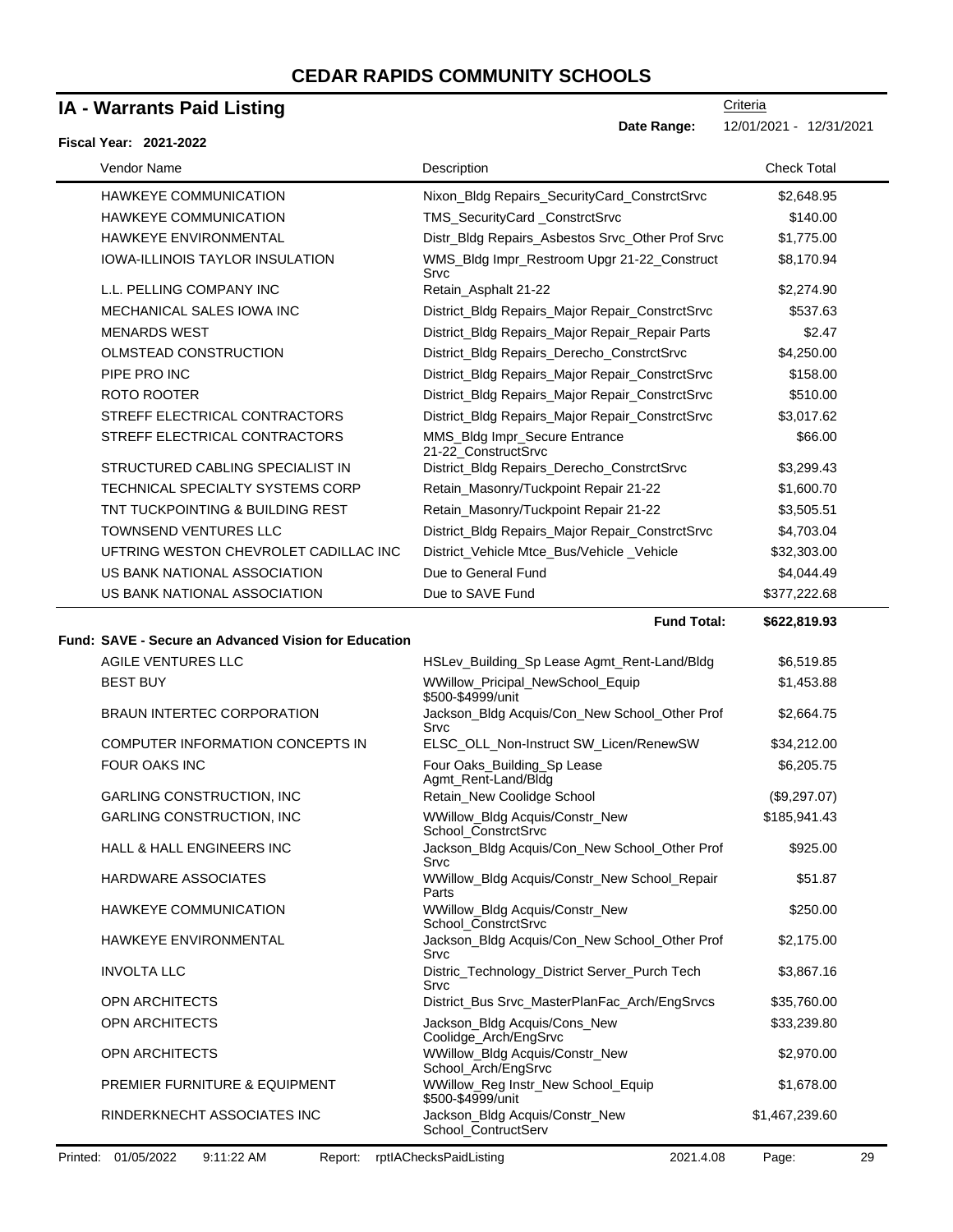### **IA - Warrants Paid Listing**

#### **Fiscal Year: 2021-2022**

| Vendor Name                        | Description                                             | <b>Check Total</b> |
|------------------------------------|---------------------------------------------------------|--------------------|
| RINDERKNECHT ASSOCIATES INC        | Retain_New Coolidge School                              | (\$73,361.98)      |
| STAPLES BUSINESS ADVANTAGE         | District_Business_MasterPlanFac_Other Supply            | \$406.89           |
| THE NEW BOHEMIAN INNOVATION COLL   | HSLev_Building_Sp Lease Agmt_Rent-Land/Bldg             | \$866.31           |
| <b>UMB BANK</b>                    | ELSC_Business_\$9.925MilSAV_Other Prof Srvc             | \$1,500.00         |
| US BANK NATIONAL ASSOCIATION       | District_Business_MasterPlanFac_Other Supply            | \$686.93           |
| US BANK NATIONAL ASSOCIATION       | Due to General Fund                                     | \$377,641.65       |
| US BANK NATIONAL ASSOCIATION       | ELSC_Technology_Non-Instruct SW_Licen/Renew             | \$549.65           |
| <b>US FLAG SUPPLY</b>              | WWillow_Reg Instr_New School_Equip<br>\$500-\$4999/unit | \$1,122.34         |
|                                    | <b>Fund Total:</b>                                      | \$2,085,268.81     |
| <b>Fund: School Nutrition Fund</b> |                                                         |                    |
| Amazon Capital Services Inc.       | District_F/N-Lunch_Kitchen Supply                       | \$358.74           |
| Amazon Capital Services Inc.       | District_F/N-Lunch_Other Supply                         | \$803.32           |
| AMY WHEATLEY                       | Revenue Collected in Advance                            | \$174.50           |
| ANDERSON ERICKSON DAIRY CO         | Arthur F/N-Lunch Groceries                              | \$2,759.99         |
| ANDERSON ERICKSON DAIRY CO         | Cleveland F/N-Lunch Groceries                           | \$3,303.57         |
| ANDERSON ERICKSON DAIRY CO         | Erskine_F/N-Lunch_Groceries                             | \$2,296.10         |
| ANDERSON ERICKSON DAIRY CO         | FMS_F/N-Lunch_Groceries                                 | \$3,805.84         |
| ANDERSON ERICKSON DAIRY CO         | Garfield_F/N-Lunch_Groceries                            | \$2,481.60         |
| ANDERSON ERICKSON DAIRY CO         | Grant F/N-Lunch Groceries                               | \$3,182.66         |
| ANDERSON ERICKSON DAIRY CO         | GrWood_F/N-Lunch_Groceries                              | \$2,843.62         |
| ANDERSON ERICKSON DAIRY CO         | Harrison_F/N-Lunch_Groceries                            | \$3,082.27         |
| ANDERSON ERICKSON DAIRY CO         | Hiawatha_F/N-Lunch_Groceries                            | \$2,643.86         |
| ANDERSON ERICKSON DAIRY CO         | HMS_F/N-Lunch_Groceries                                 | \$3,754.38         |
| ANDERSON ERICKSON DAIRY CO         | Hoover_F/N-Lunch_Groceries                              | \$3,727.60         |
| ANDERSON ERICKSON DAIRY CO         | Jackson_F/N-Lunch_Groceries                             | \$2,087.44         |
| ANDERSON ERICKSON DAIRY CO         | JHS_F/N-Lunch_Groceries                                 | \$3,547.37         |
| ANDERSON ERICKSON DAIRY CO         | Johnson_F/N-Lunch_Groceries                             | \$3,240.37         |
| ANDERSON ERICKSON DAIRY CO         | Kenwood_F/N-Lunch_Groceries                             | \$3,498.15         |
| ANDERSON ERICKSON DAIRY CO         | KHS_F/N-Lunch_Groceries                                 | \$3,897.13         |
| ANDERSON ERICKSON DAIRY CO         | Madison_F/N-Lunch_Groceries                             | \$1,685.24         |
| ANDERSON ERICKSON DAIRY CO         | MHS_F/N-Lunch_Groceries                                 | \$551.56           |
| ANDERSON ERICKSON DAIRY CO         | MMS_F/N-Lunch_Groceries                                 | \$2,355.53         |
| ANDERSON ERICKSON DAIRY CO         | Nixon F/N-Lunch Groceries                               | \$2,835.54         |
| ANDERSON ERICKSON DAIRY CO         | Pierce F/N-Lunch Groceries                              | \$2,587.40         |
| ANDERSON ERICKSON DAIRY CO         | Polk AEC_F/N-Lunch_Groceries                            | \$227.10           |
| ANDERSON ERICKSON DAIRY CO         | RMS_F/N-Lunch_Groceries                                 | \$3,931.35         |
| ANDERSON ERICKSON DAIRY CO         | Taylor_F/N-Lunch_Groceries                              | \$2,764.42         |
| ANDERSON ERICKSON DAIRY CO         | TMS_F/N-Lunch_Groceries                                 | \$2,692.55         |
| ANDERSON ERICKSON DAIRY CO         | Truman_F/N-Lunch_Groceries                              | \$1,557.30         |
| ANDERSON ERICKSON DAIRY CO         | VanBuren_F/N-Lunch_Groceries                            | \$3,553.06         |
| ANDERSON ERICKSON DAIRY CO         | ViolaG_F/N-Lunch_Groceries                              | \$4,202.58         |
| ANDERSON ERICKSON DAIRY CO         | WHS_F/N-Lunch_Groceries                                 | \$3,316.93         |
| ANDERSON ERICKSON DAIRY CO         | WMS_F/N-Lunch_Groceries                                 | \$2,417.57         |
| ANDERSON ERICKSON DAIRY CO         | Wright_F/N-Lunch_Groceries                              | \$2,733.18         |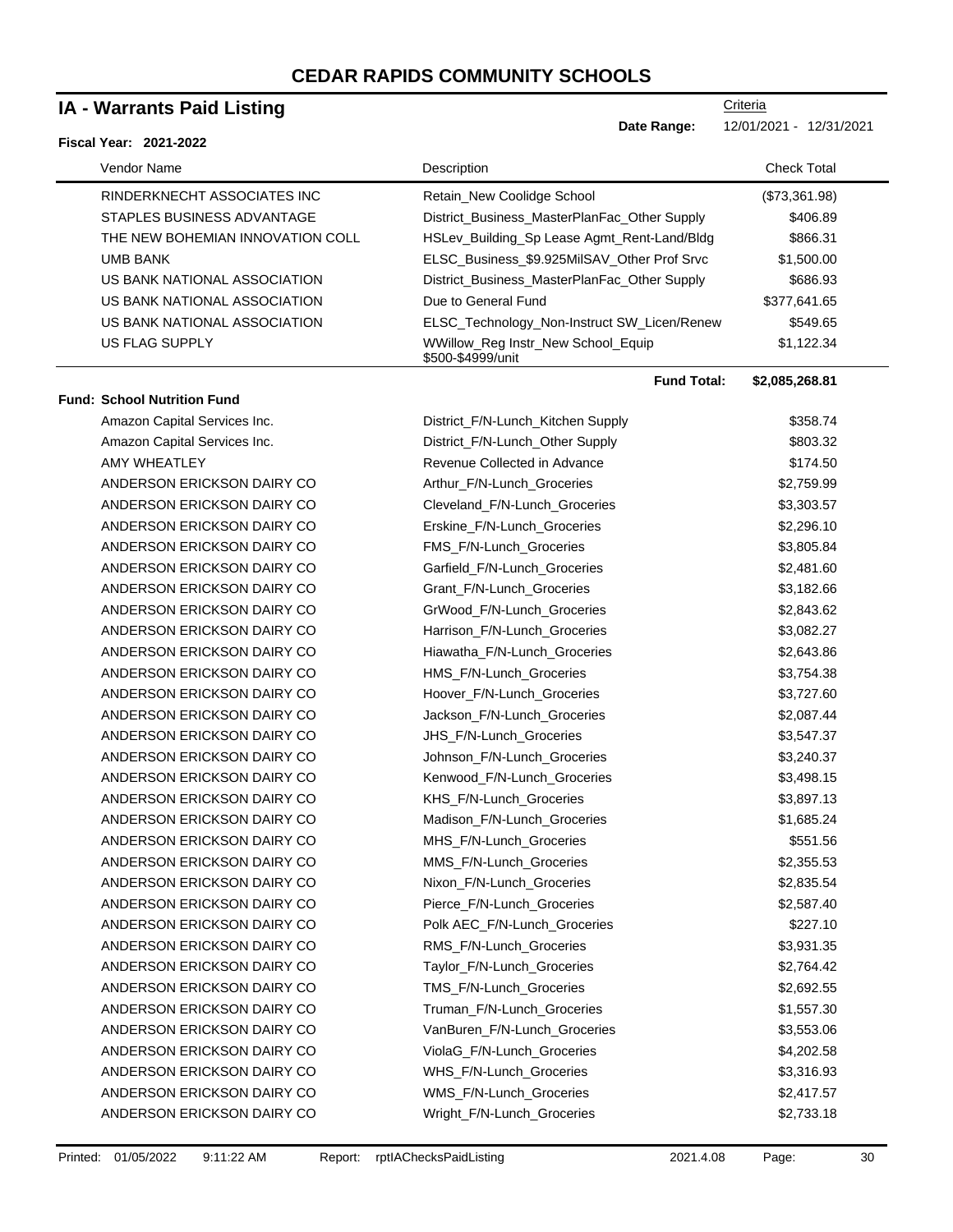### **IA - Warrants Paid Listing**

#### **Fiscal Year: 2021-2022**

| Vendor Name                             | Description                                | <b>Check Total</b> |
|-----------------------------------------|--------------------------------------------|--------------------|
| ANDERSON ERICKSON DAIRY CO              | WWillow_F/N-Lunch_Grocery                  | \$3,480.40         |
| <b>CARRIE MILLER</b>                    | Revenue Collected in Advance               | \$184.95           |
| <b>EMS DETERGENT SERVICES</b>           | Arthur_F/N-Lunch_Kitchen Supply            | \$734.75           |
| <b>EMS DETERGENT SERVICES</b>           | Cleveland_F/N-Lunch_Kitchen Supply         | \$297.00           |
| <b>EMS DETERGENT SERVICES</b>           | Erskine_F/N-Lunch_Kitchen Supply           | \$329.50           |
| <b>EMS DETERGENT SERVICES</b>           | FMS_F/N-Lunch_Kitchen Supply               | \$481.25           |
| <b>EMS DETERGENT SERVICES</b>           | Garfield_F/N-Lunch_Kitchen Supply          | \$376.75           |
| <b>EMS DETERGENT SERVICES</b>           | Grant_F/N-Lunch_Kitchen Supply             | \$322.25           |
| <b>EMS DETERGENT SERVICES</b>           | GrWood_F/N-Lunch_Kitchen Supply            | \$681.25           |
| <b>EMS DETERGENT SERVICES</b>           | Harrison_F/N-Lunch_Kitchen Supply          | \$354.50           |
| <b>EMS DETERGENT SERVICES</b>           | Hiawatha_F/N-Lunch_Kitchen Supply          | \$174.50           |
| <b>EMS DETERGENT SERVICES</b>           | HMS_F/N-Lunch_Kitchen Supply               | \$295.75           |
| <b>EMS DETERGENT SERVICES</b>           | Hoover_F/N-Lunch_Kitchen Supply            | \$137.00           |
| <b>EMS DETERGENT SERVICES</b>           | Jackson_F/N-Lunch_Kitchen Supply           | \$65.00            |
| <b>EMS DETERGENT SERVICES</b>           | JHS_F/N-Lunch_Kitchen Supply               | \$300.25           |
| <b>EMS DETERGENT SERVICES</b>           | Johnson_F/N-Lunch_Kitchen Supply           | \$422.75           |
| <b>EMS DETERGENT SERVICES</b>           | Kenwood_F/N-Lunch_Kitchen Supply           | \$303.00           |
| <b>EMS DETERGENT SERVICES</b>           | KHS_F/N-Lunch_Kitchen Supply               | \$64.50            |
| <b>EMS DETERGENT SERVICES</b>           | Madison_F/N-Lunch_Kitchen Supply           | \$370.75           |
| <b>EMS DETERGENT SERVICES</b>           | MHS_F/N-Lunch_Kitchen Supply               | \$69.00            |
| <b>EMS DETERGENT SERVICES</b>           | MMS_F/N-Lunch_Kitchen Supply               | \$303.00           |
| <b>EMS DETERGENT SERVICES</b>           | Pierce_F/N-Lunch_Kitchen Supply            | \$113.75           |
| <b>EMS DETERGENT SERVICES</b>           | Polk AEC_F/N-Lunch_Kitchen Supply          | \$106.25           |
| <b>EMS DETERGENT SERVICES</b>           | RMS_F/N-Lunch_Kitchen Supply               | \$517.50           |
| <b>EMS DETERGENT SERVICES</b>           | Taylor_F/N-Lunch_Kitchen Supply            | \$335.50           |
| <b>EMS DETERGENT SERVICES</b>           | TMS_F/N-Lunch_Kitchen Supply               | \$283.50           |
| <b>EMS DETERGENT SERVICES</b>           | Truman_F/N-Lunch_Kitchen Supply            | \$25.70            |
| <b>EMS DETERGENT SERVICES</b>           | VanBuren_F/N-Lunch_Kitchen Supply          | \$153.25           |
| <b>EMS DETERGENT SERVICES</b>           | ViolaG_F/N-Lunch_Kitchen Supply            | \$185.75           |
| <b>EMS DETERGENT SERVICES</b>           | WHS_F/N-Lunch_Kitchen Supply               | \$778.00           |
| <b>EMS DETERGENT SERVICES</b>           | WMS_F/N-Lunch_Kitchen Supply               | \$185.19           |
| <b>EMS DETERGENT SERVICES</b>           | Wright_F/N-Lunch_Kitchen Supply            | \$329.50           |
| <b>EMS DETERGENT SERVICES</b>           | WWillow_F/N-Lunch_Kitchen Supply           | \$555.00           |
| <b>FAREWAY STORES INC - HIAWATHA</b>    | Hiawatha_F/N-Lunch_USDAFruitVeg_Groceries  | \$2,134.06         |
| HY-VEE FOOD STORES / 1ST AVE NE         | Johnson_F/N-Lunch_USDA FruitVeg_Groceries  | \$3,380.02         |
| HY-VEE FOOD STORES / JOHNSON AVE        | Hoover_F/N-Lunch_USDA FruitVeg_Groceries   | \$1,343.37         |
| HY-VEE FOOD STORES / JOHNSON AVE        | Taylor_F/N-Lunch_USDA FruitVeg_Groceries   | \$2,214.80         |
| HY-VEE FOOD STORES / JOHNSON AVE        | VanBuren_F/N-Lunch_USDA FruitVeg_Groceries | \$3,431.64         |
| HY-VEE FOOD STORES / OAKLAND RD         | Garfield_F/N-Lunch_USDA FruitVeg_Groceries | \$1,607.00         |
| HY-VEE FOOD STORES / OAKLAND RD         | Wright_F/N-Lunch_USDA FruitVeg_Groceries   | \$2,700.00         |
| HY-VEE INC MT. VERNON RD                | GrWood_F/N-Lunch_USDA FruitVeg_Groceries   | \$2,488.50         |
| INTERNAL REVENUE SERVICE                | Federal Income Tax                         | \$20,002.38        |
| INTERNAL REVENUE SERVICE                | <b>FICA Tax</b>                            | \$49,370.88        |
| <b>IOWA PUBLIC EMPLOYEES RETIREMENT</b> | <b>IPERS</b>                               | \$54,544.45        |
| <b>KRIS KOEPPEN</b>                     | Revenue Collected in Advance               | \$90.00            |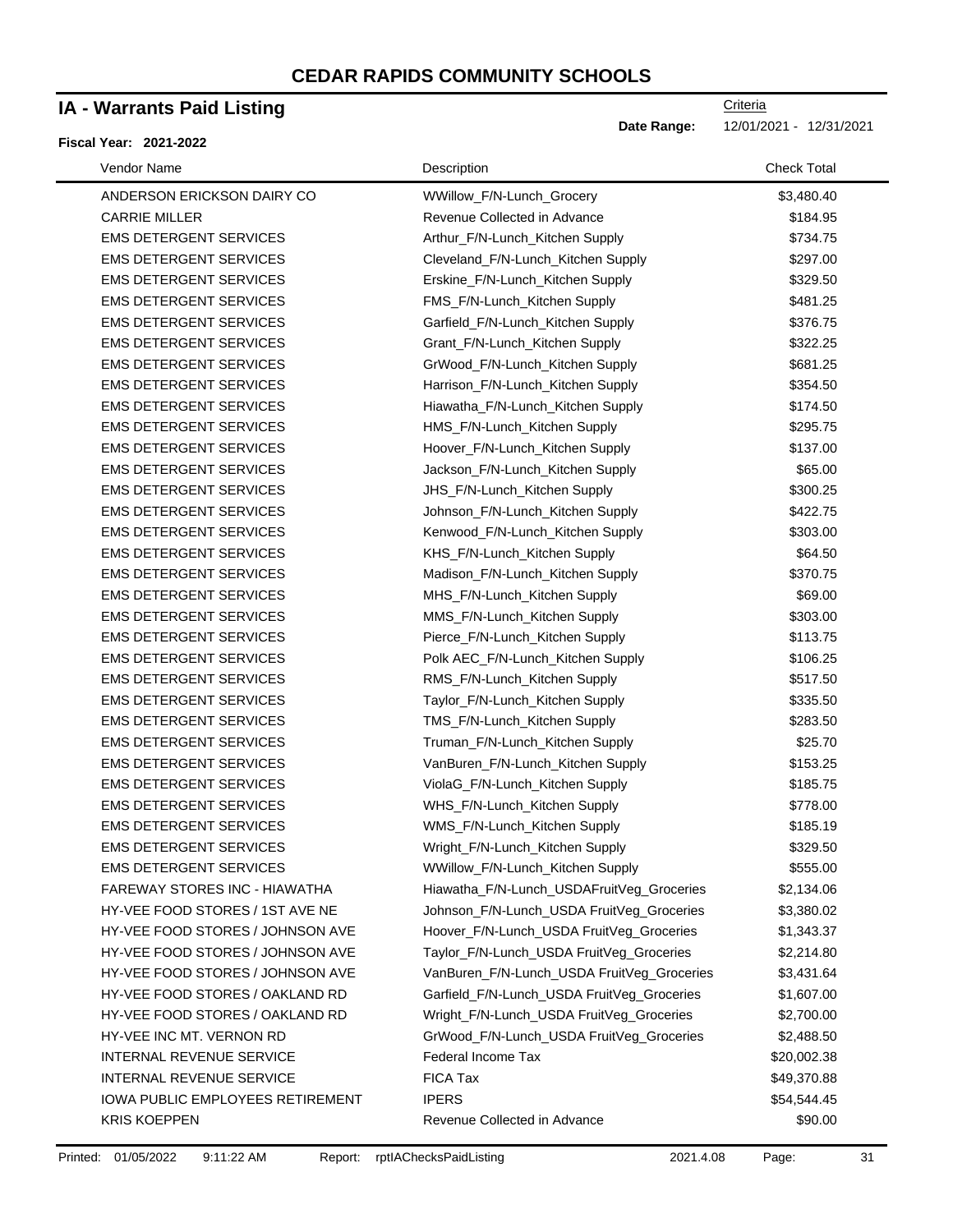### **IA - Warrants Paid Listing**

#### **Fiscal Year: 2021-2022**

| Vendor Name                      | Description                        | <b>Check Total</b> |
|----------------------------------|------------------------------------|--------------------|
| <b>MARCO INC</b>                 | ELSC F/N-Admin Copier Usage        | \$725.62           |
| METRO INTERAGENCY INSURANCE PROG | Health Insurance                   | \$40,742.76        |
| PAN-O GOLD BAKING CO             | Arthur_F/N-Lunch_Groceries         | \$179.50           |
| PAN-O GOLD BAKING CO             | Cleveland_F/N-Lunch_Groceries      | \$144.06           |
| PAN-O GOLD BAKING CO             | Erskine_F/N-Lunch_Groceries        | \$232.40           |
| PAN-O GOLD BAKING CO             | FMS_F/N-Lunch_Groceries            | \$224.20           |
| PAN-O GOLD BAKING CO             | Garfield_F/N-Lunch_Groceries       | \$151.00           |
| PAN-O GOLD BAKING CO             | Grant_F/N-Lunch_Groceries          | \$231.30           |
| PAN-O GOLD BAKING CO             | GrWood_F/N-Lunch_Groceries         | \$212.40           |
| PAN-O GOLD BAKING CO             | Harrison_F/N-Lunch_Groceries       | \$218.60           |
| PAN-O GOLD BAKING CO             | Hiawatha_F/N-Lunch_Groceries       | \$235.20           |
| PAN-O GOLD BAKING CO             | HMS_F/N-Lunch_Groceries            | \$378.88           |
| PAN-O GOLD BAKING CO             | Hoover_F/N-Lunch_Groceries         | \$347.10           |
| PAN-O GOLD BAKING CO             | Jackson_F/N-Lunch_Groceries        | \$168.00           |
| PAN-O GOLD BAKING CO             | JHS_F/N-Lunch_Groceries            | \$734.88           |
| PAN-O GOLD BAKING CO             | Johnson_F/N-Lunch_Groceries        | \$367.20           |
| PAN-O GOLD BAKING CO             | Kenwood_F/N-Lunch_Groceries        | \$251.80           |
| PAN-O GOLD BAKING CO             | KHS_F/N-Lunch_Groceries            | \$772.88           |
| PAN-O GOLD BAKING CO             | Madison_F/N-Lunch_Groceries        | \$125.20           |
| PAN-O GOLD BAKING CO             | MHS_F/N-Lunch_Groceries            | \$59.00            |
| PAN-O GOLD BAKING CO             | MMS_F/N-Lunch_Groceries            | \$100.32           |
| PAN-O GOLD BAKING CO             | Nixon_F/N-Lunch_Groceries          | \$167.00           |
| PAN-O GOLD BAKING CO             | Pierce_F/N-Lunch_Groceries         | \$267.40           |
| PAN-O GOLD BAKING CO             | Polk AEC_F/N-Lunch_Groceries       | \$38.10            |
| PAN-O GOLD BAKING CO             | RMS_F/N-Lunch_Groceries            | \$294.28           |
| PAN-O GOLD BAKING CO             | Taylor_F/N-Lunch_Groceries         | \$229.40           |
| PAN-O GOLD BAKING CO             | TMS_F/N-Lunch_Groceries            | \$197.04           |
| PAN-O GOLD BAKING CO             | Truman_F/N-Lunch_Groceries         | \$161.60           |
| PAN-O GOLD BAKING CO             | VanBuren_F/N-Lunch_Groceries       | \$284.10           |
| PAN-O GOLD BAKING CO             | ViolaG_F/N-Lunch_Groceries         | \$355.40           |
| PAN-O GOLD BAKING CO             | WHS_F/N-Lunch_Groceries            | \$672.00           |
| PAN-O GOLD BAKING CO             | WMS_F/N-Lunch_Groceries            | \$256.04           |
| PAN-O GOLD BAKING CO             | Wright_F/N-Lunch_Groceries         | \$243.80           |
| PAN-O GOLD BAKING CO             | WWillow_F/N-Lunch_Grocery          | \$242.40           |
| Payroll Vendor                   | Direct Deposit Payable             | \$246,709.24       |
| PEPSI COLA                       | JHS_F/N-Lunch_Groceries            | \$88.90            |
| PEPSI COLA                       | KHS_F/N-Lunch_Groceries            | \$622.30           |
| PEPSI COLA                       | WHS_F/N-Lunch_Groceries            | \$142.24           |
| REINHART FOODSERVICE LLC         | Arthur_F/N-Lunch_Groceries         | \$12,666.23        |
| REINHART FOODSERVICE LLC         | Arthur_F/N-Lunch_Kitchen Supply    | \$653.54           |
| REINHART FOODSERVICE LLC         | Cleveland_F/N-Lunch_Groceries      | \$7,321.78         |
| REINHART FOODSERVICE LLC         | Cleveland_F/N-Lunch_Kitchen Supply | \$65.91            |
| REINHART FOODSERVICE LLC         | Erskine_F/N-Lunch_Groceries        | \$10,558.31        |
| REINHART FOODSERVICE LLC         | Erskine_F/N-Lunch_Kitchen Supply   | \$393.59           |
| REINHART FOODSERVICE LLC         | FMS_F/N-Lunch_Groceries            | \$19,216.11        |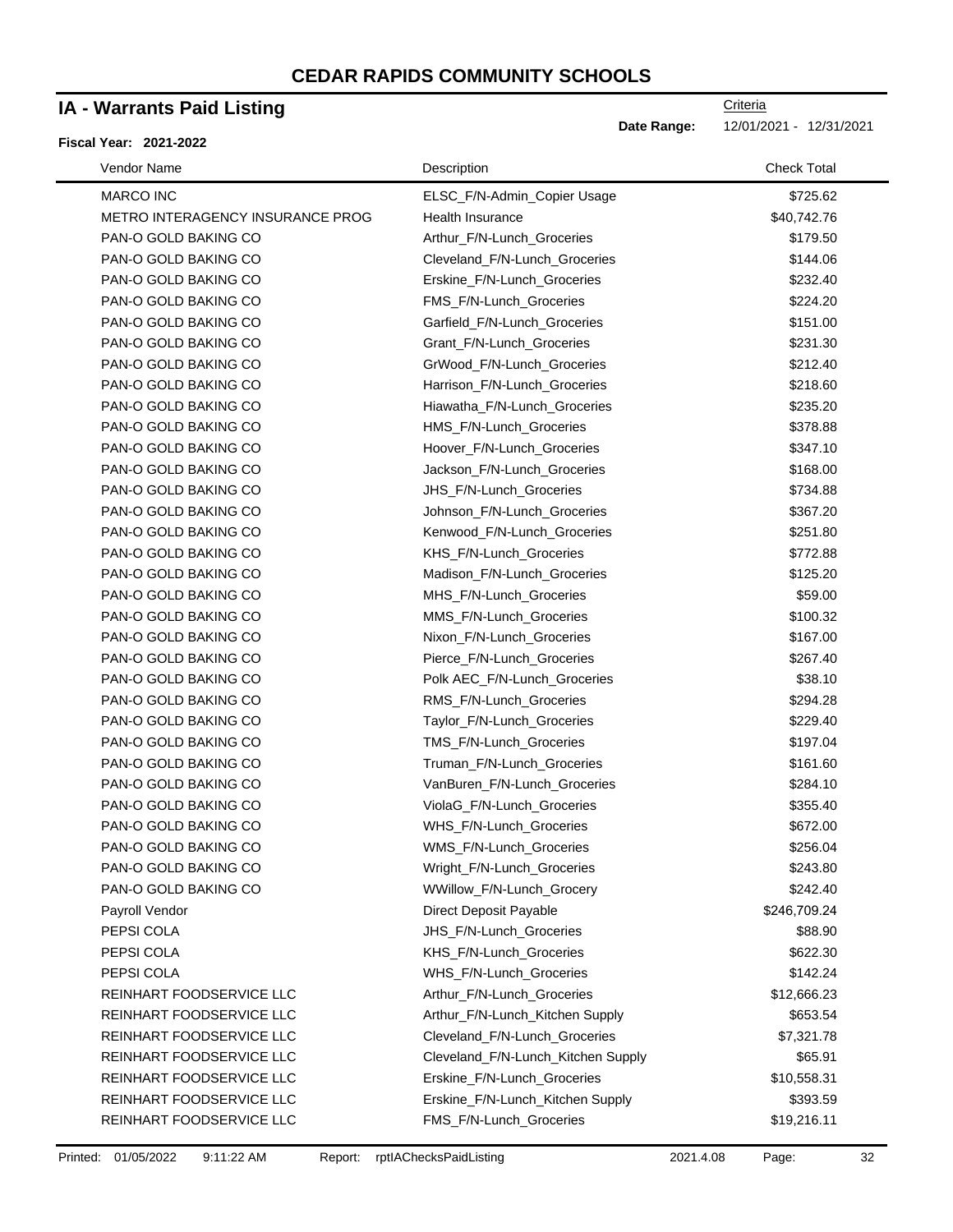### **IA - Warrants Paid Listing**

#### **Fiscal Year: 2021-2022**

Date Range: 12/01/2021 - 12/31/2021

| Vendor Name              | Description                       | <b>Check Total</b> |
|--------------------------|-----------------------------------|--------------------|
| REINHART FOODSERVICE LLC | FMS_F/N-Lunch_Kitchen Supply      | \$659.51           |
| REINHART FOODSERVICE LLC | Garfield_F/N-Lunch_Groceries      | \$13,385.27        |
| REINHART FOODSERVICE LLC | Garfield_F/N-Lunch_Kitchen Supply | \$257.02           |
| REINHART FOODSERVICE LLC | Grant_F/N-Lunch_Groceries         | \$13,782.44        |
| REINHART FOODSERVICE LLC | Grant_F/N-Lunch_Kitchen Supply    | \$403.36           |
| REINHART FOODSERVICE LLC | GrWood_F/N-Lunch_Groceries        | \$17,585.90        |
| REINHART FOODSERVICE LLC | GrWood_F/N-Lunch_Kitchen Supply   | \$601.83           |
| REINHART FOODSERVICE LLC | Harrison_F/N-Lunch_Groceries      | \$16,803.41        |
| REINHART FOODSERVICE LLC | Harrison_F/N-Lunch_Kitchen Supply | \$519.71           |
| REINHART FOODSERVICE LLC | Hiawatha_F/N-Lunch_Groceries      | \$14,197.92        |
| REINHART FOODSERVICE LLC | Hiawatha_F/N-Lunch_Kitchen Supply | \$795.47           |
| REINHART FOODSERVICE LLC | HMS_F/N-Lunch_Groceries           | \$23,444.07        |
| REINHART FOODSERVICE LLC | HMS_F/N-Lunch_Kitchen Supply      | \$1,249.62         |
| REINHART FOODSERVICE LLC | Hoover_F/N-Lunch_Groceries        | \$16,871.31        |
| REINHART FOODSERVICE LLC | Hoover_F/N-Lunch_Kitchen Supply   | \$474.50           |
| REINHART FOODSERVICE LLC | Jackson_F/N-Lunch_Groceries       | \$11,323.96        |
| REINHART FOODSERVICE LLC | Jackson_F/N-Lunch_Kitchen Supply  | \$666.76           |
| REINHART FOODSERVICE LLC | JHS_F/N-Lunch_Groceries           | \$23,885.11        |
| REINHART FOODSERVICE LLC | JHS_F/N-Lunch_Kitchen Supply      | \$359.34           |
| REINHART FOODSERVICE LLC | Johnson_F/N-Lunch_Groceries       | \$20,158.44        |
| REINHART FOODSERVICE LLC | Johnson_F/N-Lunch_Kitchen Supply  | \$943.46           |
| REINHART FOODSERVICE LLC | Kenwood_F/N-Lunch_Groceries       | \$14,669.40        |
| REINHART FOODSERVICE LLC | Kenwood_F/N-Lunch_Kitchen Supply  | \$311.34           |
| REINHART FOODSERVICE LLC | KHS_F/N-Lunch_Groceries           | \$28,079.65        |
| REINHART FOODSERVICE LLC | KHS_F/N-Lunch_Kitchen Supply      | \$459.03           |
| REINHART FOODSERVICE LLC | Madison_F/N-Lunch_Groceries       | \$7,718.29         |
| REINHART FOODSERVICE LLC | Madison_F/N-Lunch_Kitchen Supply  | \$482.60           |
| REINHART FOODSERVICE LLC | MHS_F/N-Lunch_Groceries           | \$4,538.63         |
| REINHART FOODSERVICE LLC | MHS_F/N-Lunch_Kitchen Supply      | \$623.69           |
| REINHART FOODSERVICE LLC | MMS_F/N-Lunch_Groceries           | \$15,837.55        |
| REINHART FOODSERVICE LLC | MMS_F/N-Lunch_Kitchen Supply      | \$472.83           |
| REINHART FOODSERVICE LLC | Nixon F/N-Lunch Groceries         | \$14,628.31        |
| REINHART FOODSERVICE LLC | Nixon_F/N-Lunch_Kitchen Supply    | \$818.42           |
| REINHART FOODSERVICE LLC | Pierce F/N-Lunch Groceries        | \$12,327.76        |
| REINHART FOODSERVICE LLC | Pierce_F/N-Lunch_Kitchen Supply   | \$590.11           |
| REINHART FOODSERVICE LLC | Polk AEC_F/N-Lunch_Groceries      | \$1,683.62         |
| REINHART FOODSERVICE LLC | Polk AEC_F/N-Lunch_Kitchen Supply | \$84.14            |
| REINHART FOODSERVICE LLC | RMS_F/N-Lunch_Groceries           | \$24,485.28        |
| REINHART FOODSERVICE LLC | RMS_F/N-Lunch_Kitchen Supply      | \$462.51           |
| REINHART FOODSERVICE LLC | Taylor_F/N-Lunch_Groceries        | \$11,961.90        |
| REINHART FOODSERVICE LLC | Taylor_F/N-Lunch_Kitchen Supply   | \$328.05           |
| REINHART FOODSERVICE LLC | TMS_F/N-Lunch_Groceries           | \$17,394.79        |
| REINHART FOODSERVICE LLC | TMS_F/N-Lunch_Kitchen Supply      | \$927.47           |
| REINHART FOODSERVICE LLC | Truman_F/N-Lunch_Groceries        | \$10,664.98        |
| REINHART FOODSERVICE LLC | Truman_F/N-Lunch_Kitchen Supply   | \$235.86           |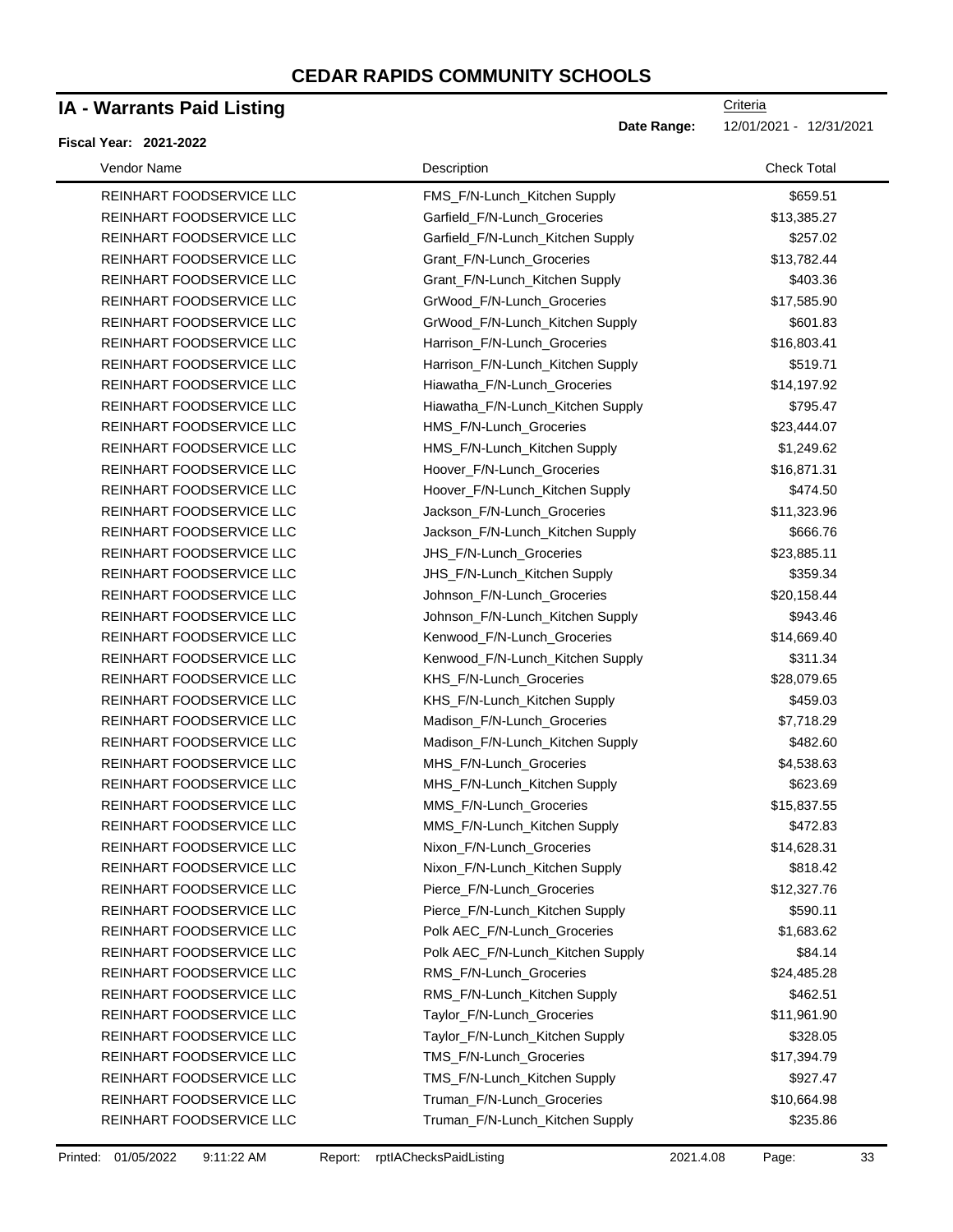### **IA - Warrants Paid Listing**

#### **Fiscal Year: 2021-2022**

| Vendor Name                        | Description                                            | <b>Check Total</b> |
|------------------------------------|--------------------------------------------------------|--------------------|
| REINHART FOODSERVICE LLC           | VanBuren_F/N-Lunch_Groceries                           | \$16,886.78        |
| REINHART FOODSERVICE LLC           | VanBuren_F/N-Lunch_Kitchen Supply                      | \$657.33           |
| REINHART FOODSERVICE LLC           | ViolaG_F/N-Lunch_Groceries                             | \$19,656.72        |
| REINHART FOODSERVICE LLC           | ViolaG_F/N-Lunch_Kitchen Supply                        | \$867.13           |
| REINHART FOODSERVICE LLC           | WHS_F/N-Lunch_Groceries                                | \$27,339.92        |
| REINHART FOODSERVICE LLC           | WHS_F/N-Lunch_Kitchen Supply                           | \$717.81           |
| REINHART FOODSERVICE LLC           | WMS_F/N-Lunch_Groceries                                | \$14,122.27        |
| REINHART FOODSERVICE LLC           | WMS_F/N-Lunch_Kitchen Supply                           | \$538.65           |
| REINHART FOODSERVICE LLC           | Wright_F/N-Lunch_Groceries                             | \$14,373.94        |
| REINHART FOODSERVICE LLC           | Wright_F/N-Lunch_Kitchen Supply                        | \$412.52           |
| REINHART FOODSERVICE LLC           | WWillow_F/N-Lunch_Grocery                              | \$13,054.84        |
| REINHART FOODSERVICE LLC           | WWillow_F/N-Lunch_Kitchen Supply                       | \$650.02           |
| RELIANCE STANDARD                  | Life Insurance                                         | \$475.63           |
| RELIANCE STANDARD                  | Voluntary Life Insurance                               | \$233.71           |
| Roberts, Denise A                  | ELSC_F/N-Admin_Travel-Staff                            | \$51.26            |
| TREASURER-STATE OF IOWA            | State Income Tax                                       | \$8,681.55         |
| US BANK NATIONAL ASSOCIATION       | District_F/N-Lunch_Groceries                           | \$35.12            |
| US BANK NATIONAL ASSOCIATION       | District_F/N-Lunch_Kitchen Supply                      | \$5,155.61         |
| <b>VOYA FINANCIAL</b>              | <b>TSA/Retirement</b>                                  | \$777.48           |
|                                    | <b>Fund Total:</b>                                     | \$1,063,637.78     |
| <b>Fund: Student Activity Fund</b> |                                                        |                    |
| A-1 MOBILE STORAGE SERVICE LLC     | JHS_Cocurr Instruct_Band Camp_Other Prof Srvc          | \$515.00           |
| AARON GRANQUIST                    | KHS_Cocurr Instruct_Boys BaskB_Non-Emp<br>Official     | \$100.00           |
| ADAM WALDERBACH                    | WHS_Cocurr Inst_Athlete General_Non-Emp<br>Official    | \$100.00           |
| AFFINITY NONPROFITS                | KHS_Cocurr Instruct_Vocal Music_Other Supply           | \$1,010.00         |
| <b>ALLEN STEKL</b>                 | WHS_Cocurr Inst_Athlete General_Non-Emp<br>Official    | \$100.00           |
| ALYSSA BELOW                       | FMS_Cocurr Instruct_Show Choir_Other Prof Srvc         | \$380.00           |
| Amazon Capital Services Inc.       | FMS_Cocurr Instruct_School Store_Other Supply          | \$69.96            |
| Amazon Capital Services Inc.       | KHS_Cocurr Inst_Show Choir-Freshman_Other<br>Supply    | \$1,351.01         |
| Amazon Capital Services Inc.       | KHS_Cocurr Instruct_Drama_Other Supply                 | \$140.87           |
| Amazon Capital Services Inc.       | KHS_Cocurr Instruct_Key Club_Other Supply              | \$14.98            |
| Amazon Capital Services Inc.       | KHS_Cocurr Instruct_Show Choir - JV_Other<br>Supply    | \$157.95           |
| Amazon Capital Services Inc.       | KHS_Cocurr Instruct_Speech_Other Supply                | \$30.79            |
| Amazon Capital Services Inc.       | MMS_Cocurr Insruct_Music Theatre_Other Supply          | \$56.98            |
| Amazon Capital Services Inc.       | MMS_Cocurr Instruct_Comm Closet_Other Supply           | \$106.99           |
| Amazon Capital Services Inc.       | MMS_Cocurr Instruct_Fine Arts_Other Supply             | \$50.97            |
| Amazon Capital Services Inc.       | MMS_Cocurr Instruct_General_Other Supply               | \$164.96           |
| Amazon Capital Services Inc.       | MMS_Cocurr Instruct_Orchestra_Other Supply             | \$35.80            |
| Amazon Capital Services Inc.       | MMS_Cocurr Instruct_School Store_Other Supply          | \$467.32           |
| Amazon Capital Services Inc.       | RMS_Cocurr Instr_Show Choir_Equip<br>\$500-\$4999/unit | \$699.99           |
| Amazon Capital Services Inc.       | WHS_Cocurr Instruct_Girls Swim_Other Supply            | \$49.73            |
| Amazon Capital Services Inc.       | WHS_Cocurr Instruct_Student Gov't_Other Supply         | \$428.83           |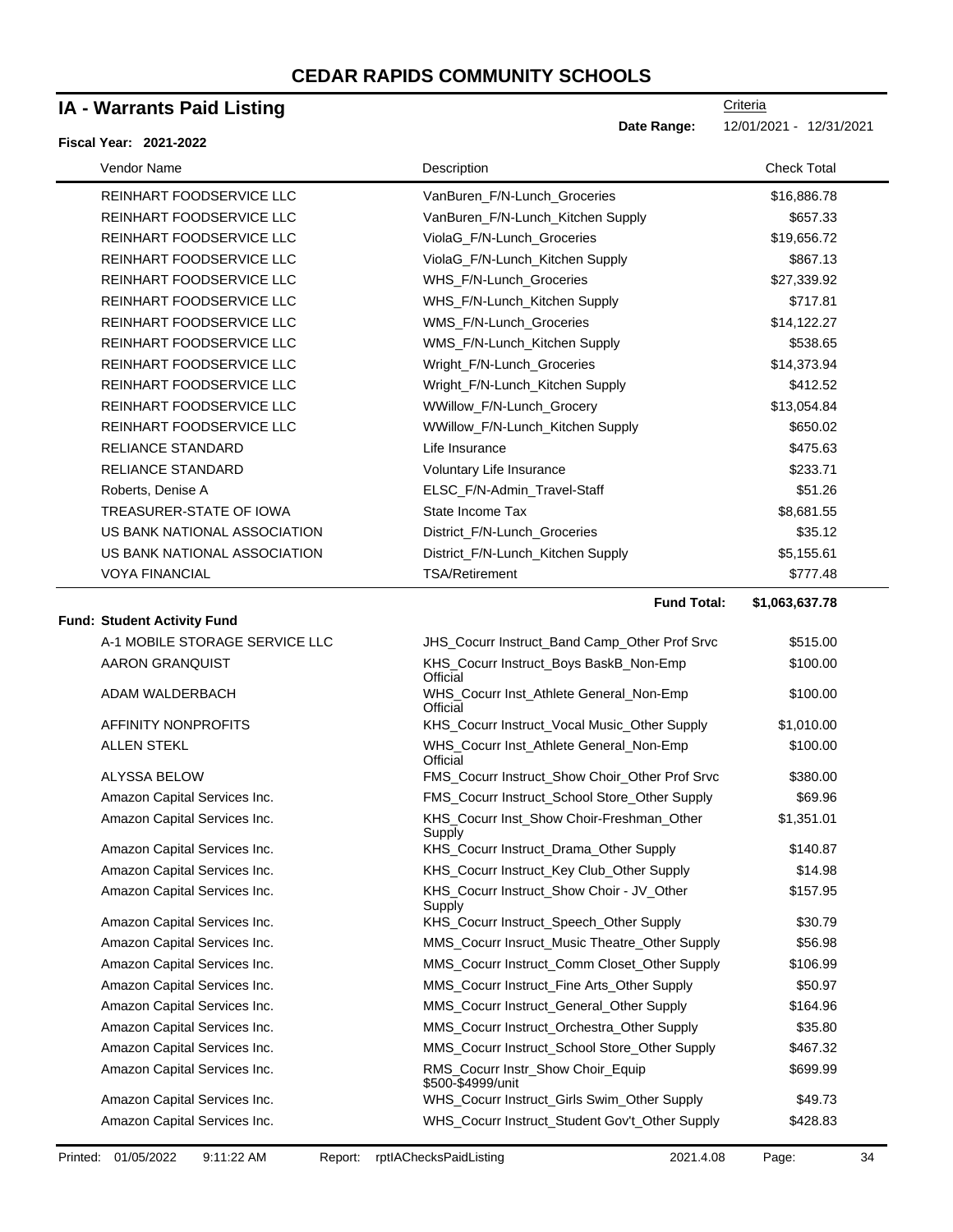### **IA - Warrants Paid Listing**

#### **Fiscal Year: 2021-2022**

**Date Range:** 12/01/2021 - 12/31/2021

| Vendor Name                                        | Description                                           | <b>Check Total</b> |
|----------------------------------------------------|-------------------------------------------------------|--------------------|
| AMES HIGH SCHOOL                                   | WHS_Cocurr Inst_Athlete General_StdtEntryFee          | \$125.00           |
| <b>AMY BEMUS</b>                                   | WHS_Cocurr Instruct_Vocal Music_Other Supply          | \$158.40           |
| ANCHOR MUSIC PUBLICATIONS                          | WHS_Cocurr Instruct_Vocal Music_Other Supply          | \$100.00           |
| ANDREA KELLEY                                      | KHS_Cocurr Instruct_Boys Swim_Non-Emp Official        | \$110.00           |
| ANDREA KELLEY                                      | WHS_Cocurr Inst_Athlete General_Non-Emp<br>Official   | \$110.00           |
| <b>ANDREW KOEHN</b>                                | WHS Cocurr Inst Athlete General Non-Emp<br>Official   | \$100.00           |
| <b>ANDREW SCHAUF</b>                               | JHS_Cocurr Inst_Athlete General_Non-Emp Official      | \$60.00            |
| <b>BEST WESTERN</b><br>BLOOMINGTON-EDINA-MINNEAPOL | JHS_Cocurr Instruct_Show Choir_Other Supply           | \$1,803.77         |
| BETTENDORF COMMUNITY SCHOOL DIST                   | KHS_Cocurr Instruct_Debate_StdtEntryFee               | \$40.00            |
| <b>BILL YUSKA</b>                                  | JHS_Cocurr Inst_Athlete General_Non-Emp Official      | \$60.00            |
| <b>BIRD AND CRONIN LLC</b>                         | JHS_Cocurr Instruct_AthleteTrainer_Other Supply       | \$104.89           |
| <b>BRADLEY JOHNSON</b>                             | KHS_Cocurr Instruct_Boys BaskB_Non-Emp<br>Official    | \$60.00            |
| <b>BRADLEY JOHNSON</b>                             | WHS_Cocurr Inst_Athlete General_Non-Emp<br>Official   | \$60.00            |
| <b>BRET LUENSE</b>                                 | KHS_Cocurr Instruct_Boys BaskB_Non-Emp<br>Official    | \$65.00            |
| <b>BRET LUENSE</b>                                 | WHS_Cocurr Inst_Athlete General_Non-Emp<br>Official   | \$140.00           |
| <b>BRIAN JON JOHNSON</b>                           | KHS_Cocurr Instruct_Boys Wrestl_Non-Emp<br>Official   | \$138.46           |
| <b>BSN SPORTS INC</b>                              | JHS_Cocurr Instruct_Boys BaskB_Other Supply           | \$1,642.85         |
| <b>BSN SPORTS INC</b>                              | KHS_Cocurr Instruct_Boys BaskB_Other Supply           | \$5,838.40         |
| C MICHAEL ANDERSON                                 | JHS_Cocurr Inst_Athlete General_Non-Emp Official      | \$125.76           |
| C MICHAEL ANDERSON                                 | KHS_Cocurr Instruct_Girls BaskB_Non-Emp<br>Official   | \$100.00           |
| <b>CASEY HOFFERT</b>                               | KHS_Cocurr Instruct_Boys BaskB_Non-Emp<br>Official    | \$137.26           |
| CATHERINE MCAULEY CENTER                           | KHS_Cocurr Instruct_Student Gov't_Other Supply        | \$200.00           |
| CEDAR FALLS COMMUNTIY SCHOOL DISTRICT              | JHS_Cocurr Inst_Athlete General_StdtEntryFee          | \$100.00           |
| CEDAR FALLS COMMUNTIY SCHOOL DISTRICT              | KHS_Cocurr Inst_Athlete General_StdtEntryFee          | \$100.00           |
| CEDAR FALLS COMMUNTIY SCHOOL DISTRICT              | KHS_Cocurr Instruct_Athlete General_Other<br>Supply   | \$90.00            |
| CEDAR GRAPHICS                                     | JHS_Cocurr Instruct_Boys FB_Other Supply              | \$262.00           |
| <b>CEDAR GRAPHICS</b>                              | JHS_Cocurr Instruct_Boys Wrestle_Other Supply         | \$304.00           |
| CEDAR GRAPHICS                                     | WHS_Cocurr Instruct_Journalism_Other Supply           | \$1,442.00         |
| CEDAR RAPIDS ATHLETIC OFFICIALS                    | JHS_Cocurr Instruct_Athlete General_Purc Tech<br>Srvc | \$550.00           |
| CEDAR RAPIDS ATHLETIC OFFICIALS                    | WHS_Cocurr Inst_Athlete General_Purch Tech<br>Srvc    | \$550.00           |
| CEDAR RAPIDS SPECIAL DUTY POLICE                   | JHS_Cocurr Inst_Student Gov't_Other Prof Srvc         | \$552.00           |
| CENTENNIAL CHORAL MUSIC PARENT ASSOC               | KHS_Cocurr Inst_Show Choir-JV_StdtEntryFee            | \$300.00           |
| CENTENNIAL CHORAL MUSIC PARENT ASSOC               | KHS_Cocurr Instr_Show Choir-Fr_StdtEntryFee           | \$300.00           |
| CENTENNIAL CHORAL MUSIC PARENT ASSOC               | KHS_Cocurr Instruct_Show Choir_StdtEntryFee           | \$300.00           |
| <b>CHAD RECKER</b>                                 | JHS_Cocurr Inst_Athlete General_Non-Emp Official      | \$120.00           |
| <b>CHAD RECKER</b>                                 | KHS_Cocurr Instruct_Girls BaskB_Non-Emp<br>Official   | \$55.00            |
| CHRIS OBERBROECKLING                               | WHS_Cocurr Inst_Athlete General_Non-Emp<br>Official   | \$60.00            |
| <b>CHRISTOPHER E THOMAS</b>                        | KHS_Cocurr Instruct_Boys BaskB_Non-Emp<br>Official    | \$216.18           |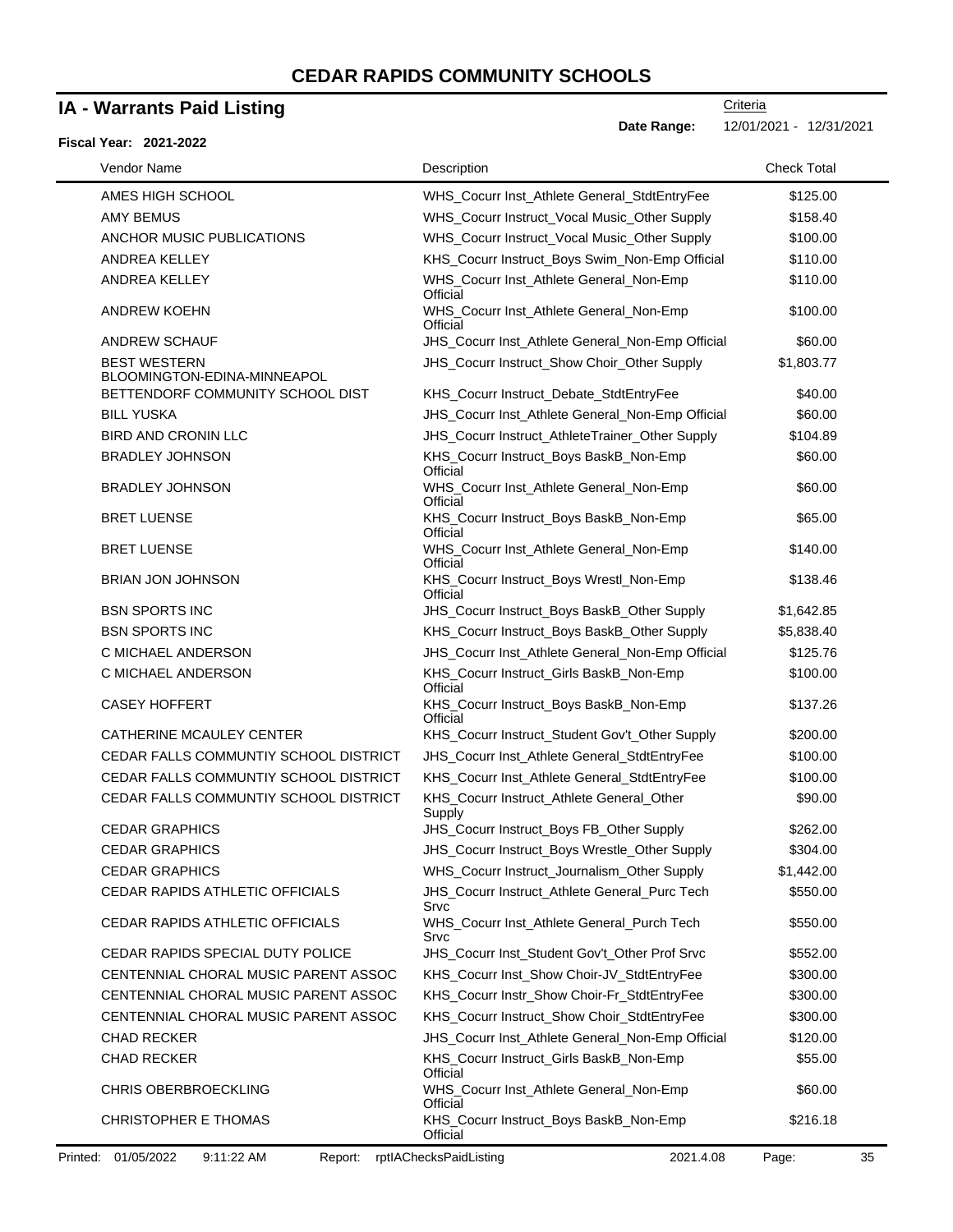### **IA - Warrants Paid Listing**

#### **Fiscal Year: 2021-2022**

| Vendor Name                      | Description                                          | <b>Check Total</b> |
|----------------------------------|------------------------------------------------------|--------------------|
| <b>CHRISTOPHER JENSEN</b>        | JHS_Cocurr Instruct_Band_Other Prof Srvc             | \$73.80            |
| <b>CLAY KEMP ROMER</b>           | JHS_Cocurr Inst_Athlete General_Non-Emp Official     | \$128.06           |
| <b>CODY OAKES</b>                | WHS_Cocurr Inst_Athlete General_Non-Emp<br>Official  | \$89.78            |
| COE COLLEGE JAZZ SUMMIT          | KHS_Cocurr Instruct_Band_StdtEntryFee                | \$280.00           |
| COLLEGE COMMUNITY SCHOOLS        | JHS_Cocurr Inst_Athlete General_StdtEntryFee         | \$70.00            |
| COLLEGE COMMUNITY SCHOOLS        | KHS_Cocurr Inst_Show Choir-JV_StdtEntryFee           | \$350.00           |
| COLLEGE COMMUNITY SCHOOLS        | KHS_Cocurr Instr_Show Choir-Fr_StdtEntryFee          | \$350.00           |
| COURTYARD BY MARRIOTT - ANKENY   | KHS_Cocurr Instruct_Cocurr Activity_Other Supply     | \$6,214.23         |
| <b>CRAIG PAUL LYNNER</b>         | WHS_Cocurr Inst_Athlete General_Non-Emp<br>Official  | \$115.00           |
| <b>CRCSD FOUNDATION</b>          | WHS_Cocurr Instruct_Student Gov't_Other Supply       | \$3,140.00         |
| DANCEWEAR SOLUTIONS              | WHS_Cocurr Instruct_Vocal Music_Other Supply         | \$1,895.20         |
| DANIEL DYRLAND                   | KHS_Cocurr Instruct_Girls BaskB_Non-Emp<br>Official  | \$100.00           |
| DANIEL DYRLAND                   | WHS_Cocurr Inst_Athlete General_Non-Emp<br>Official  | \$130.00           |
| DANIEL R GRAWE                   | KHS_Cocurr Instruct_Girls BaskB_Non-Emp<br>Official  | \$60.00            |
| DANIEL R GRAWE                   | WHS_Cocurr Inst_Athlete General_Non-Emp<br>Official  | \$100.00           |
| <b>DANNCO INC</b>                | JHS_Cocurr Instruct_Boys Wrestle_Other Supply        | \$284.75           |
| <b>DANNCO INC</b>                | WHS_Cocurr Instruct_Athlete General_Other<br>Supply  | \$374.90           |
| DARRYL JONES                     | WHS_Cocurr Inst_Athlete General_Non-Emp<br>Official  | \$70.00            |
| DAVID ANDERSON                   | JHS_Cocurr Instruct_Band_Other Prof Srvc             | \$65.52            |
| DAVID P THOMA                    | JHS_Cocurr Inst_Athlete General_Non-Emp Official     | \$95.00            |
| DAWN BEYER                       | KHS_Cocurr Instruct_Athlete General_Gate<br>Receipts | \$232.03           |
| <b>DEAN E CRAIG</b>              | WHS_Cocurr Inst_Athlete General_Non-Emp<br>Official  | \$100.00           |
| <b>DON UMLAND</b>                | KHS_Cocurr Instruct_Boys BaskB_Non-Emp<br>Official   | \$100.00           |
| DOUGLAS YANECEK                  | JHS_Cocurr Inst_Athlete General_Non-Emp Official     | \$125.00           |
| DOWLING CATHOLIC HIGH SCHOOL & D | KHS_Cocurr Instruct_Debate_StdtEntryFee              | \$15.00            |
| <b>ELISHA CULPEPPER</b>          | JHS_Cocurr Inst_Athlete General_Non-Emp Official     | \$100.00           |
| ELISHA CULPEPPER                 | KHS_Cocurr Instruct_Girls BaskB_Non-Emp<br>Official  | \$124.84           |
| ELIZABETH MARIE THURSTON         | WHS_Cocurr Instruct_Band_Purch Tech Srvc             | \$600.00           |
| <b>ELSMORE SWIM SHOP</b>         | JHS_Cocurr Instruct_Boys Swim_Other Supply           | \$1,091.30         |
| <b>EMILY GAGE</b>                | WHS_Cocurr Instruct_Student Gov't_Other Activity     | \$20.00            |
| Farley, Amy L                    | WHS_Cocurr Instruct_Vocal Music_Other Supply         | \$59.97            |
| Fitzpatrick, Krystal N           | WHS_Cocurr Instruct_Athlete General_Other<br>Supply  | \$180.00           |
| <b>FORMAL FASHIONS INC</b>       | WHS_Cocurr Instruct_Band_Other Supply                | \$829.44           |
| FRIEDA COONROD EMBROIDERY        | JHS_Cocurr Instruct_Girls SoftB_Purch Tech Srvc      | \$272.50           |
| <b>GARDNER GOLF COURSE</b>       | JHS_Cocurr Instruct_Girls Golf_Other Supply          | \$460.00           |
| <b>GARY BONTRAGER</b>            | JHS_Cocurr Inst_Athlete General_Non-Emp Official     | \$122.08           |
| GATEWAY HOTEL & CONFERENCE CENTE | JHS_Cocurr Instruct_Band_Other Supply                | \$477.12           |
| GATEWAY HOTEL & CONFERENCE CENTE | JHS_Cocurr Instruct_Orchestra_Other Supply           | \$159.04           |
| GATEWAY HOTEL & CONFERENCE CENTE | JHS_Cocurr Instruct_Vocal Music_Other Supply         | \$1,590.40         |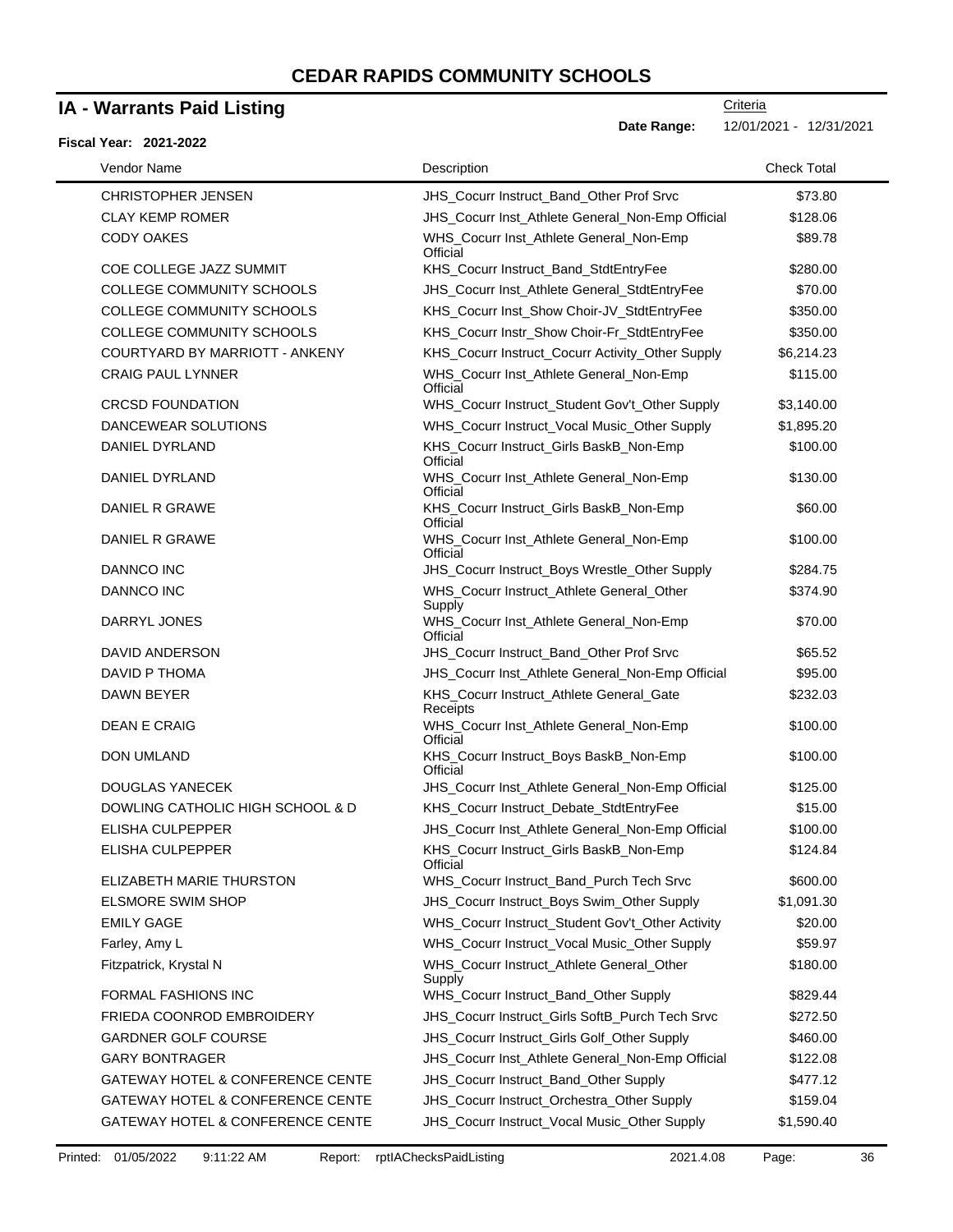### **IA - Warrants Paid Listing**

#### **Fiscal Year: 2021-2022**

 $\blacksquare$ 

**Date Range:** 12/01/2021 - 12/31/2021

| Vendor Name                                | Description                                          | <b>Check Total</b> |
|--------------------------------------------|------------------------------------------------------|--------------------|
| <b>GRAPHIC EDGE</b>                        | WHS_Cocurr Instruct_Boys BaseB_Other Supply          | \$641.29           |
| Guenther-Yoke, Tracie L                    | KHS_Cocurr Instruct_Comm Outreach_Other<br>Supply    | \$82.25            |
| HUNT GRAPHIC INNOVATIONS                   | JHS_Cocurr Instruct_Boys FB_Other Supply             | \$400.00           |
| <b>IMPRESSOLUTIONS</b>                     | WHS_Cocurr Instruct_Vocal Music_Other Supply         | \$760.00           |
| IMS BRANDED SOLUTIONS                      | WHS_Cocurr Instruct_Music Theater_Other Supply       | \$348.10           |
| <b>INTERNAL REVENUE SERVICE</b>            | Federal Income Tax                                   | \$107.42           |
| <b>INTERNAL REVENUE SERVICE</b>            | <b>FICA Tax</b>                                      | \$174.36           |
| <b>IOWA CITY CITY HIGH SCHOOL</b>          | JHS_Cocurr Inst_Athlete General_StdtEntryFee         | \$100.00           |
| <b>IOWA CITY COMMUNITY SCHOOL DISTR</b>    | KHS_Cocurr Instruct_Band_StdtEntryFee                | \$355.00           |
| IOWA HIGH SCHOOL ATHLETIC ASSOCIATION      | KHS_Cocurr Instruct_Cocurr Activity_Other Supply     | \$50.00            |
| IOWA HIGH SCHOOL BASEBALL COACHES<br>ASSN. | JHS_Cocurr Instruct_Boys<br>BaseB_Dues/Membership    | \$380.00           |
| IOWA HIGH SCHOOL BASEBALL COACHES<br>ASSN. | WHS_Cocurr Instruct_Athlete General_Other<br>Supply  | \$125.00           |
| IOWA HIGH SCHOOL MUSIC ASSOCIATION         | JHS_Cocurr Instruct_Band_StdtEntryFee                | \$150.00           |
| IOWA HIGH SCHOOL MUSIC ASSOCIATION         | WHS_Cocurr Instruct_Fine Arts_Other Supply           | \$37.50            |
| IOWA HIGH SCHOOL MUSIC ASSOCIATION         | WHS_Cocurr Instruct_Vocal Music_Other Supply         | \$60.00            |
| <b>IOWA PUBLIC EMPLOYEES RETIREMENT</b>    | <b>IPERS</b>                                         | \$109.34           |
| <b>IOWA THESPIANS</b>                      | JHS_Cocurr Instruct_Drama_StdtEntryFee               | \$200.00           |
| <b>IPROMOTEU</b>                           | KHS_Cocurr Instruct_Girls Swim_Other Supply          | \$728.48           |
| <b>ISAAC M DAVIS</b>                       | WHS_Cocurr Inst_Athlete General_Non-Emp<br>Official  | \$60.00            |
| J.W. PEPPER & SON, INC.                    | RMS_Cocurr Instruct_Drama_Other Supply               | \$710.87           |
| J.W. PEPPER & SON, INC.                    | TMS_Cocurr Instruct_Vocal Music_Other Supply         | \$89.47            |
| <b>JAMES KIWALA</b>                        | JHS_Cocurr Inst_Athlete General_Non-Emp Official     | \$121.16           |
| <b>JAMES PACKINGHAM</b>                    | JHS_Cocurr Inst_Athlete General_Non-Emp Official     | \$60.00            |
| <b>JAMES PACKINGHAM</b>                    | KHS_Cocurr Instruct_Boys BaskB_Non-Emp<br>Official   | \$65.00            |
| <b>JAMES PACKINGHAM</b>                    | WHS_Cocurr Inst_Athlete General_Non-Emp<br>Official  | \$70.00            |
| <b>JASON MAIERS</b>                        | WHS_Cocurr Instruct_Band_Purch Tech Srvc             | \$1,500.00         |
| <b>JASON MILLER</b>                        | KHS_Cocurr Instruct_Boys BaskB_Non-Emp<br>Official   | \$65.00            |
| JEFFREY L FOUNTAIN                         | JHS_Cocurr Instruct_Band_Other Prof Srvc             | \$68.74            |
| JEFFREY ROEN                               | JHS_Cocurr Inst_Athlete General_Non-Emp Official     | \$134.50           |
| <b>JEFFREY ROEN</b>                        | KHS_Cocurr Instruct_Girls BaskB_Non-Emp<br>Official  | \$100.00           |
| JENNIFER HODGE-RIGGLE                      | KHS_Cocurr Instruct_Show Choir-Fr_Other Prof<br>Srvc | \$930.00           |
| <b>JOHN HOLST</b>                          | WHS_Cocurr Inst_Athlete General_Non-Emp<br>Official  | \$75.00            |
| <b>JOHN JASPERS</b>                        | JHS_Cocurr Inst_Athlete General_Non-Emp Official     | \$100.00           |
| JOHN JASPERS                               | KHS_Cocurr Instruct_Boys BaskB_Non-Emp<br>Official   | \$60.00            |
| <b>JOHN MATHIAS</b>                        | JHS_Cocurr Inst_Athlete General_Non-Emp Official     | \$100.00           |
| JOHNSTON COMMUNITY SCHOOL DISTRI           | WHS_Cocurr Inst_Athlete General_StdtEntryFee         | \$130.00           |
| <b>JON MORROW</b>                          | JHS_Cocurr Inst_Athlete General_Non-Emp Official     | \$100.00           |
| <b>JON MORROW</b>                          | KHS_Cocurr Instruct_Girls BaskB_Non-Emp<br>Official  | \$100.00           |
| <b>JON MORROW</b>                          | WHS_Cocurr Inst_Athlete General_Non-Emp<br>Official  | \$130.00           |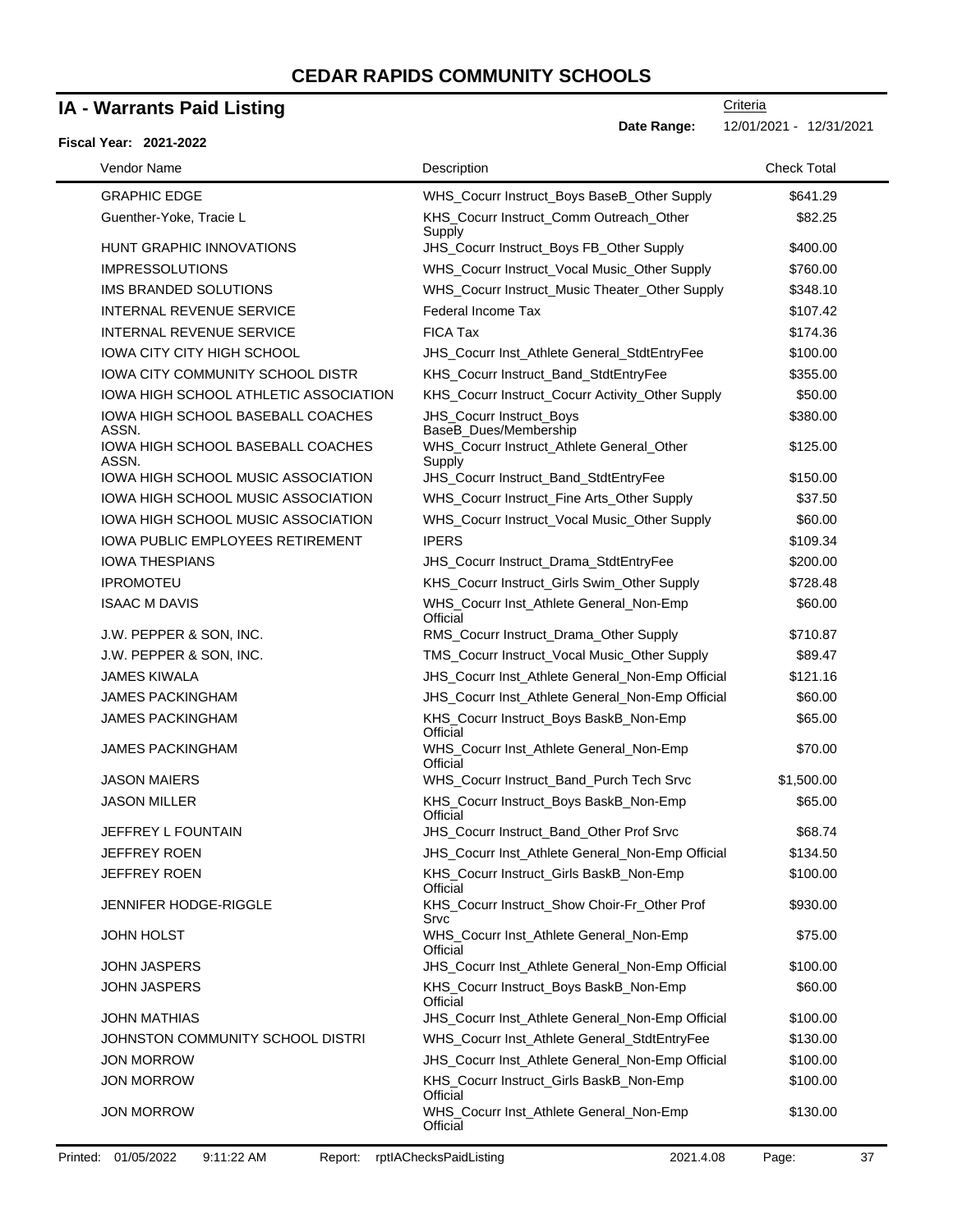### **IA - Warrants Paid Listing**

#### **Fiscal Year: 2021-2022**

**Date Range:** 12/01/2021 - 12/31/2021

| Vendor Name                      | Description                                                | <b>Check Total</b> |
|----------------------------------|------------------------------------------------------------|--------------------|
| JONATHAN D E DYRLAND             | FMS_Cocurr Instruct_Show Choir_Other Prof Srvc             | \$300.00           |
| JONATHAN PARKER WANGLER          | JHS_Cocurr Inst_Athlete General_Non-Emp Official           | \$60.00            |
| <b>JONATHAN PARKER WANGLER</b>   | KHS_Cocurr Instruct_Girls BaskB_Non-Emp<br>Official        | \$65.00            |
| <b>JONATHAN PARKER WANGLER</b>   | WHS_Cocurr Inst_Athlete General_Non-Emp<br>Official        | \$70.00            |
| JORDAN G WEBSTER-MOORE           | WHS_Cocurr Instruct_Voc Music_Other Prof Srvc              | \$800.00           |
| <b>JOSTENS</b>                   | TMS_Cocurr Instruct_Yearbook_Other Supply                  | \$7,777.64         |
| <b>JOSTENS</b>                   | WHS_Cocurr Instruct_Academic Recog_Other<br>Supply         | \$2,240.04         |
| <b>KATIE KIMMICH</b>             | WHS_Cocurr Instruct_AthleteTrainer_Other Supply            | \$105.45           |
| <b>KEVIN FERRIS</b>              | KHS_Cocurr Instruct_Boys BaskB_Non-Emp<br>Official         | \$100.00           |
| <b>KEVIN KLOSTERMANN</b>         | JHS_Cocurr Inst_Athlete General_Non-Emp Official           | \$120.00           |
| <b>KIM PATIK</b>                 | JHS_Cocurr Inst_Athlete General_Non-Emp Official           | \$60.00            |
| <b>KIM PATIK</b>                 | KHS_Cocurr Instruct_Girls BaskB_Non-Emp<br>Official        | \$62.82            |
| <b>KIM PATIK</b>                 | WHS Cocurr Inst Athlete General Non-Emp<br>Official        | \$70.00            |
| KIWANIS YOUTH PROGRAMS INC       | <b>KHS Cocurr</b><br>Inst_Key/InteractClub_Dues/Membership | \$221.00           |
| <b>KYLE AKERS</b>                | JHS_Cocurr Inst_Athlete General_Non-Emp Official           | \$60.00            |
| <b>LESLIE HYLAND</b>             | WHS_Cocurr Instruct_Music Theater_Other Supply             | \$1,000.00         |
| <b>LIBERTY HIGH SCHOOL</b>       | WHS_Cocurr Instruct_Band_Other Supply                      | \$355.00           |
| Link, Joseph A                   | JHS_Cocurr Instruct_Drama_Other Supply                     | \$173.78           |
| LINN MAR COMMUNITY SCHOOL DISTRI | JHS_Cocurr Inst_Athlete General_StdtEntryFee               | \$120.00           |
| LONNIE L ZINGULA                 | WHS_Cocurr Inst_Athlete General_Non-Emp<br>Official        | \$80.00            |
| LORAS DIGMANN                    | JHS_Cocurr Inst_Athlete General_Non-Emp Official           | \$100.00           |
| <b>LOREN WOOD</b>                | JHS_Cocurr Inst_Athlete General_Non-Emp Official           | \$125.00           |
| <b>LOVAR DAVIS KIDD</b>          | MMS_Cocurr Instruct_Show Choir_Other Supply                | \$3,000.00         |
| <b>LOWELL TIEDT</b>              | JHS_Cocurr Inst_Athlete General_Non-Emp Official           | \$127.42           |
| MARION INDEPENDENT SCHOOLS       | WHS_Cocurr Instruct_Athlete General_Other<br>Supply        | \$75.00            |
| <b>MARK FELBER</b>               | KHS_Cocurr Instruct_Boys BaskB_Non-Emp<br>Official         | \$65.00            |
| <b>MARK MURPHY</b>               | WHS_Cocurr Inst_Athlete General_Non-Emp<br>Official        | \$170.00           |
| <b>MARK S FORNEY</b>             | WHS_Cocurr Inst_Athlete General_Non-Emp<br>Official        | \$137.26           |
| <b>MARK SERTTERH</b>             | JHS_Cocurr Inst_Athlete General_Non-Emp Official           | \$109.66           |
| MARSHALL E COTTON                | WHS_Cocurr Inst_Athlete General_Non-Emp<br>Official        | \$134.96           |
| <b>MATTHEW MICHAEL WATSON</b>    | JHS_Cocurr Instruct_Show Choir_Other Prof Srvc             | \$1,500.00         |
| <b>MATTHEW R FRIDAY</b>          | KHS_Cocurr Instruct_Boys BaskB_Non-Emp<br>Official         | \$55.00            |
| <b>MATTHEW R FRIDAY</b>          | WHS_Cocurr Inst_Athlete General_Non-Emp<br>Official        | \$130.00           |
| <b>MATTHEW SCHAEFER</b>          | JHS_Cocurr Inst_Athlete General_Non-Emp Official           | \$111.96           |
| MATTHEW W STEITZER               | WHS_Cocurr Inst_Athlete General_Non-Emp<br>Official        | \$70.00            |
| <b>MAXIMILIAN MATTHIAS</b>       | JHS_Cocurr Inst_Athlete General_Non-Emp Official           | \$225.00           |
| <b>MAXIMILIAN MATTHIAS</b>       | KHS_Cocurr Instruct_Girls BaskB_Non-Emp<br>Official        | \$65.00            |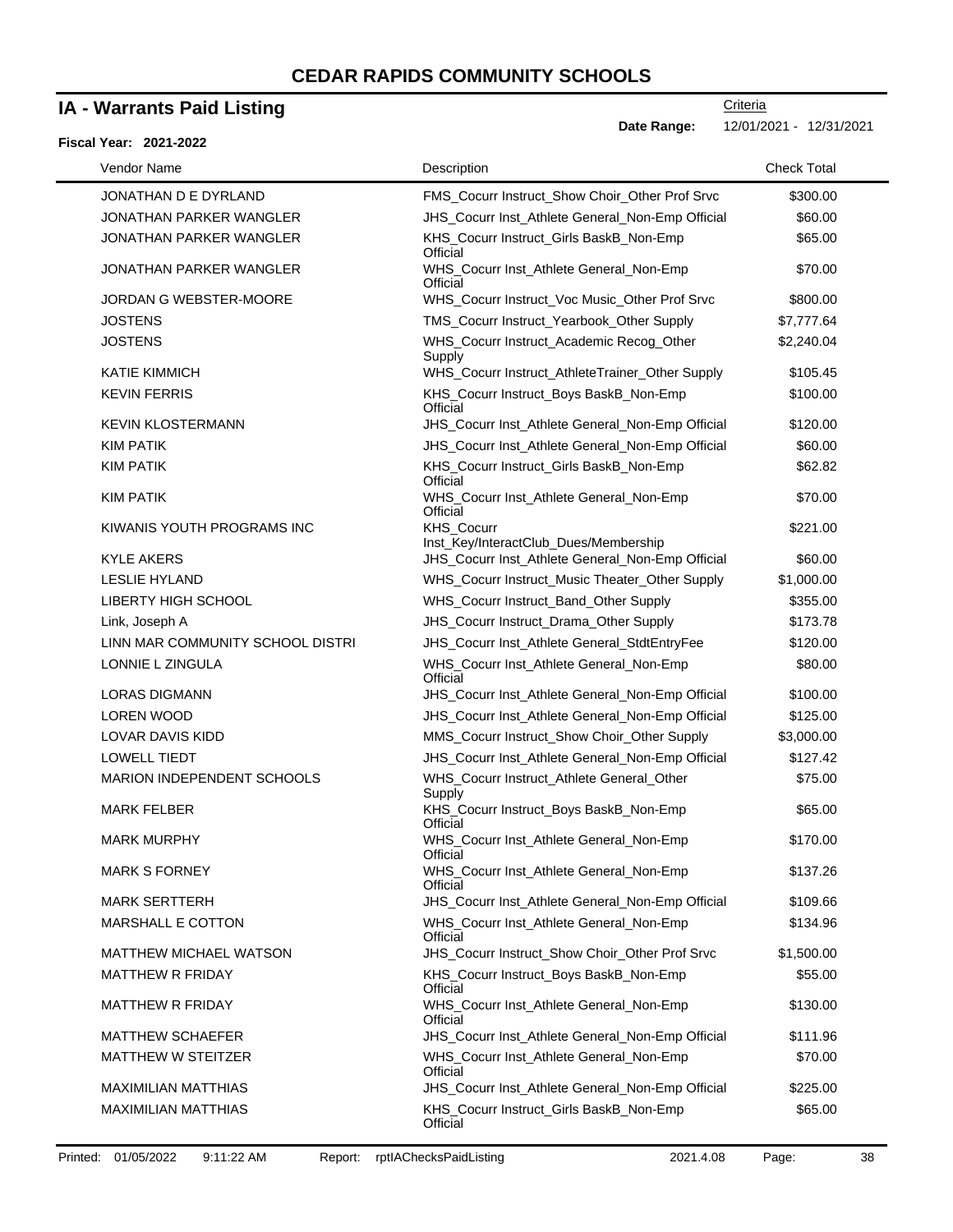### **IA - Warrants Paid Listing**

#### **Fiscal Year: 2021-2022**

**Criteria** 

**Date Range:** 12/01/2021 - 12/31/2021

| Vendor Name                                      | Description                                         | <b>Check Total</b> |
|--------------------------------------------------|-----------------------------------------------------|--------------------|
| <b>MAXIMILIAN MATTHIAS</b>                       | WHS_Cocurr Inst_Athlete General_Non-Emp<br>Official | \$70.00            |
| McGrew, Robert K Jr                              | JHS_Cocurr Instruct_Boys Golf_Other Supply          | \$166.00           |
| <b>MCNAUGHTON &amp; GUNN</b>                     | WHS_Cocurr Instruct_Journalism_Other Supply         | \$433.58           |
| <b>MENARDS</b>                                   | KHS_Cocurr Instruct_Drama_Other Supply              | \$1,292.49         |
| <b>MENARDS WEST</b>                              | JHS_Cocurr Instruct_Drama_Other Supply              | \$54.90            |
| <b>MENARDS WEST</b>                              | KHS_Cocurr Instruct_Drama_Other Supply              | \$49.77            |
| MICHAEL CALEY                                    | KHS_Cocurr Instruct_Boys BaskB_Non-Emp<br>Official  | \$155.00           |
| MICHAEL J FEDERER                                | JHS_Cocurr Inst_Athlete General_Non-Emp Official    | \$120.00           |
| MICHAEL J FEDERER                                | KHS_Cocurr Instruct_Boys BaskB_Non-Emp<br>Official  | \$65.00            |
| MICHAEL J FEDERER                                | WHS_Cocurr Inst_Athlete General_Non-Emp<br>Official | \$240.00           |
| MICHAEL KALVIG                                   | WHS_Cocurr Inst_Athlete General_Non-Emp<br>Official | \$146.46           |
| <b>MICHAEL VASKE</b>                             | JHS_Cocurr Inst_Athlete General_Non-Emp Official    | \$65.00            |
| MICHAEL VASKE                                    | WHS_Cocurr Inst_Athlete General_Non-Emp<br>Official | \$70.00            |
| <b>MORRISON SCREENPRINTING DBA: APPAREL 1</b>    | JHS_Cocurr Instruct_Cheerleading_Other Supply       | \$64.00            |
| <b>MORRISON SCREENPRINTING DBA: APPAREL 1</b>    | JHS_Cocurr Instruct_Drama_Other Supply              | \$345.85           |
| MORRISON SCREENPRINTING DBA: APPAREL 1           | KHS_Cocurr Instruct_Student Gov't_Other Supply      | \$339.15           |
| MUSCATINE CHORAL BOOSTERS                        | WHS_Cocurr Instruct_Vocal Music_Other Supply        | \$600.00           |
| <b>MYLES SWARTZENTRUBER</b>                      | JHS_Cocurr Inst_Athlete General_Non-Emp Official    | \$100.00           |
| <b>NATE STEGE</b>                                | KHS_Cocurr Instruct_Boys BaskB_Non-Emp<br>Official  | \$100.00           |
| NEW LONDON COMMUNITY SCHOOL DISTRICT             | WHS_Cocurr Inst_Athlete General_StdtEntryFee        | \$75.00            |
| NICHOLAS OSWALD                                  | TMS_Cocurr Instruct_Show Choir_Other Prof Srvc      | \$1,250.00         |
| <b>NORM GRANGER</b>                              | KHS_Cocurr Instruct_Boys BaskB_Non-Emp<br>Official  | \$100.00           |
| <b>NORM GRANGER</b>                              | KHS_Cocurr Instruct_Girls BaskB_Non-Emp<br>Official | \$100.00           |
| NORTH POLK FINE ARTS BOOSTERS                    | JHS_Cocurr Instruct_Show Choir_Other Supply         | \$475.00           |
| NORTHEAST IOWA BANDMASTERS<br><b>ASSOCIATION</b> | JHS_Cocurr Instruct_Band_StdtEntryFee               | \$15.00            |
| NORTHEAST IOWA BANDMASTERS<br><b>ASSOCIATION</b> | KHS_Cocurr Instruct_Band_StdtEntryFee               | \$781.00           |
| NORTHEAST IOWA BANDMASTERS<br><b>ASSOCIATION</b> | TMS_Cocurr Instruct_Band_StdtEntryFee               | \$100.00           |
| NORTHEAST IOWA BANDMASTERS<br><b>ASSOCIATION</b> | WHS_Cocurr Instruct_Band_StdtEntryFee               | \$30.00            |
| <b>OGDEN &amp; ADAMS LUMBER</b>                  | WHS_Cocurr Instruct_Campus Grounds_Other<br>Supply  | \$153.03           |
| PARTNERS FOR PROFIT, LLC                         | RMS_Cocurr Instruct_Show Choir_Other Supply         | \$2,373.80         |
| PAUL REVERE'S PIZZA                              | KHS_Cocurr Instruct_Drama_Other Supply              | \$212.24           |
| PAUL REVERE'S PIZZA                              | WHS_Cocurr Instruct_Band_Other Supply               | \$470.00           |
| Payroll Vendor                                   | Direct Deposit Payable                              | \$897.03           |
| PHIL COTTRELL                                    | JHS_Cocurr Inst_Athlete General_Non-Emp Official    | \$120.00           |
| PHIL COTTRELL                                    | KHS_Cocurr Instruct_Boys BaskB_Non-Emp<br>Official  | \$65.00            |
| PIERSON'S FLOWER SHOP                            | KHS_Cocurr Instruct_Athlete General_Other<br>Supply | \$79.99            |
| PRAIRIE HIGH SCHOOL DANCE TEAM                   | JHS_Cocurr Instruct_Dance Team_StdtEntryFee         | \$360.00           |
| PRAIRIE MUSIC ASSOCIATION                        | HMS_Cocurr Instruct_Show Choir_StdtEntryFee         | \$250.00           |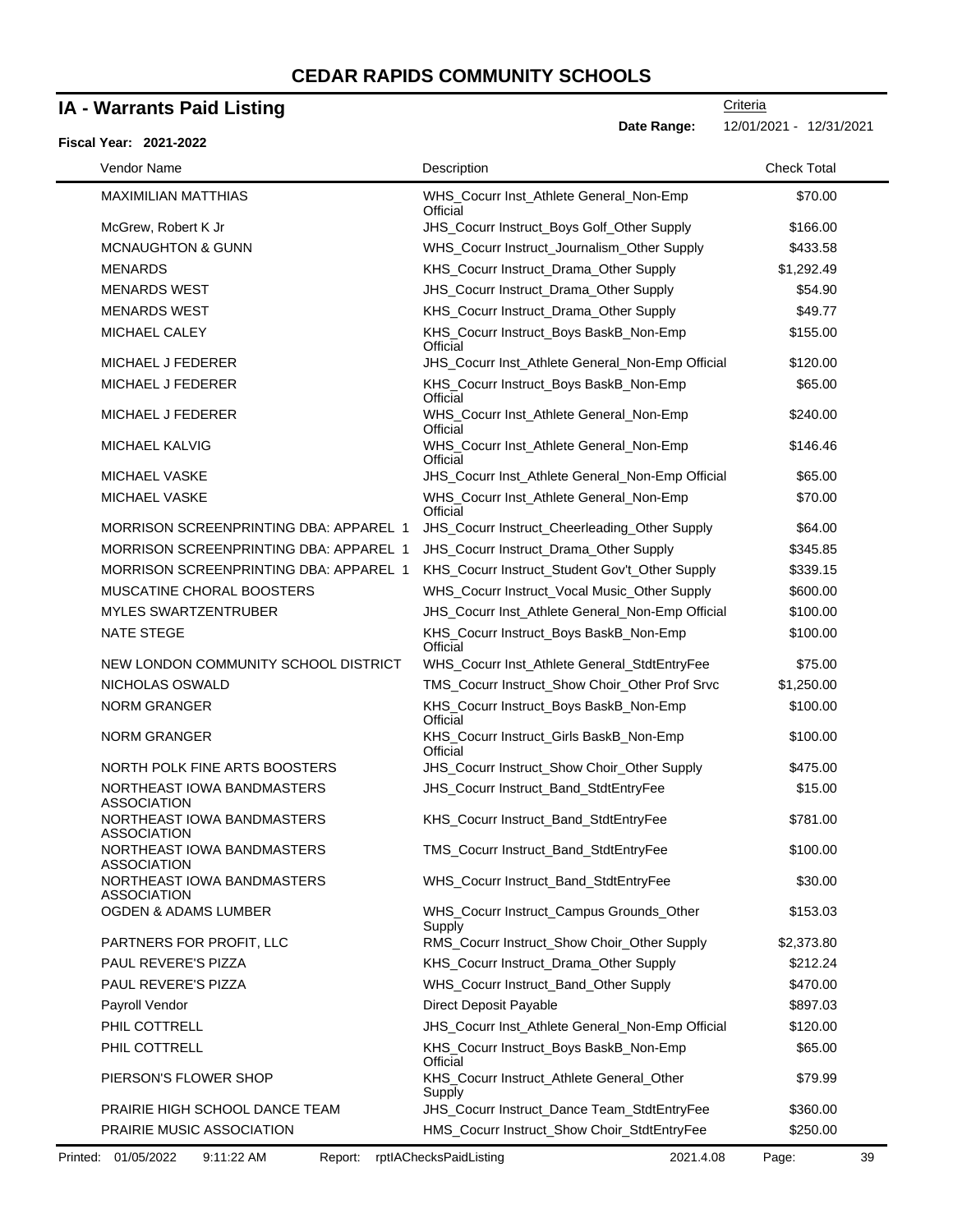### **IA - Warrants Paid Listing**

#### **Fiscal Year: 2021-2022**

**Date Range:** 12/01/2021 - 12/31/2021

| Vendor Name                                      | Description                                          | <b>Check Total</b> |
|--------------------------------------------------|------------------------------------------------------|--------------------|
| PRAIRIE MUSIC ASSOCIATION                        | RMS_Cocurr Instruct_Show Choir_StdtEntryFee          | \$250.00           |
| PRAIRIE MUSIC ASSOCIATION                        | TMS_Cocurr Instruct_Show Choir_StdtEntryFee          | \$250.00           |
| PROFESSIONAL MUSIC CONSULTANTS LLC               | KHS_Cocurr Instruct_Show Choir-Fr_Other Prof<br>Srvc | \$750.00           |
| PROFESSIONAL MUSIC CONSULTANTS LLC               | KHS_Cocurr Instruct_Show Choir-JV_Other Prof<br>Srvc | \$260.00           |
| PROFESSIONAL MUSIC CONSULTANTS LLC               | KHS_Cocurr Instruct_Show Choir_Other Prof Srvc       | \$675.00           |
| <b>QUALITY INN &amp; SUITES STARLITE VILLAGE</b> | WHS_Cocurr Instruct_Band_Other Supply                | \$2,620.60         |
| RANDALL C KREJCI                                 | WHS_Cocurr Inst_Athlete General_Non-Emp<br>Official  | \$40.00            |
| RAPTOR TECHNOLOGIES LLC                          | <b>JHS Cocurr Instruct General Other Supply</b>      | \$200.00           |
| <b>RAYCE ROUSE</b>                               | WHS_Cocurr Inst_Athlete General_Non-Emp<br>Official  | \$70.00            |
| <b>READ PHOTOGRAPHY</b>                          | JHS_Cocurr Instruct_Band_Other Supply                | \$16.67            |
| <b>READ PHOTOGRAPHY</b>                          | JHS_Cocurr Instruct_Orchestra_Other Supply           | \$16.67            |
| <b>READ PHOTOGRAPHY</b>                          | JHS_Cocurr Instruct_Student Gov't_Other Supply       | \$405.00           |
| <b>READ PHOTOGRAPHY</b>                          | JHS_Cocurr Instruct_Vocal Music_Other Supply         | \$16.66            |
| RICHARD M RIPLEY                                 | JHS_Cocurr Inst_Athlete General_Non-Emp Official     | \$100.00           |
| <b>RICHARD M RIPLEY</b>                          | KHS_Cocurr Instruct_Girls BaskB_Non-Emp<br>Official  | \$100.00           |
| <b>RICHARD M RIPLEY</b>                          | WHS_Cocurr Inst_Athlete General_Non-Emp<br>Official  | \$130.00           |
| ROBERT BARTA                                     | JHS_Cocurr Inst_Athlete General_Non-Emp Official     | \$60.00            |
| ROBERT BARTA                                     | KHS_Cocurr Instruct_Girls BaskB_Non-Emp<br>Official  | \$55.00            |
| <b>ROBERT CLARK</b>                              | WHS_Cocurr Inst_Athlete General_Non-Emp<br>Official  | \$70.00            |
| <b>ROBERT SMITH JR</b>                           | KHS_Cocurr Instruct_Boys BaskB_Non-Emp<br>Official   | \$124.38           |
| ROBERT SMITH JR                                  | KHS_Cocurr Instruct_Girls BaskB_Non-Emp<br>Official  | \$124.38           |
| <b>RON MAJOR</b>                                 | WHS_Cocurr Inst_Athlete General_Non-Emp<br>Official  | \$70.00            |
| RONALD B HARDIN JR                               | HSLev_Five Seasons Invit_Other Prof Srvc             | \$133.53           |
| <b>RONALD B HARTWIG</b>                          | JHS_Cocurr Inst_Athlete General_Non-Emp Official     | \$60.00            |
| <b>RONALD B HARTWIG</b>                          | WHS_Cocurr Inst_Athlete General_Non-Emp<br>Official  | \$70.00            |
| RONALD VAN HOECK                                 | KHS_Cocurr Instruct_Boys BaskB_Non-Emp<br>Official   | \$65.00            |
| SCHROEDER BASEBALL                               | KHS_Cocurr Instruct_Boys BaseB_Other Supply          | \$198.00           |
| <b>SEAN T BUCHEIT</b>                            | JHS_Cocurr Inst_Athlete General_Non-Emp Official     | \$100.00           |
| <b>SERGIO VILLARREAL</b>                         | KHS_Cocurr Instruct_Boys BaskB_Non-Emp<br>Official   | \$148.76           |
| Shannon Miller                                   | WHS_Cocurr Instruct_Admin_Misc Rev                   | \$10.00            |
| <b>SHOW CHOIR NATIONALS</b>                      | KHS_Cocurr Instruct_Show Choir_Other Supply          | \$17,860.00        |
| <b>SIMPSON COLLEGE</b>                           | KHS_Cocurr Instruct_Band_StdtEntryFee                | \$160.00           |
| SOLBERG'S                                        | JHS_Cocurr Instruct_Athlete General_Other Supply     | \$55.20            |
| SOUTHEASTERN PERFORMANCE APPAREL                 | KHS_Cocurr Inst_Show Choir-Freshman_Other<br>Supply  | \$29.00            |
| SOUTHEASTERN PERFORMANCE APPAREL                 | KHS_Cocurr Instruct_Show Choir - JV_Other<br>Supply  | \$2,312.27         |
| SOUTHEASTERN PERFORMANCE APPAREL                 | WHS_Cocurr Instruct_Band_Other Supply                | \$225.00           |
| STACEY VAN ARSDALE                               | KHS_Cocurr Instruct_Boys BaskB_Non-Emp<br>Official   | \$100.00           |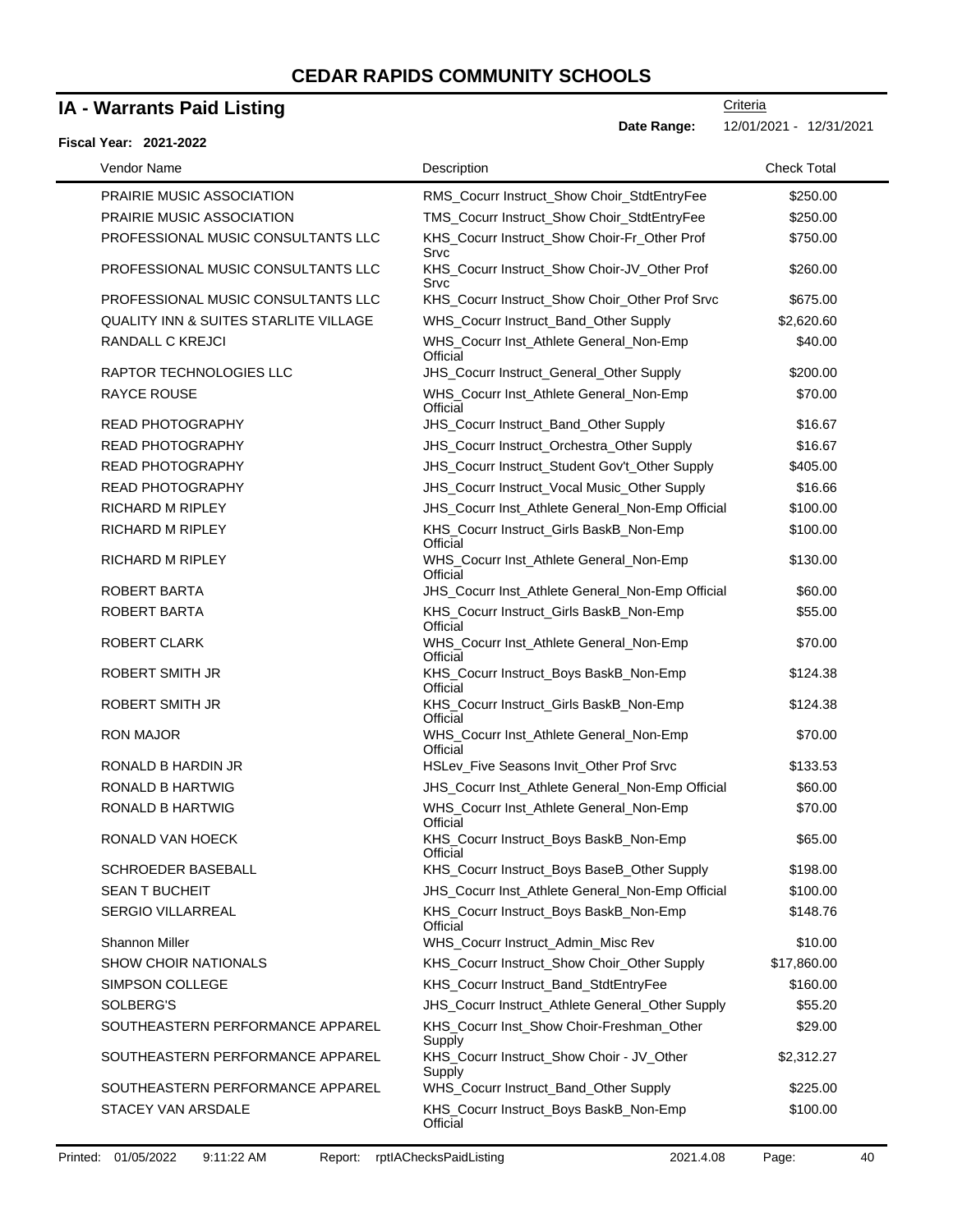### **IA - Warrants Paid Listing**

#### **Fiscal Year: 2021-2022**

**Criteria** 

**Date Range:** 12/01/2021 - 12/31/2021

| Vendor Name                        | Description                                          | <b>Check Total</b> |
|------------------------------------|------------------------------------------------------|--------------------|
| STACEY VAN ARSDALE                 | KHS_Cocurr Instruct_Girls BaskB_Non-Emp<br>Official  | \$100.00           |
| <b>STEVE COOPER</b>                | KHS_Cocurr Instruct_Girls BaskB_Non-Emp<br>Official  | \$60.00            |
| <b>STEVE WISE</b>                  | JHS_Cocurr Inst_Athlete General_Non-Emp Official     | \$120.00           |
| <b>STEVE WISE</b>                  | WHS_Cocurr Inst_Athlete General_Non-Emp<br>Official  | \$100.00           |
| <b>STEVEN M WAGNER</b>             | JHS_Cocurr Inst_Athlete General_Non-Emp Official     | \$74.26            |
| STEVEN WILLIAM STICKNEY            | JHS Cocurr Instruct Band Camp Other Prof Srvc        | \$270.00           |
| <b>SUSAN MARIE UTERMARK</b>        | JHS_Cocurr Inst_Athlete General_Non-Emp Official     | \$277.14           |
| THE AMERICAN BOTTLING COMPANY      | WHS_Cocurr Instruct_Drama_Other Supply               | \$319.60           |
| TODD HUNT DBA: HUNT GRAPHIC INNO   | JHS_Cocurr Instruct_Boys BaskB_Other Prof Srvc       | \$250.00           |
| TODD HUNT DBA: HUNT GRAPHIC INNO   | JHS_Cocurr Instruct_Girls BaskB_Other Prof Srvc      | \$250.00           |
| TOP GEAR APPAREL & PROMOTIONS INC. | KHS_Cocurr Instruct_Leadership_Other Supply          | \$145.00           |
| Toyne, Nathan A                    | FMS_Cocurr Instruct_Admin_Other Supply               | \$60.21            |
| <b>TRACY STONE</b>                 | WHS_Cocurr Inst_Athlete General_Non-Emp<br>Official  | \$70.00            |
| TRAVIS GRAVEN                      | KHS_Cocurr Instruct_Boys BaskB_Non-Emp<br>Official   | \$155.00           |
| <b>TRAVIS PIERSON</b>              | JHS_Cocurr Inst_Athlete General_Non-Emp Official     | \$80.24            |
| <b>TREASURER-STATE OF IOWA</b>     | State Income Tax                                     | \$9.43             |
| <b>TYERA HESS</b>                  | WHS_Cocurr Instruct_Band_Other Supply                | \$849.25           |
| UNIVERSAL DANCE ASSOCIATION        | KHS_Cocurr Instruct_Dance Team_StdtEntryFee          | \$416.00           |
| US BANK NATIONAL ASSOCIATION       | Due to General Fund                                  | \$571.12           |
| US BANK NATIONAL ASSOCIATION       | FMS_Cocurr Instruct_8th Grade_Other Supply           | \$18.95            |
| US BANK NATIONAL ASSOCIATION       | FMS_Cocurr Instruct_Drama_Other Supply               | \$161.33           |
| US BANK NATIONAL ASSOCIATION       | FMS_Cocurr Instruct_Explore/Elective_Other<br>Supply | \$30.47            |
| US BANK NATIONAL ASSOCIATION       | FMS_Cocurr Instruct_School Store_Other Supply        | \$27.26            |
| US BANK NATIONAL ASSOCIATION       | HMS_Cocurr Instruct_Admin_Other Supply               | \$181.73           |
| US BANK NATIONAL ASSOCIATION       | HMS_Cocurr Instruct_IMC_Other Supply                 | \$1,063.95         |
| US BANK NATIONAL ASSOCIATION       | HMS_Cocurr Instruct_Student Gov't_Other Supply       | \$415.27           |
| US BANK NATIONAL ASSOCIATION       | JHS_Cocurr Inst_Boys Wrestling_Licen/RenewSW         | \$546.11           |
| US BANK NATIONAL ASSOCIATION       | JHS_Cocurr Instruct_Athlete<br>General_Licen/RenewSW | \$2,600.00         |
| US BANK NATIONAL ASSOCIATION       | JHS_Cocurr Instruct_Athlete General_Other Supply     | \$892.38           |
| US BANK NATIONAL ASSOCIATION       | JHS_Cocurr Instruct_Band Camp_Other Supply           | \$619.58           |
| US BANK NATIONAL ASSOCIATION       | JHS_Cocurr Instruct_Boys BaseB_Other Supply          | \$775.39           |
| US BANK NATIONAL ASSOCIATION       | JHS_Cocurr Instruct_Boys BaskB_Licen/RenewSW         | \$12.60            |
| US BANK NATIONAL ASSOCIATION       | JHS_Cocurr Instruct_Drama_Other Supply               | \$391.76           |
| US BANK NATIONAL ASSOCIATION       | JHS_Cocurr Instruct_Show Choir_Other Supply          | \$7,516.63         |
| US BANK NATIONAL ASSOCIATION       | JHS_Cocurr Instruct_Student Gov't_Other Supply       | \$26.98            |
| US BANK NATIONAL ASSOCIATION       | KHS_Cocurr Inst_Show Choir-Freshman_Other<br>Supply  | \$2,297.71         |
| US BANK NATIONAL ASSOCIATION       | KHS_Cocurr Instruct_Athlete General_Other<br>Supply  | \$84.64            |
| US BANK NATIONAL ASSOCIATION       | KHS_Cocurr Instruct_Athlete General_Pur Tech<br>Srvc | \$1,030.30         |
| US BANK NATIONAL ASSOCIATION       | KHS_Cocurr Instruct_Band_Other Supply                | \$873.54           |
| US BANK NATIONAL ASSOCIATION       | KHS_Cocurr Instruct_Boys Wrestle_Other Supply        | \$870.35           |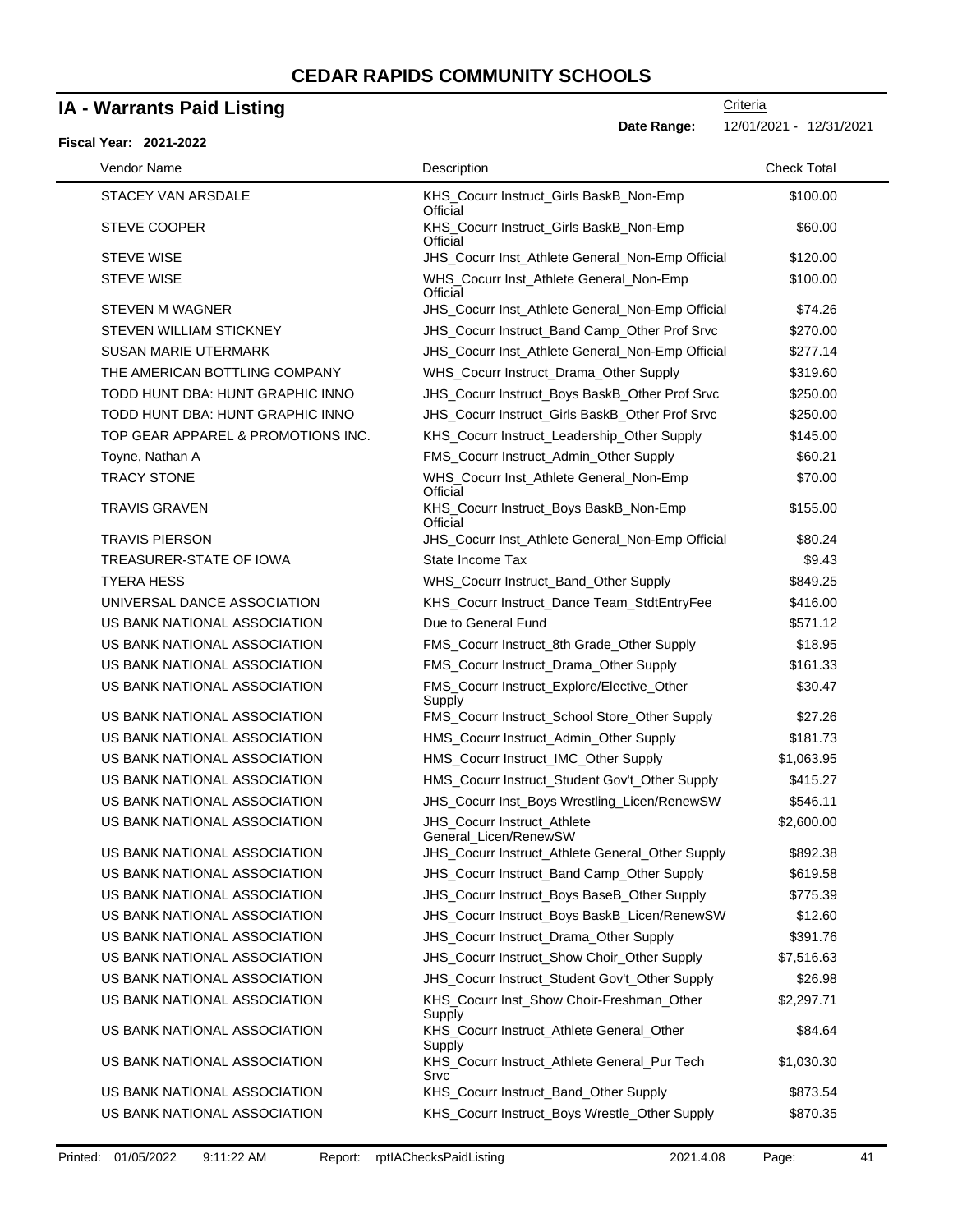### **IA - Warrants Paid Listing**

#### **Fiscal Year: 2021-2022**

**Criteria** 

**Date Range:** 12/01/2021 - 12/31/2021

| Vendor Name                  | Description                                           | <b>Check Total</b> |
|------------------------------|-------------------------------------------------------|--------------------|
| US BANK NATIONAL ASSOCIATION | KHS_Cocurr Instruct_Cocurr Activity_Other Supply      | \$1,433.54         |
| US BANK NATIONAL ASSOCIATION | KHS_Cocurr Instruct_Comm Outreach_Other<br>Supply     | \$458.32           |
| US BANK NATIONAL ASSOCIATION | KHS_Cocurr Instruct_Dance Team_Other Supply           | \$439.42           |
| US BANK NATIONAL ASSOCIATION | KHS_Cocurr Instruct_Drama_Other Supply                | \$839.35           |
| US BANK NATIONAL ASSOCIATION | KHS_Cocurr Instruct_Orchestra_Other Supply            | \$1,310.31         |
| US BANK NATIONAL ASSOCIATION | KHS_Cocurr Instruct_Robotics_StdtEntryFee             | \$235.00           |
| US BANK NATIONAL ASSOCIATION | KHS_Cocurr Instruct_Show Choir - JV_Other<br>Supply   | \$998.91           |
| US BANK NATIONAL ASSOCIATION | KHS_Cocurr Instruct_Show Choir_Other Supply           | \$1,612.31         |
| US BANK NATIONAL ASSOCIATION | KHS_Cocurr Instruct_Student Gov't_Other Supply        | \$85.00            |
| US BANK NATIONAL ASSOCIATION | KHS_Cocurr Instruct_Upstander Pledge_Other<br>Supply  | \$56.01            |
| US BANK NATIONAL ASSOCIATION | KHS_Cocurr Instruct_Vocal Music_Other Supply          | \$1,347.69         |
| US BANK NATIONAL ASSOCIATION | MHS_Cocurr Instruct_Activities-Genera_Other<br>Supply | \$58.00            |
| US BANK NATIONAL ASSOCIATION | MHS_Cocurr Instruct_Boys BaskB_Other Supply           | \$323.76           |
| US BANK NATIONAL ASSOCIATION | MHS_Cocurr Instruct_Business Club_Other Supply        | \$45.47            |
| US BANK NATIONAL ASSOCIATION | MHS_Cocurr Instruct_Comm Outreach_Other<br>Supply     | \$914.04           |
| US BANK NATIONAL ASSOCIATION | MHS Cocurr Instruct Robotics Other Supply             | \$559.57           |
| US BANK NATIONAL ASSOCIATION | MMS_Cocurr Insruct_Music Theatre_Other Supply         | \$1,003.00         |
| US BANK NATIONAL ASSOCIATION | MMS_Cocurr Instruct_Admin_Other Supply                | \$1,476.30         |
| US BANK NATIONAL ASSOCIATION | MMS_Cocurr Instruct_Band_Other Supply                 | \$61.99            |
| US BANK NATIONAL ASSOCIATION | MMS_Cocurr Instruct_General_Other Supply              | \$91.99            |
| US BANK NATIONAL ASSOCIATION | MMS_Cocurr Instruct_School Store_Other Supply         | \$165.28           |
| US BANK NATIONAL ASSOCIATION | TMS_Cocurr Inst_Student Gov't_StdtEntryFee            | \$11.88            |
| US BANK NATIONAL ASSOCIATION | TMS_Cocurr Instruct_Admin_Other Supply                | \$1,111.80         |
| US BANK NATIONAL ASSOCIATION | TMS_Cocurr Instruct_Drama_Other Supply                | \$64.90            |
| US BANK NATIONAL ASSOCIATION | TMS_Cocurr Instruct_Math Club_StdtEntryFee            | \$300.00           |
| US BANK NATIONAL ASSOCIATION | TMS_Cocurr Instruct_Remedial Needs_Other<br>Supply    | \$126.75           |
| US BANK NATIONAL ASSOCIATION | TMS_Cocurr Instruct_Robotics_Other Supply             | \$237.28           |
| US BANK NATIONAL ASSOCIATION | TMS_Cocurr Instruct_Show Choir_Other Supply           | \$2,586.36         |
| US BANK NATIONAL ASSOCIATION | TMS_Cocurr Instruct_Student Gov't_Other Supply        | \$593.88           |
| US BANK NATIONAL ASSOCIATION | WHS_Cocurr Instruct_Admin_Other Supply                | \$57.99            |
| US BANK NATIONAL ASSOCIATION | WHS_Cocurr Instruct_Athlete General_Other<br>Supply   | \$530.61           |
| US BANK NATIONAL ASSOCIATION | WHS_Cocurr Instruct_Music Theater_Other Supply        | \$975.12           |
| US BANK NATIONAL ASSOCIATION | WHS_Cocurr Instruct_Speech_Other Supply               | \$16.00            |
| US BANK NATIONAL ASSOCIATION | WHS_Cocurr Instruct_Vending Machine_Other<br>Supply   | \$99.87            |
| US BANK NATIONAL ASSOCIATION | WHS_Cocurr Instruct_Vocal Music_Other Supply          | \$424.86           |
| <b>VAUGHN GRIMM</b>          | JHS_Cocurr Inst_Athlete General_Non-Emp Official      | \$100.00           |
| <b>VAUGHN GRIMM</b>          | KHS_Cocurr Instruct_Girls BaskB_Non-Emp<br>Official   | \$128.06           |
| VERNON MIDDLE SCHOOL         | HMS_Cocurr Instruct_Band_StdtEntryFee                 | \$135.00           |
| VERNON MIDDLE SCHOOL         | TMS_Cocurr Instruct_Band_StdtEntryFee                 | \$120.00           |
| VERNON MIDDLE SCHOOL         | WMS_Cocurr Instruct_Band_StdtEntryFee                 | \$60.00            |
| VOCABULARY.COM               | MMS_Cocurr_Admin_Licen/RenewSW                        | \$2,375.00         |